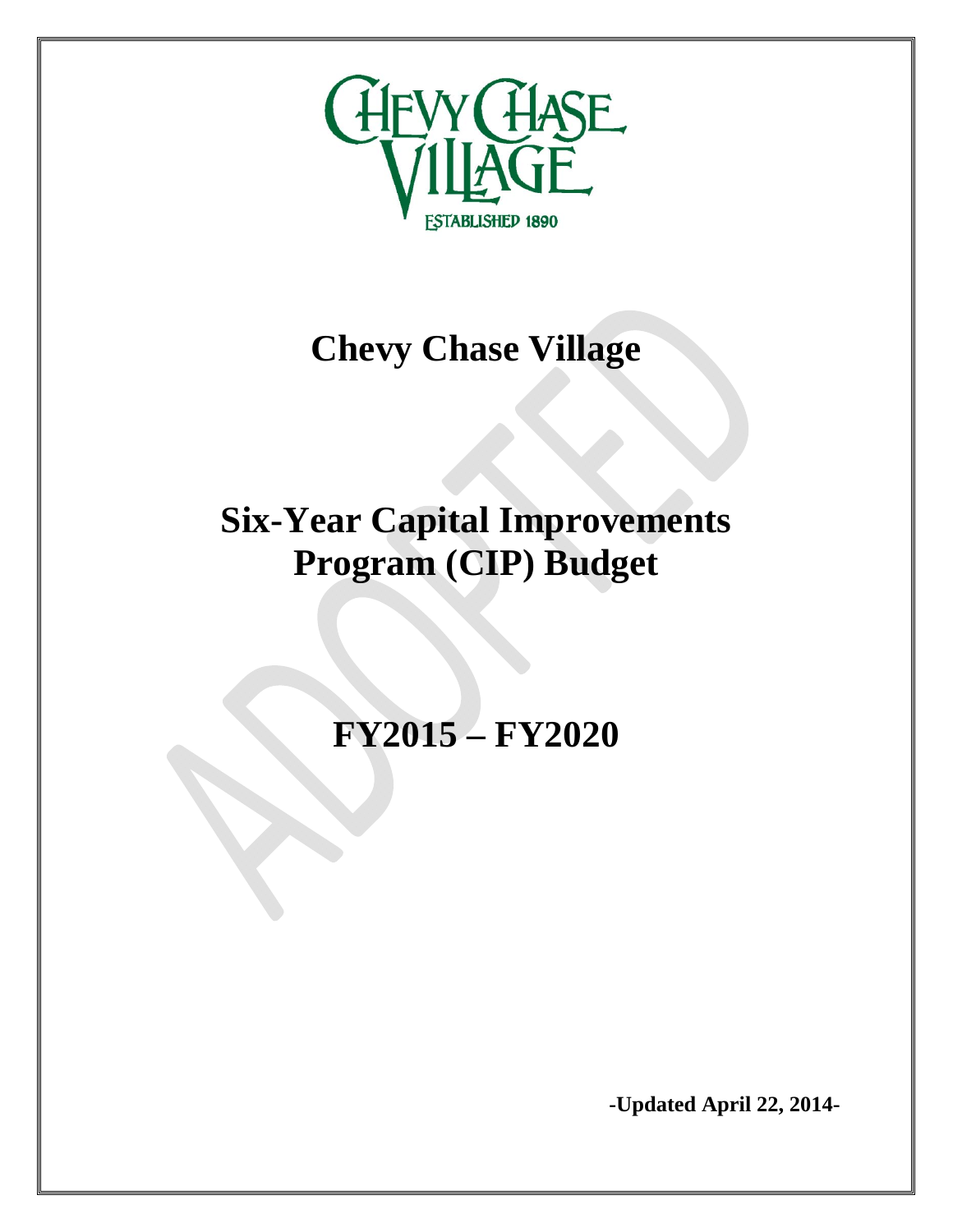## **TABLE OF CONTENTS**

| <b>PROJECT DETAIL SHEETS</b>                            |  |
|---------------------------------------------------------|--|
| Infrastructure                                          |  |
| <b>PUBLIC SAFETY</b>                                    |  |
|                                                         |  |
| <b>PUBLIC SPACES</b>                                    |  |
| <b>VILLAGE HALL/OFFICE</b>                              |  |
| <b>EXPENDITURE DETAIL SHEETS</b>                        |  |
| <b>GENERAL GOVERNMENT</b>                               |  |
| <b>PUBLIC SAFETY</b>                                    |  |
| <b>PUBLIC WORKS</b>                                     |  |
|                                                         |  |
|                                                         |  |
| <b>EXPENDITURE SUMMARY BY DEPARTMENT EXPENDITURE 26</b> |  |
|                                                         |  |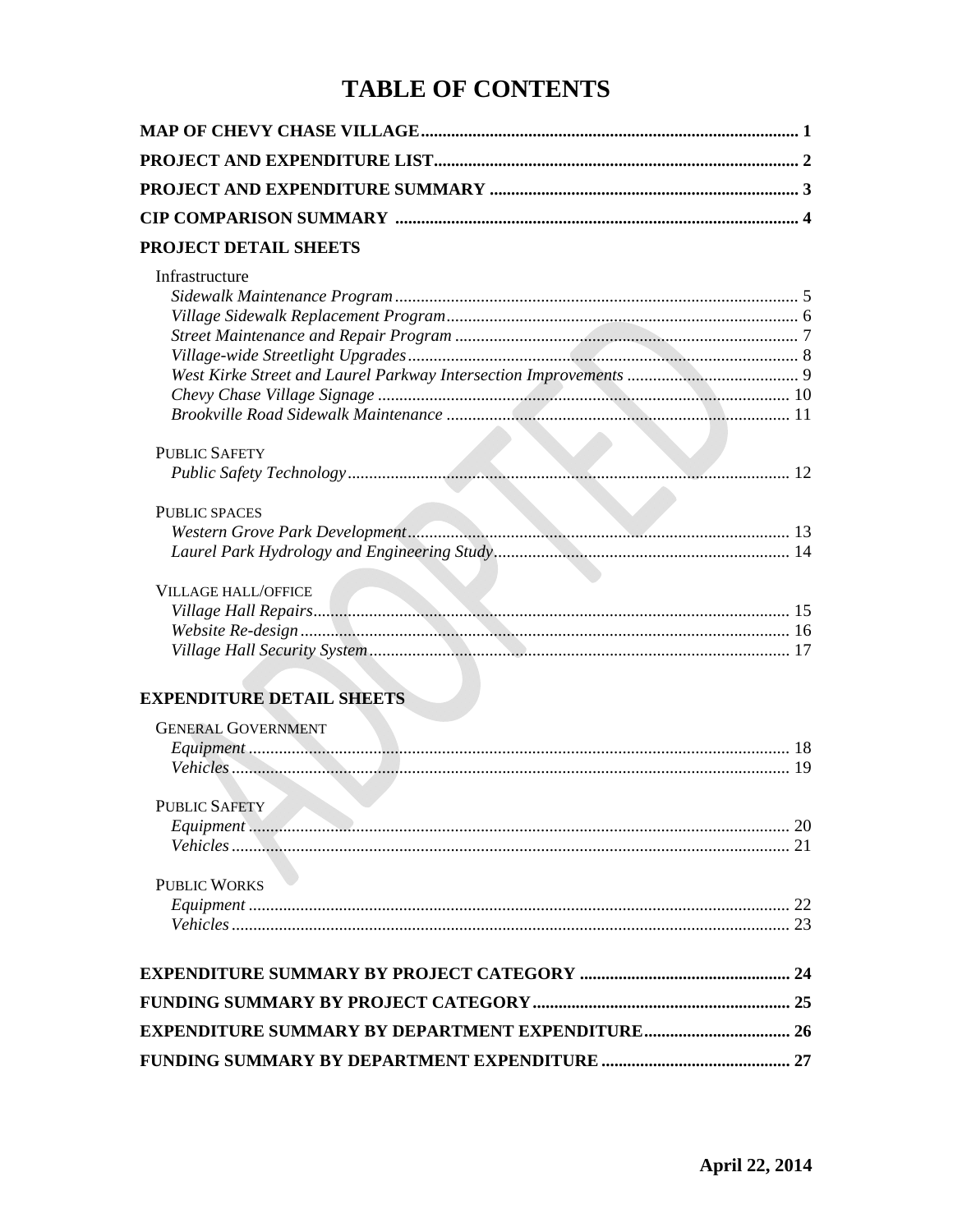# **Chevy Chase Village**

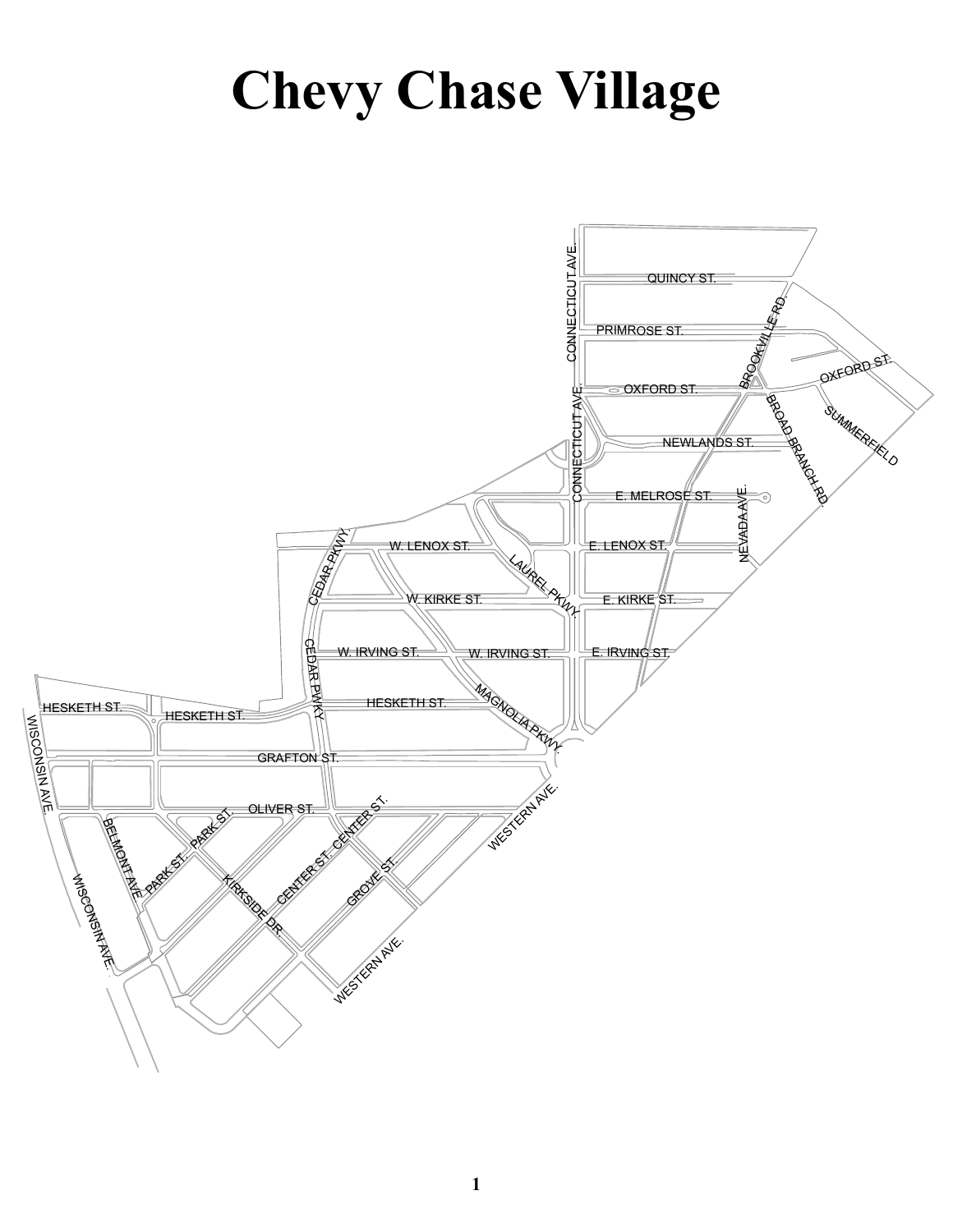## **Project and Expenditure List**

## **Projects:**

### **Infrastructure**

- o Street Maintenance and Repair Program
- o Village Sidewalk Replacement Program
- o Sidewalk Maintenance Program
- o Village-wide Streetlight Upgrades
- o West Kirke Street and Laurel Parkway Intersection Improvements
- o Chevy Chase Village Signage
- o Brookville Road Sidewalk Maintenance

## **Public Safety**

o Public Safety Technology

## **Public Spaces**

- o Western Grove Park Development
- o Laurel Park Hydrology and Engineering Study

## **Village Hall/Office**

- o Village Hall Repairs
- o Website Re-design
- o Village Hall Security System

## **Expenditures by Department:**

## **General Government**

- o Equipment:
	- Village Computer Server Replacements
	- Tuohey Conference Room Sound Improvements
	- Copier/Scanner/Fax
	- Phone System Replacement
- o Vehicles:
	- **Admin.** Vehicle Replacement

## **Public Safety**

- o Equipment:
	- Mobile Data Terminals
	- Police Radios
	- Recording System for Police Radio/Phones
- o Vehicles:
	- Police Cruiser Replacement (x3)
	- Hybrid Surveillance Vehicle

## **Public Works**

- o Equipment:
	- Leaf Vacuums (x2)
	- Replacement Dump Truck Beds (x2)
	- Replacement Salt Spreader
	- Water Tank
	- **Replacement** Recycling Bins
- o Vehicles:
	- $\blacksquare$  Pick-up Trucks (x3)
	- **Medium-duty Dump** Trucks (x2)
	- Rear-load trash/yard Waste Truck
	- Skid-Steer Loader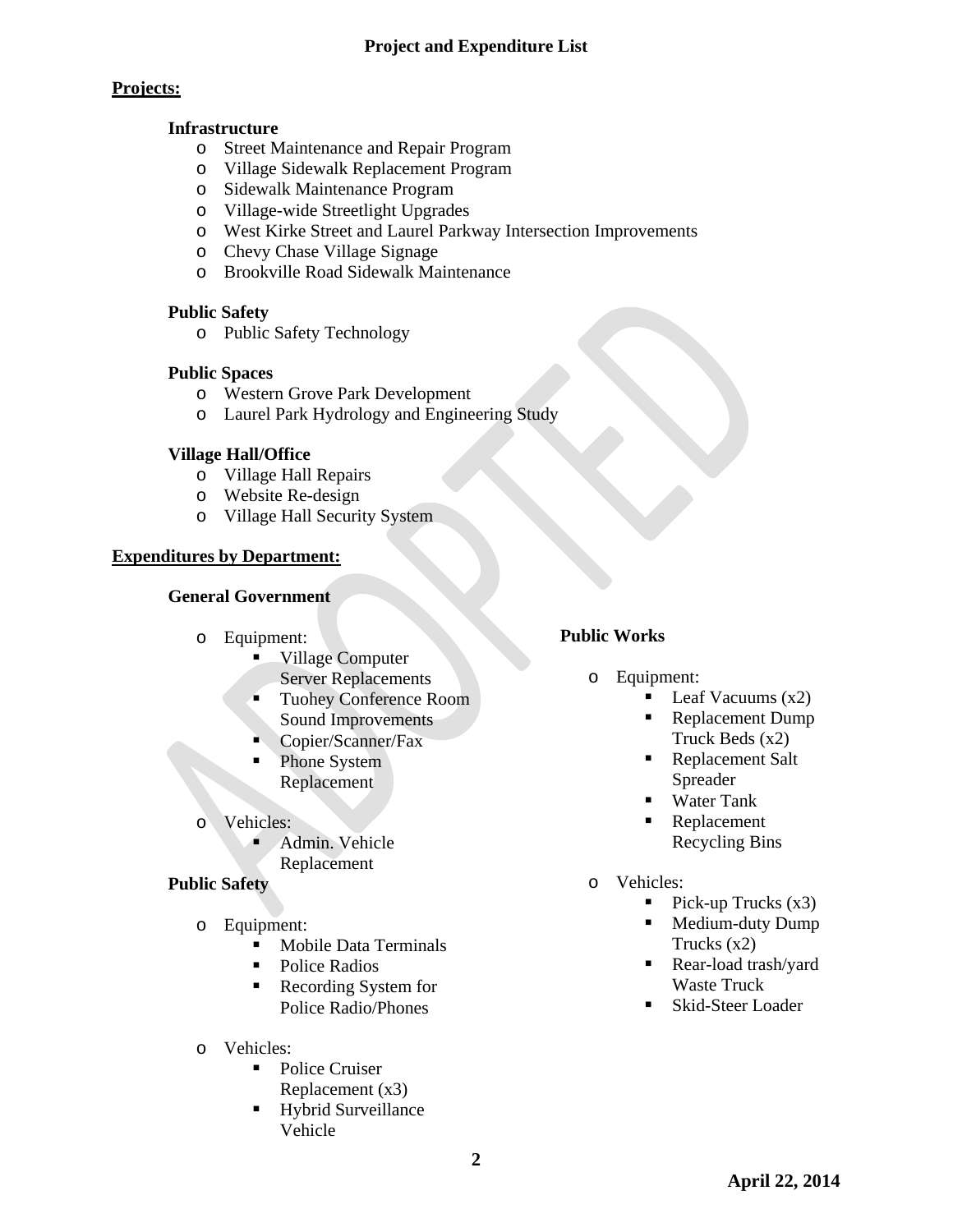## **Project and Expenditure Summary**

| <b>Projects:</b>                                                    |                               |                                                              |                                 |                                                 |                 |
|---------------------------------------------------------------------|-------------------------------|--------------------------------------------------------------|---------------------------------|-------------------------------------------------|-----------------|
|                                                                     | Duration/<br><b>Remaining</b> | <b>Estimated Cost</b>                                        | <b>Funding</b><br><b>Source</b> | <b>Construction</b><br><b>Ready Date (Est.)</b> | <b>Status</b>   |
| Sidewalk Maintenance Program                                        | Ongoing                       | \$3,500/year                                                 | <b>SS</b>                       | Ongoing                                         | Ongoing         |
| Village Sidewalk Replacement                                        | 1 year                        | \$140,000                                                    | <b>SS</b>                       | Ongoing                                         | In-construction |
| <b>Street Maintenance and Repair</b><br>Program                     | Ongoing                       | $FY2015 - $480,000$<br>FY2016 - FY2018<br>$$106,000 +$ /year | SS/Grant                        | Ongoing                                         | Ongoing         |
| Village-wide Streetlight Upgrades                                   | 3 years                       | \$319,00                                                     | <b>SS</b>                       | FY2015 - FY2017                                 | Pilot Program   |
| West Kirke St. and Laurel Pkwy.<br><b>Intersection Improvements</b> | 2 years                       | \$125,000                                                    | <b>SS</b>                       | $FY2015 - FY2016$                               | Planning        |
| Chevy Chase Village Signage                                         | 3 years                       | \$50,000                                                     | TB/SS                           | FY2015 - FY2017                                 | Planning        |
| <b>Public Safety Technology</b>                                     | Ongoing                       | \$120,000                                                    | <b>SS</b>                       | FY2015 - FY2020                                 | Ongoing         |
| <b>Western Grove Park Development</b>                               | 1 year                        | \$250,000                                                    | TB                              | FY2015                                          | Design/Build    |
| Laurel Park Hydrology and<br><b>Engineering Study</b>               | 1 year                        | \$75,000                                                     | TB                              | FY2015                                          | Planning        |
| Village Hall Repairs                                                | 1 year                        | \$200,000                                                    | TB                              | FY2015                                          | Ongoing         |
| Website Re-design                                                   | 1 year                        | \$18,500                                                     | TB                              | FY2016                                          | Planning        |
| Brookville Rd. Sidewalk Maintenance                                 | 2 months                      | \$150,000                                                    | SS                              | FY2015                                          | Ongoing         |
| Village Hall Security System                                        | Complete                      | \$21,000                                                     | <b>SS</b>                       | Complete                                        | Complete        |
| Expenditures:                                                       |                               |                                                              |                                 |                                                 |                 |

| <b>Expenditures:</b>                 |                                |                         |                       |
|--------------------------------------|--------------------------------|-------------------------|-----------------------|
|                                      | <b>Estimated Purchase Date</b> | <b>Estimated Cost</b>   | <b>Funding Source</b> |
| <b>General Government</b>            |                                |                         |                       |
| Equipment:                           |                                |                         |                       |
| Village Computer Server(s)           | FY2016                         | \$12,000                | TB/SS                 |
| Tuohey Conference Sound Improvements | FY2015                         | \$3,500                 | TB                    |
| Copier/Scanner/Fax Machine           | FY2019                         | \$15,000                | TB/SS                 |
| Phone System Replacement             | FY2014 - Complete              | \$17,000                | TB/SS                 |
| Vehicles:                            |                                |                         |                       |
| Admin. Vehicle Replacement           | FY2015                         | \$40,000                | TB/SS/Grant           |
| <b>Public Safety</b>                 |                                |                         |                       |
| Equipment:                           |                                |                         |                       |
| <b>Police Radios</b>                 | FY2016                         | \$35,000                | SS                    |
| <b>Mobile Data Terminals</b>         | FY2018                         | \$9,000                 | SS                    |
| Recording System for Radio/Phones    | FY2014 - Complete              | \$14,000                | SS                    |
| Vehicles:                            |                                |                         |                       |
| Police Cruiser Replacement (x3)      | FY2015 and FY2019 - 2020       | \$40,000 - \$42,000/ea. | SS                    |
| Hybrid Surveillance Vehicle          | FY2020                         | \$30,000                | SS                    |
| <b>Public Works</b>                  |                                |                         |                       |
| Equipment:                           |                                |                         |                       |
| Leaf Vacuums $(x2)$                  | FY2016, FY2017                 | \$20,000/ea             | <b>TB</b>             |
| Replacement Dump Truck Beds (x2)     | FY2015                         | \$20,000                | TB/SS                 |
| Replacement Salt Spreader            | FY2015                         | \$6,000                 | SS                    |
| <b>Water Tank</b>                    | FY2019                         | \$8,000                 | TB                    |
| <b>Replacement Recycling Bins</b>    | FY2016                         | \$36,000                | TB                    |
| Vehicles:                            |                                |                         |                       |
| Pick-up Trucks (x3)                  | FY2016, FY2019, Beyond FY2020  | \$36,000/ea.            | TB/SS/Grant           |
| Medium-duty Dump Trucks (x2)         | FY2017 and FY2019              | \$146,000               | TB/SS/Grant           |
| Rear-load Trash/Yard Waste Truck     | Beyond FY2020                  | \$115,000               | TB                    |
| Skid-Steer Loader                    | FY2017                         | \$40,000                | TB/SS/Grant           |

**Note:** 

SS=*SafeSpeed* Budget TB = Tax-based Budget Grant = Reimbursement by grant or other means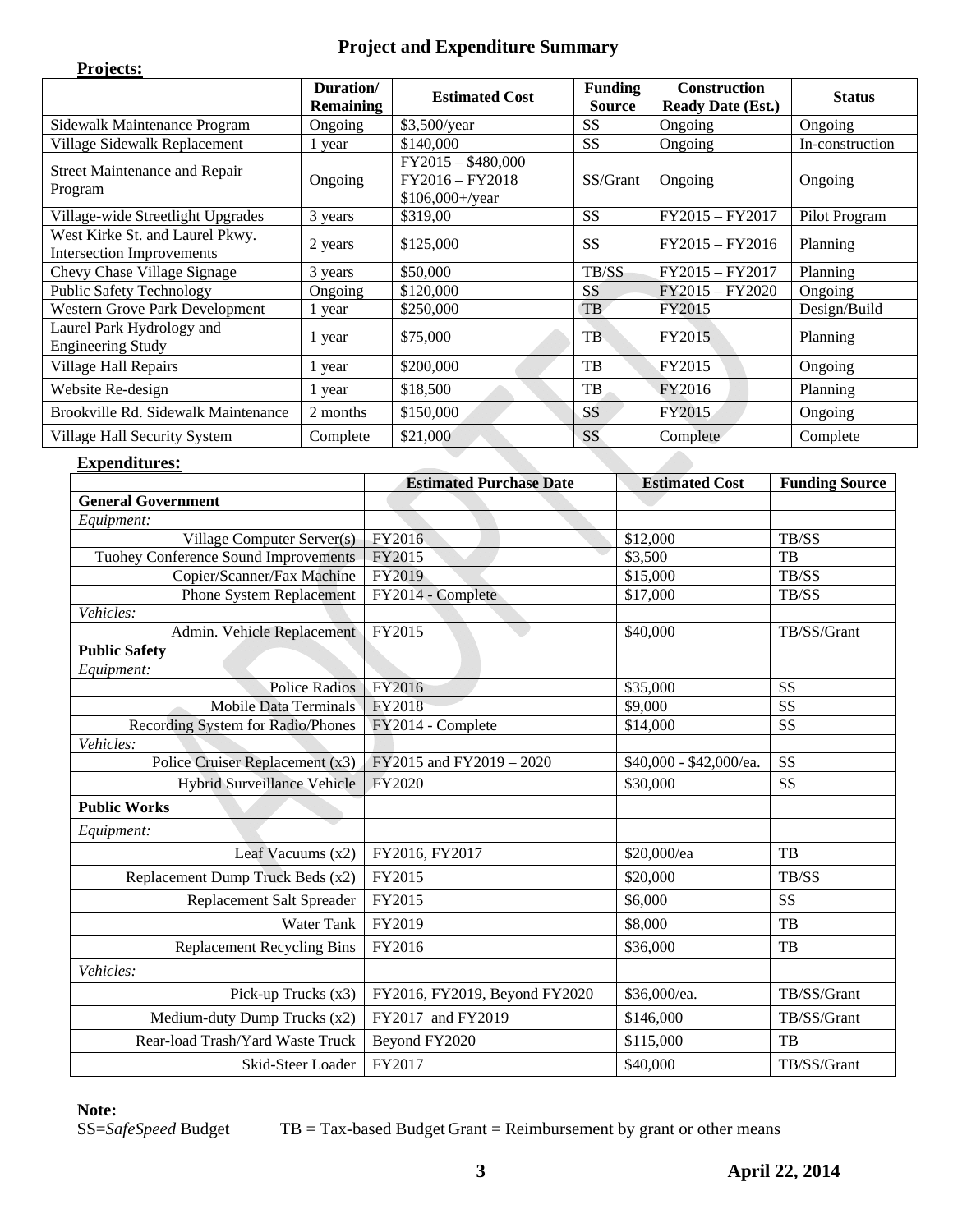## **CIP Comparison Summary**

## **Projects:**

|                                                              | <b>CIP</b> Value as of | <b>CIP</b> Value as of | <b>Difference</b> |
|--------------------------------------------------------------|------------------------|------------------------|-------------------|
|                                                              | <b>FY2014</b>          | <b>FY2015</b>          |                   |
| <b>Infrastructure</b>                                        |                        |                        |                   |
| Sidewalk Maintenance Program                                 | \$17,500               | \$21,000               | \$3,500           |
| Village Sidewalk Replacement                                 | \$767,000              | \$140,000              | \$627,000         |
| Street Maintenance and Repair Program                        | \$1,031,000            | \$1,040,000            | \$9,000           |
| Village-wide Streetlight Upgrades                            | \$383,000              | \$319,000              | \$64,000          |
| West Kirke St. and Laurel Pkwy. Intersection<br>Improvements | \$0                    | \$125,000              | \$125,000         |
| Chevy Chase Village Signage                                  | \$0                    | \$50,000               | \$50,000          |
| Brookville Road Sidewalk Maintenance                         | \$0                    | \$150,000              | \$150,000         |
| <b>Public Safety</b>                                         |                        |                        |                   |
| <b>Public Safety Technology</b>                              | \$120,000              | \$120,000              | \$0               |
| <b>Public Spaces</b>                                         |                        |                        |                   |
| Western Grove Park Development                               | \$80,000               | \$250,000              | \$170,000         |
| Laurel Park Hydrology and Engineering Study                  | \$0                    | \$75,000               | \$75,000          |
| <b>Village Hall/Office</b>                                   |                        |                        |                   |
| Village Hall Repairs                                         | \$0                    | \$200,000              | \$200,000         |
| Website Re-design                                            | \$0                    | \$18,500               | \$18,500          |
| <b>Village Hall Security System</b>                          | \$21,000               | \$0                    | \$21,000          |
|                                                              |                        |                        |                   |
| <b>Total</b>                                                 | \$2,419,500            | \$2,508,500            | \$89,000          |

## **Expenditures:**

|                           | <b>CIP</b> Value as of<br><b>FY2014 CIP</b> | <b>CIP</b> Value as of<br><b>FY2015 CIP</b> | <b>Difference</b> |  |
|---------------------------|---------------------------------------------|---------------------------------------------|-------------------|--|
| <b>General Government</b> |                                             |                                             |                   |  |
| Equipment:                | \$32,000                                    | \$30,500                                    | \$1,500           |  |
| <i>Vehicles:</i>          | \$40,000                                    | \$40,000                                    | \$0               |  |
| Subtotal:                 | \$72,000                                    | \$70,500                                    | \$1,500           |  |
| <b>Public Safety</b>      |                                             |                                             |                   |  |
| Equipment:                | \$65,000                                    | \$44,000                                    | \$21,000          |  |
| Vehicles:                 | \$188,000                                   | \$196,000                                   | \$8,000           |  |
| Subtotal:                 | \$253,000                                   | \$240,000                                   | \$13,000          |  |
| <b>Public Works</b>       |                                             |                                             |                   |  |
| Equipment:                | \$63,000                                    | \$105,000                                   | \$42,000          |  |
| Vehicles:                 | \$284,000                                   | \$258,000                                   | \$26,000          |  |
| Subtotal:                 | \$347,000                                   | \$363,000                                   | \$16,000          |  |
|                           |                                             |                                             |                   |  |
| <b>Overall Total</b>      | \$672,000                                   | \$673,500                                   | \$1,500           |  |

## **Consolidated Year over Year:**

|                   | Est. FY14   |                 |              |             | <b>Proposed</b> |             |             |
|-------------------|-------------|-----------------|--------------|-------------|-----------------|-------------|-------------|
|                   |             | <b>FY15</b>     | <b>FY16</b>  | <b>FY17</b> | <b>FY18</b>     | <b>FY19</b> | <b>FY20</b> |
| Equipment         | \$31,000    | \$60,500        | \$67,000     | \$20,000    | \$9,000         | \$23,000    | \$0         |
| <b>Vehicles</b>   | \$114,000   | \$80,000        | \$36,000     | \$102,000   | \$0             | \$204,000   | \$72,000    |
| <b>Projects</b>   | \$911,500   | \$1,667,500     | \$258,000    | \$169,500   | \$134,500       | \$139,500   | \$139,500   |
|                   |             |                 |              |             |                 |             |             |
| <b>Total</b>      | \$1,056,500 | \$1,808,000     | \$361,000    | \$291,500   | \$143,500       | \$366,500   | \$211,500   |
| <b>Difference</b> | \$786,500   | $(\$1,447,000)$ | $(\$69,500)$ |             | (\$148,000)     | \$223,000   | (\$155,000) |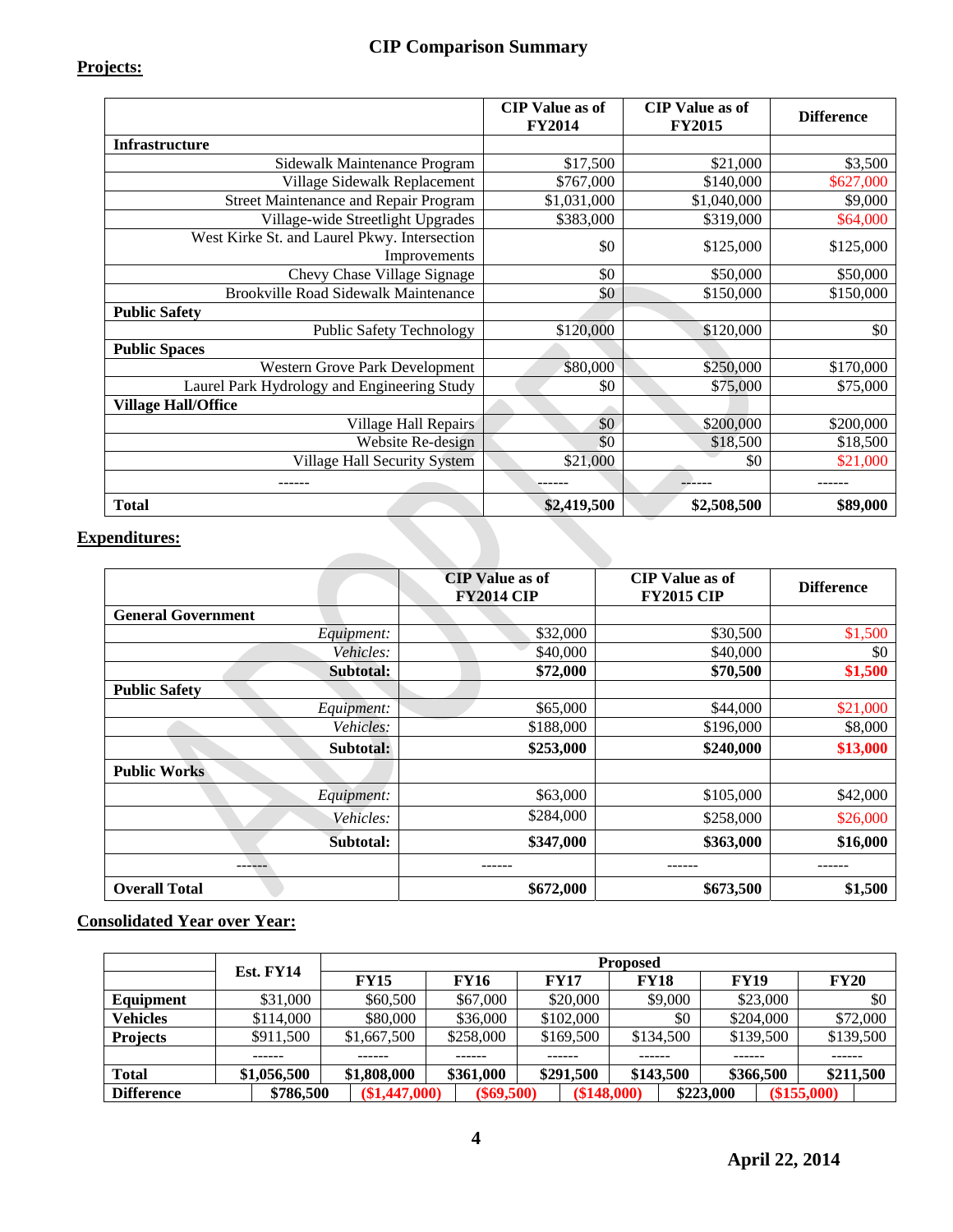## **Sidewalk Maintenance Program**

|                                                            |                                |                     | $\sim$ . This is also change to $\sim$              |                |                |                                                    |             |                |                   |                                 |
|------------------------------------------------------------|--------------------------------|---------------------|-----------------------------------------------------|----------------|----------------|----------------------------------------------------|-------------|----------------|-------------------|---------------------------------|
| Category<br><b>Department</b>                              | Infrastructure<br>Public Works |                     |                                                     |                |                | <b>Date Last Modified</b><br><b>Funding Source</b> |             | SafeSpeed      | February 27, 2014 |                                 |
| <b>Zone Location</b>                                       | 1, 2, 3, 4                     |                     |                                                     |                | <b>Status</b>  |                                                    |             | On-going       |                   |                                 |
|                                                            |                                |                     | EST. EXPENDITURE SCHEDULE (dollars in thousands)    |                |                |                                                    |             |                |                   |                                 |
| <b>Cost Element</b>                                        | <b>Total</b>                   | Est.<br><b>FY14</b> | <b>Total</b><br><b>6 Years</b>                      | <b>FY15</b>    | <b>FY16</b>    | <b>FY17</b>                                        | <b>FY18</b> | <b>FY19</b>    | <b>FY20</b>       | <b>Beyond</b><br><b>6 Years</b> |
| Planning, Design and<br>Supervision                        | 3.5                            | 0.5                 | 3                                                   | 0.5            | 0.5            | 0.5                                                | 0.5         | 0.5            | 0.5               | 0.5                             |
| Land acquisition                                           | $\Omega$                       | $\theta$            | $\theta$                                            | $\theta$       | $\Omega$       | $\Omega$                                           | $\Omega$    | $\Omega$       | $\theta$          | $\overline{0}$                  |
| Site Improvements and<br><b>Utilities</b>                  | $\Omega$                       | $\Omega$            | $\theta$                                            | $\Omega$       | $\Omega$       | $\overline{0}$                                     | $\Omega$    | $\overline{0}$ | $\theta$          | $\overline{0}$                  |
| Construction                                               | 20                             | 2                   | 18                                                  | 3              | 3              | 3                                                  | 3           | 3              | 3                 | $3$ /year                       |
| Other                                                      | $\Omega$                       | $\Omega$            | 0                                                   | 0              | $\Omega$       | $\Omega$                                           | $\Omega$    | $\Omega$       | $\Omega$          | $\overline{0}$                  |
| Total                                                      | 23                             | 2.5                 | 21                                                  | 3.5            | 3.5            | 3.5                                                | 3.5         | 3.5            | 3.5               | $3.5$ /year                     |
|                                                            |                                |                     | <b>EST. FUNDING SCHEDULE (dollars in thousands)</b> |                |                |                                                    |             |                |                   |                                 |
| SafeSpeed Revenues                                         | 23                             | 2.5                 | 21                                                  | 3.5            | 3.5            | 3.5                                                | 3.5         | 3.5            | 3.5               | $3.5$ /year                     |
| <b>Total</b>                                               | 23                             | 2.5                 | 21                                                  | 3.5            | 3.5            | 3.5                                                | 3.5         | 3.5            | 3.5               | $3.5$ /year                     |
| <b>EST. OPERATING BUDGET IMPACT (dollars in thousands)</b> |                                |                     |                                                     |                |                |                                                    |             |                |                   |                                 |
| Labor/Maintenance                                          |                                |                     | 0                                                   | $\Omega$       | 0              | $\overline{0}$                                     | 0           | $\theta$       | $\overline{0}$    |                                 |
| Materials/Equipment                                        |                                |                     | $\theta$                                            | $\overline{0}$ | $\overline{0}$ | $\overline{0}$                                     | $\Omega$    | $\theta$       | $\theta$          |                                 |
| <b>Total</b>                                               |                                |                     | $\bf{0}$                                            | $\bf{0}$       | 0              | $\bf{0}$                                           | $\bf{0}$    | $\mathbf{0}$   | $\bf{0}$          |                                 |

#### **Description**

This ongoing project will proactively maintain and repair Village sidewalks during and after the completion of the Village sidewalk replacement project. Sidewalks would be repaired in the same brick type regardless of the existing material to ensure that when full sidewalk replacement occurs the Village's contractor can reuse or skip over the newly repaired sidewalk.

#### **Estimated Schedule**

This is an on-going maintenance activity.

#### **Cost Change**

As a result of front-loading the Village sidewalk replacement project the Village's sidewalk contractor has been addressing the worst sidewalks first; therefore ongoing repair/maintenance costs have been reduced.

#### **Justification**

This project will maintain and increase pedestrian safety on all Village sidewalks and promote safe access throughout the Village. As a result of the increased pedestrian safety this activity is eligible for funding under the *SafeSpeed* program.

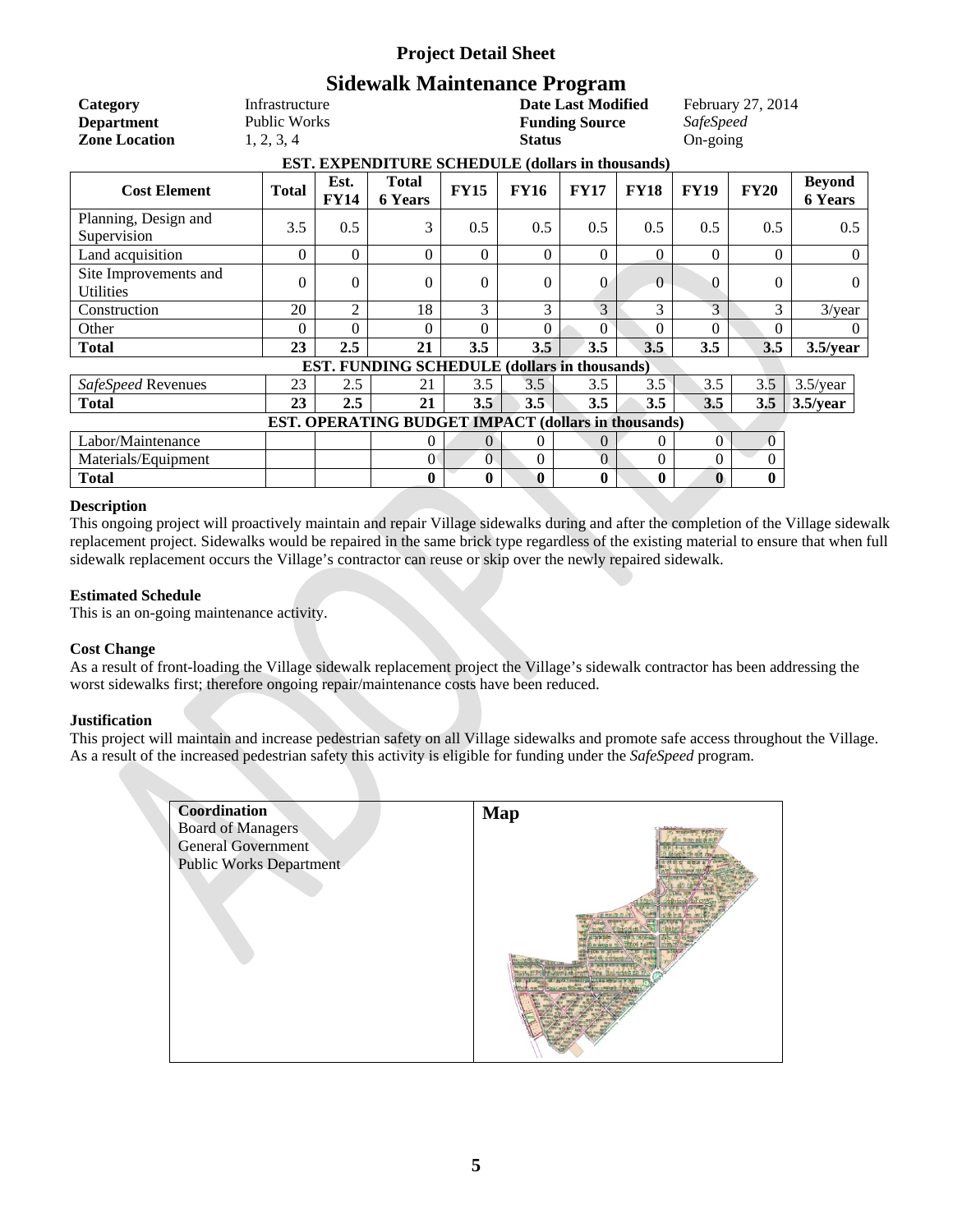## **Village Sidewalk Replacement Project**

| Category<br><b>Department</b><br><b>Zone Location</b>      | Infrastructure<br><b>Public Works</b><br>1, 2, 3, 4 |                     |                                                     |                | <b>Status</b> | <b>Date Last Modified</b><br><b>Funding Source</b> |                | <i>SafeSpeed</i> | February 25, 2014<br>In-Construction |                                 |
|------------------------------------------------------------|-----------------------------------------------------|---------------------|-----------------------------------------------------|----------------|---------------|----------------------------------------------------|----------------|------------------|--------------------------------------|---------------------------------|
|                                                            |                                                     |                     | EST. EXPENDITURE SCHEDULE (dollars in thousands)    |                |               |                                                    |                |                  |                                      |                                 |
| <b>Cost Element</b>                                        | <b>Total</b>                                        | Est.<br><b>FY14</b> | <b>Total</b><br><b>6 Years</b>                      | <b>FY15</b>    | <b>FY16</b>   | <b>FY17</b>                                        | <b>FY18</b>    | <b>FY19</b>      | <b>FY20</b>                          | <b>Beyond</b><br><b>6 Years</b> |
| Planning, Design and<br>Supervision                        | 9                                                   | 5                   | 4                                                   | 4              | $\Omega$      | $\Omega$                                           | $\Omega$       | $\Omega$         | $\Omega$                             | $\Omega$                        |
| Land acquisition                                           | $\Omega$                                            | $\Omega$            | $\Omega$                                            | $\theta$       | $\theta$      | $\Omega$                                           | $\Omega$       | $\theta$         | $\Omega$                             | $\overline{0}$                  |
| Site Improvements and<br><b>Utilities</b>                  | $\theta$                                            | $\Omega$            | $\Omega$                                            | $\Omega$       | $\Omega$      | $\Omega$                                           | $\overline{0}$ | $\theta$         | $\Omega$                             | $\theta$                        |
| Construction                                               | 554                                                 | 420                 | 134                                                 | 134            | $\Omega$      | $\Omega$                                           | $\Omega$       | $\overline{0}$   | $\Omega$                             | $\boldsymbol{0}$                |
| Other                                                      | 5                                                   | 3                   | $\mathfrak{D}$                                      | $\mathfrak{D}$ | $\theta$      | $\Omega$                                           | $\Omega$       | $\theta$         | $\Omega$                             | $\boldsymbol{0}$                |
| <b>Total</b>                                               | 568                                                 | 428                 | 140                                                 | 140            | $\mathbf{0}$  | $\mathbf{0}$                                       | $\mathbf{0}$   | 0                | $\Omega$                             | $\bf{0}$                        |
|                                                            |                                                     |                     | <b>EST. FUNDING SCHEDULE (dollars in thousands)</b> |                |               |                                                    |                |                  |                                      |                                 |
| SafeSpeed Revenues                                         | 568                                                 | 428                 | 140                                                 | 140            | $\Omega$      | 0                                                  | $\overline{0}$ | $\theta$         | $\overline{0}$                       | $\overline{0}$                  |
| <b>Total</b>                                               | 568                                                 | 428                 | 140                                                 | 140            | $\mathbf{0}$  | 0                                                  | $\mathbf{0}$   | 0                | $\bf{0}$                             | $\bf{0}$                        |
| <b>EST. OPERATING BUDGET IMPACT (dollars in thousands)</b> |                                                     |                     |                                                     |                |               |                                                    |                |                  |                                      |                                 |
| Labor/Maintenance                                          |                                                     |                     |                                                     | $-2$           | $-2$          | $-1.5$                                             | $-1.5$         | $-1.5$           | $-1.5$                               |                                 |
| Materials/Equipment                                        |                                                     |                     |                                                     | $-2.5$         | $-2.5$        | $-0.5$                                             | $-0.5$         | $-0.5$           | $-0.5$                               |                                 |
| <b>Total</b>                                               |                                                     |                     |                                                     | $-4.5$         | $-4.5$        | $-2$                                               | $-2$           | $-2$             | $-2$                                 |                                 |

#### **Description**

This project will replace all brick and concrete sidewalks within the Village with new clay brick pavers. These new pavers and installation method will be more friendly to trees and provide better slip resistant than current brick and concrete sidewalks. This project would also create safer pedestrian access throughout the Village. As a result of the increased pedestrian safety this project is eligible for funding under the *SafeSpeed* program. Each year the sidewalk replacement schedule is reviewed to determine if the schedule requires adjustment. Total expenditures to date are \$1.1 million.

#### **Estimated Schedule**

The project is currently scheduled to be a multi-year spanning four (4) fiscal years. The third phase of construction began in August 2013. For construction purposes phasing has been broken down into four (4) years and construction is being phasing by replacing those sidewalks that are in need of the greatest repair as observed by the Director of Municipal Operations and Public Works Supervisor and subject to Board approval.

#### **Cost Change**

The year by year allocations of work has resulted in a shift in the yearly costs and is subject to Board review and approval prior to beginning work in the next fiscal year.

#### **Justification**

This project will create safer pedestrian access throughout the Village. As a result of increased pedestrian safety this project is eligible for funding under the *SafeSpeed* program.

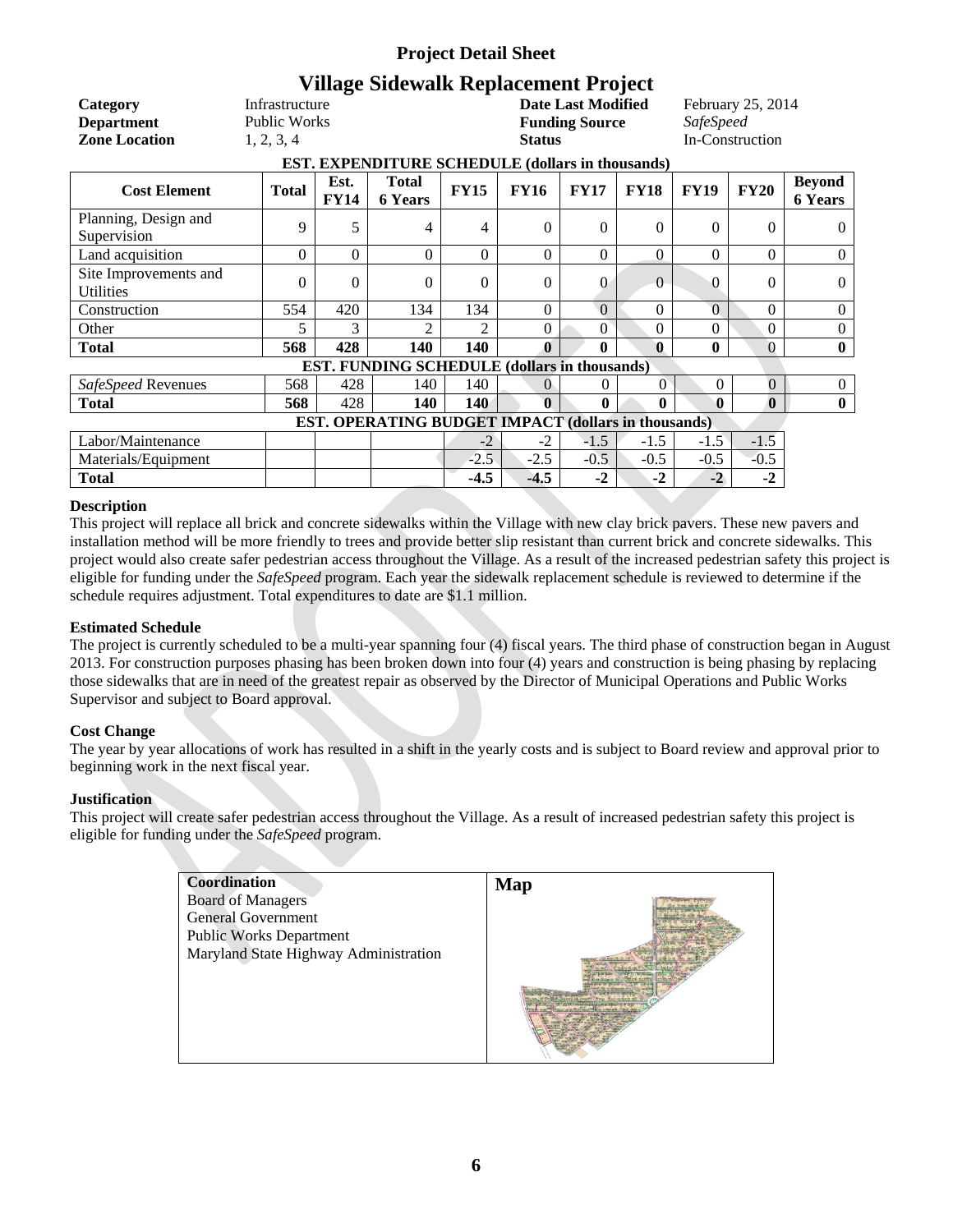## **Street Maintenance and Repair Program**

| Category<br><b>Department</b><br><b>Zone Location</b> | Infrastructure<br>Public Works<br>1, 2, 3, 4 |                     |                                                            |                | <b>Status</b>  | <b>Date Last Modified</b><br><b>Funding Source</b> |                | On-going    | February 18, 2014 | SafeSpeed/Reimbursement         |
|-------------------------------------------------------|----------------------------------------------|---------------------|------------------------------------------------------------|----------------|----------------|----------------------------------------------------|----------------|-------------|-------------------|---------------------------------|
|                                                       |                                              |                     | EST. EXPENDITURE SCHEDULE (dollars in thousands)           |                |                |                                                    |                |             |                   |                                 |
| <b>Cost Element</b>                                   | <b>Total</b>                                 | Est.<br><b>FY14</b> | <b>Total</b><br><b>6 Years</b>                             | <b>FY15</b>    | <b>FY16</b>    | <b>FY17</b>                                        | <b>FY18</b>    | <b>FY19</b> | <b>FY20</b>       | <b>Beyond 6</b><br><b>Years</b> |
| Planning, Design and<br>Supervision                   | $\overline{7}$                               |                     | 6                                                          |                |                |                                                    |                |             |                   | $1$ /year                       |
| Land acquisition                                      | $\theta$                                     | $\theta$            | $\theta$                                                   | $\Omega$       | $\Omega$       | $\Omega$                                           | $\Omega$       | $\Omega$    | $\Omega$          | $\Omega$                        |
| Site Improvements and<br>Utilities                    |                                              | 0                   | $\Omega$                                                   | $\Omega$       | $\Omega$       | $\Omega$                                           | $\theta$       | $\theta$    | $\Omega$          | $\Omega$                        |
| Construction                                          | 1,404                                        | 370                 | 1,034                                                      | 479            | 105            | 110                                                | 110            | 115         | 115               | $105 +$ /year                   |
| Other                                                 |                                              | 0                   | $\Omega$                                                   | $\Omega$       | $\Omega$       | 0                                                  | $\Omega$       | 0           | $\Omega$          | $\Omega$                        |
| <b>Total</b>                                          | 1,411                                        | 371                 | 1,040                                                      | 480            | 106            | 111                                                | 111            | 116         | 116               | $106 +$ /year                   |
|                                                       |                                              |                     | EST. FUNDING SCHEDULE (dollars in thousands)               |                |                |                                                    |                |             |                   |                                 |
| <b>Tax-Based Revenues</b>                             | $\Omega$                                     | 0                   | $\Omega$                                                   | $\Omega$       | $\Omega$       | 0                                                  | $\Omega$       | $\Omega$    | $\overline{0}$    | $\Omega$                        |
| SafeSpeed Revenues                                    | 805                                          | 65                  | 740                                                        | 180            | 106            | 111                                                | 111            | 116         | 116               | $101 +$ /year                   |
| <b>Washington Gas</b><br>Reimbursement                | 320                                          | 120                 | 200                                                        | 200            | $\Omega$       | $\Omega$                                           | $\Omega$       | 0           | $\Omega$          | 0                               |
| <b>WSSC Reimbursement</b>                             | 286                                          | 186                 | 100                                                        | 100            | $\Omega$       | $\overline{0}$                                     | $\Omega$       | $\Omega$    | $\Omega$          | $\Omega$                        |
| <b>Total</b>                                          | 1,411                                        | 371                 | 1,040                                                      | 480            | 106            | 111                                                | 111            | 116         | 116               | $101 +$ /year                   |
|                                                       |                                              |                     | <b>EST. OPERATING BUDGET IMPACT (dollars in thousands)</b> |                |                |                                                    |                |             |                   |                                 |
| Labor/Maintenance                                     |                                              |                     | $\overline{0}$                                             | $\overline{0}$ | $\overline{0}$ | $\Omega$                                           | $\overline{0}$ | 0           | $\mathbf{0}$      |                                 |
| Materials/Equipment                                   |                                              |                     | $\theta$                                                   | $\mathbf{0}$   | $\Omega$       | $\Omega$                                           | $\Omega$       | $\Omega$    | $\boldsymbol{0}$  |                                 |
| <b>Total</b>                                          |                                              |                     | 0                                                          | $\bf{0}$       | $\bf{0}$       | $\mathbf{0}$                                       | $\bf{0}$       | 0           | $\bf{0}$          |                                 |

#### **Description**

This project provides for the on-going maintenance and repair of the Village's roadways, curbs and storm drainage infrastructure using concrete and hot mix asphalt. The Village maintains a total of 8.1 miles of roadway or 27 lane miles. Based on current funding levels all Village roadways would be repaved on a revolving 20-year basis.

#### **Estimated Schedule**

The Village's street maintenance and repair program typically runs from April through October due to the need for temperatures above 60 degrees. In FYs 14 – 15 as part of the WSSC water main replacement and Washington Gas main replacements, these utilities provided funding reimbursement to the Village in compensation for repairing affected roadways. The reimbursement amount is estimated at \$606K

#### **Cost Change**

Due to the utility infrastructure replacements scheduled in FY14 and FY15, approximately seven (7) miles of Village roadways will be affected. Typical reimbursement covers the cost for paving half the roadway (or portion disturbed). In order to repave the full width of the roadway the Village would be required to fund the remaining half, therefore the FY14 and FY15 CIP reflects this cost. Over the past few fiscal years volatility in oil prices has forced the cost of asphalt to increase between 5% - 10%.

#### **Justification**

The street maintenance and repair program will ensure that Village infrastructure is kept at an acceptable level as well as providing safe traverse for pedestrian and vehicular traffic and is eligible for funding under the *SafeSpeed* program.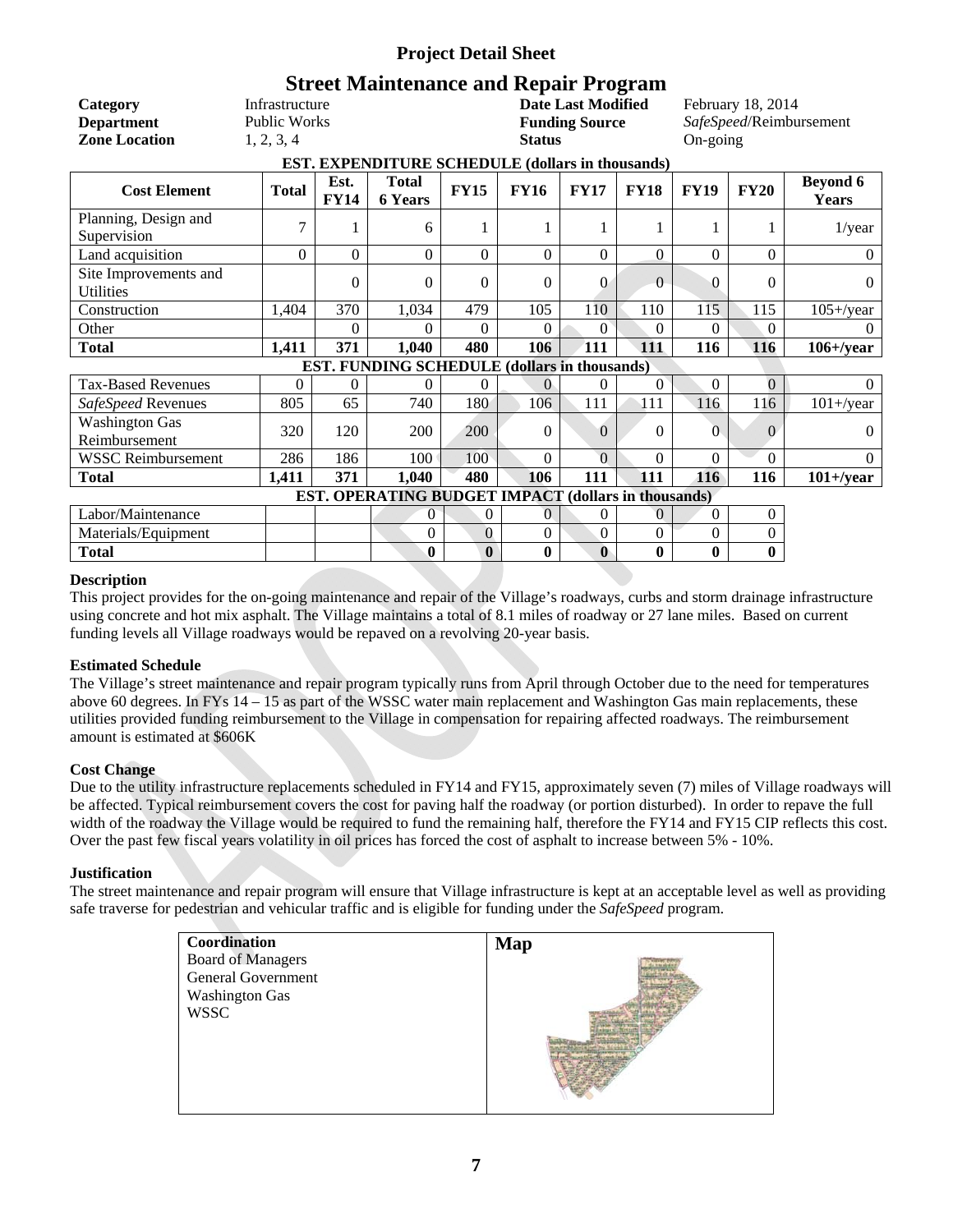## **Village-Wide Streetlight Upgrades**

| Category<br><b>Department</b><br><b>Zone Location</b> | Infrastructure<br><b>Public Works/Police</b><br>1, 2, 3, 4 |                     | EST. EXPENDITURE SCHEDULE (dollars in thousands)    |             | <b>Status</b> | . מי נישה מיים מיים מיים מיים מיים <i>ה</i><br><b>Date Last Modified</b><br><b>Funding Source</b> |                | <b>SafeSpeed</b> | February 18, 2014 | Pilot Program Underway          |
|-------------------------------------------------------|------------------------------------------------------------|---------------------|-----------------------------------------------------|-------------|---------------|---------------------------------------------------------------------------------------------------|----------------|------------------|-------------------|---------------------------------|
| <b>Cost Element</b>                                   | <b>Total</b>                                               | Est.<br><b>FY14</b> | <b>Total</b><br><b>6 Years</b>                      | <b>FY15</b> | <b>FY16</b>   | <b>FY17</b>                                                                                       | <b>FY18</b>    | <b>FY19</b>      | <b>FY20</b>       | <b>Beyond</b><br><b>6 Years</b> |
| Planning, Design and<br>Supervision                   | 2                                                          |                     |                                                     |             | $\Omega$      | $\theta$                                                                                          | $\Omega$       | $\Omega$         | $\Omega$          | $\Omega$                        |
| Land acquisition                                      | 0                                                          | $\theta$            | $\Omega$                                            | $\Omega$    | $\theta$      | $\theta$                                                                                          | $\Omega$       | $\Omega$         | $\theta$          | $\Omega$                        |
| Site Improvements and<br><b>Utilities</b>             | 0                                                          | 0                   | $\theta$                                            | 0           | $\theta$      | $\theta$                                                                                          | $\Omega$       | $\Omega$         | $\theta$          | $\Omega$                        |
| Construction                                          | 337                                                        | 19                  | 318                                                 | 288         | 15            | 15                                                                                                | $\overline{0}$ | $\Omega$         | $\Omega$          | $\overline{0}$                  |
| Other                                                 | 0                                                          | 0                   | 0                                                   | $\Omega$    | $\Omega$      | $\Omega$                                                                                          | 0              | $\theta$         | $\Omega$          | $\boldsymbol{0}$                |
| <b>Total</b>                                          | 339                                                        | 20                  | 319                                                 | 289         | 15            | 15                                                                                                | $\mathbf{0}$   | $\bf{0}$         | 0                 | $\bf{0}$                        |
|                                                       |                                                            |                     | <b>EST. FUNDING SCHEDULE (dollars in thousands)</b> |             |               |                                                                                                   |                |                  |                   |                                 |
| SafeSpeed Revenues                                    | 339                                                        | 20                  | 319                                                 | 288         | 15            | 15                                                                                                | $\Omega$       | $\theta$         | $\mathbf{0}$      | $\overline{0}$                  |
| <b>Total</b>                                          | 339                                                        | 20                  | 319                                                 | 289         | 15            | 15                                                                                                | $\mathbf{0}$   | $\mathbf{0}$     | $\bf{0}$          | $\bf{0}$                        |
|                                                       | EST. OPERATING BUDGET IMPACT (dollars in thousands)        |                     |                                                     |             |               |                                                                                                   |                |                  |                   |                                 |
| Labor/Maintenance                                     |                                                            |                     |                                                     | $-8$        | $-10$         | $\Omega$                                                                                          | $\Omega$       | $\Omega$         | $\Omega$          | $\theta$                        |
| Materials/Equipment                                   |                                                            |                     |                                                     | $\Omega$    | $\Omega$      | $\theta$                                                                                          | $\Omega$       | $\Omega$         | $\Omega$          | 0                               |
| <b>Total</b>                                          |                                                            |                     |                                                     | $-8$        | $-10$         | $\bf{0}$                                                                                          | $\bf{0}$       | $\bf{0}$         | $\bf{0}$          | $\bf{0}$                        |

#### **Description**

This project proposed to replace all 262 High Pressure Sodium streetlights owned by PEPCO with Light Emitting Diode (LED) streetlights. The Village has installed twenty-three (23) LED streetlights as part of a pilot program to test the light output and reliability of the new technology. The project will enhance and upgrade the exiting street lighting creating safer pedestrian and vehicular access throughout the Village. As a result of the increased pedestrian, vehicular and public safety this project is eligible for funding under the *SafeSpeed* program.

#### **Estimated Schedule**

A recommendation on proceeding with full conversion of the Village's streetlights to LEDs is scheduled in July 2014.

#### **Cost Change**

Cost estimates for the LED conversion has come in at around \$310K which is approximately \$500K less than previous thought due to new standardized installation rates offered by PEPCO. Delays in setting up the Village's pilot program have led to the funds being deferred 1 FY.

#### **Justification**

This project would enhance and upgrade the exiting street lighting creating safer pedestrian and vehicular access throughout the Village. As a result of the increased pedestrian, vehicular and public safety this project is eligible for funding under the *SafeSpeed*  program. The use of LED streetlights will also reduce the Village's carbon footprint since the LED streetlights would use less energy.

| Coordination<br><b>Board of Managers</b><br><b>General Government</b><br><b>Police Department</b><br><b>PEPCO</b> | <b>Map</b> |
|-------------------------------------------------------------------------------------------------------------------|------------|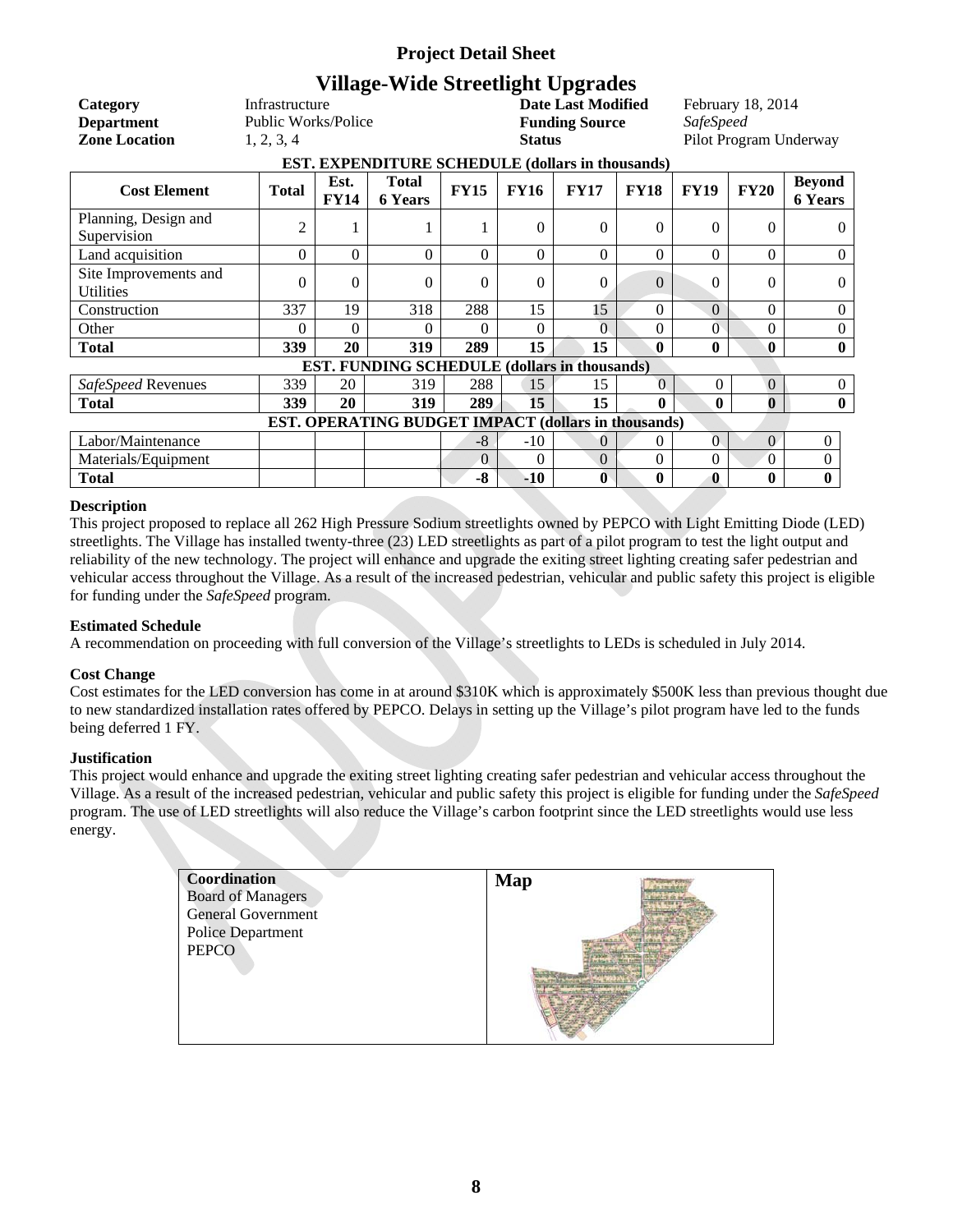## **West Kirke Street and Laurel Parkway Intersection Improvements**

|                                                         | os ining ou co and laura i amin'ny intersection improvements |                     |                                                            |               |             |                           |                  |                |                |                                 |  |  |
|---------------------------------------------------------|--------------------------------------------------------------|---------------------|------------------------------------------------------------|---------------|-------------|---------------------------|------------------|----------------|----------------|---------------------------------|--|--|
| Category                                                | Infrastructure                                               |                     |                                                            |               |             | <b>Date Last Modified</b> | February 5, 2014 |                |                |                                 |  |  |
| <b>Department</b>                                       | <b>Public Works</b>                                          |                     |                                                            |               |             | <b>Funding Source</b>     | <b>SafeSpeed</b> |                |                |                                 |  |  |
| <b>Zone Location</b>                                    | 3                                                            |                     |                                                            | <b>Status</b> |             |                           |                  |                |                | Planning/Engineering            |  |  |
| <b>EST. EXPENDITURE SCHEDULE (dollars in thousands)</b> |                                                              |                     |                                                            |               |             |                           |                  |                |                |                                 |  |  |
| <b>Cost Element</b>                                     | <b>Total</b>                                                 | Est.<br><b>FY14</b> | <b>Total</b><br><b>6 Years</b>                             | <b>FY15</b>   | <b>FY16</b> | <b>FY17</b>               | <b>FY18</b>      | <b>FY19</b>    | <b>FY20</b>    | <b>Beyond</b><br><b>6 Years</b> |  |  |
| Planning, Design and<br>Supervision                     | 50                                                           | $\Omega$            | 50                                                         | 50            | $\theta$    | $\theta$                  | $\Omega$         | $\theta$       | $\theta$       | 0                               |  |  |
| Land acquisition                                        | $\Omega$                                                     | $\theta$            | 0                                                          | $\Omega$      | $\theta$    | $\theta$                  | $\overline{0}$   | $\Omega$       | $\Omega$       | 0                               |  |  |
| Site Improvements and<br><b>Utilities</b>               | $\Omega$                                                     | $\Omega$            | $\Omega$                                                   | $\Omega$      | $\Omega$    | $\overline{0}$            | $\overline{0}$   | $\Omega$       | $\Omega$       | $\Omega$                        |  |  |
| Construction                                            | 75                                                           | $\Omega$            | 75                                                         | $\Omega$      | 75          | $\theta$                  | $\Omega$         | $\overline{0}$ | $\theta$       | $\Omega$                        |  |  |
| Other                                                   | 0                                                            | 0                   | 0                                                          | $\Omega$      | $\Omega$    | $\theta$                  | $\Omega$         | $\Omega$       | $\theta$       | $\theta$                        |  |  |
| <b>Total</b>                                            | 125                                                          | 0                   | 125                                                        | 50            | 75          | $\mathbf{0}$              | $\mathbf{0}$     | $\mathbf{0}$   | $\mathbf{0}$   | $\bf{0}$                        |  |  |
|                                                         |                                                              |                     | <b>EST. FUNDING SCHEDULE (dollars in thousands)</b>        |               |             |                           |                  |                |                |                                 |  |  |
| SafeSpeed Revenues                                      | 125                                                          | $\Omega$            | 125                                                        | 50            | 75          | 0                         | $\overline{0}$   | $\theta$       | $\overline{0}$ | $\Omega$                        |  |  |
| <b>Total</b>                                            | 125                                                          | $\bf{0}$            | 125                                                        | 50            | 75          | $\mathbf{0}$              | $\mathbf{0}$     | 0              | $\bf{0}$       | $\bf{0}$                        |  |  |
|                                                         |                                                              |                     | <b>EST. OPERATING BUDGET IMPACT (dollars in thousands)</b> |               |             |                           |                  |                |                |                                 |  |  |
| Labor/Maintenance                                       |                                                              |                     | $\theta$                                                   | $\Omega$      | 0           | $\Omega$                  | 0                | $\overline{0}$ | $\overline{0}$ |                                 |  |  |
| Materials/Equipment                                     |                                                              |                     | $\overline{0}$                                             | $\theta$      | $\theta$    | $\theta$                  | $\theta$         | $\theta$       | 0              |                                 |  |  |
| <b>Total</b>                                            |                                                              |                     | $\bf{0}$                                                   | 0             | 0           | $\bf{0}$                  | $\bf{0}$         | $\bf{0}$       | $\mathbf{0}$   |                                 |  |  |

#### **Description**

This project will study the traffic flow and intersection at Connecticut Avenue, Laurel Parkway and West Kirke Street for potential traffic flow and safety improvements. Improvements to be investigated will include but are not limited to the construction of a traffic island; studying traffic flows along Laurel Parkway and sidewalk improvements in the adjacent West Kirke Street Laurel Parkway combined public right-of-way. As part of the project, a traffic engineer will be retained to evaluate and design any proposed changes.

#### **Estimated Schedule**

This project is currently under the planning and engineering study phase.

#### **Cost Change**

There have been no cost changes to this project.

#### **Justification**

This project will address several safety concerns of the existing intersection to improve vehicular and pedestrian traffic through the intersection.

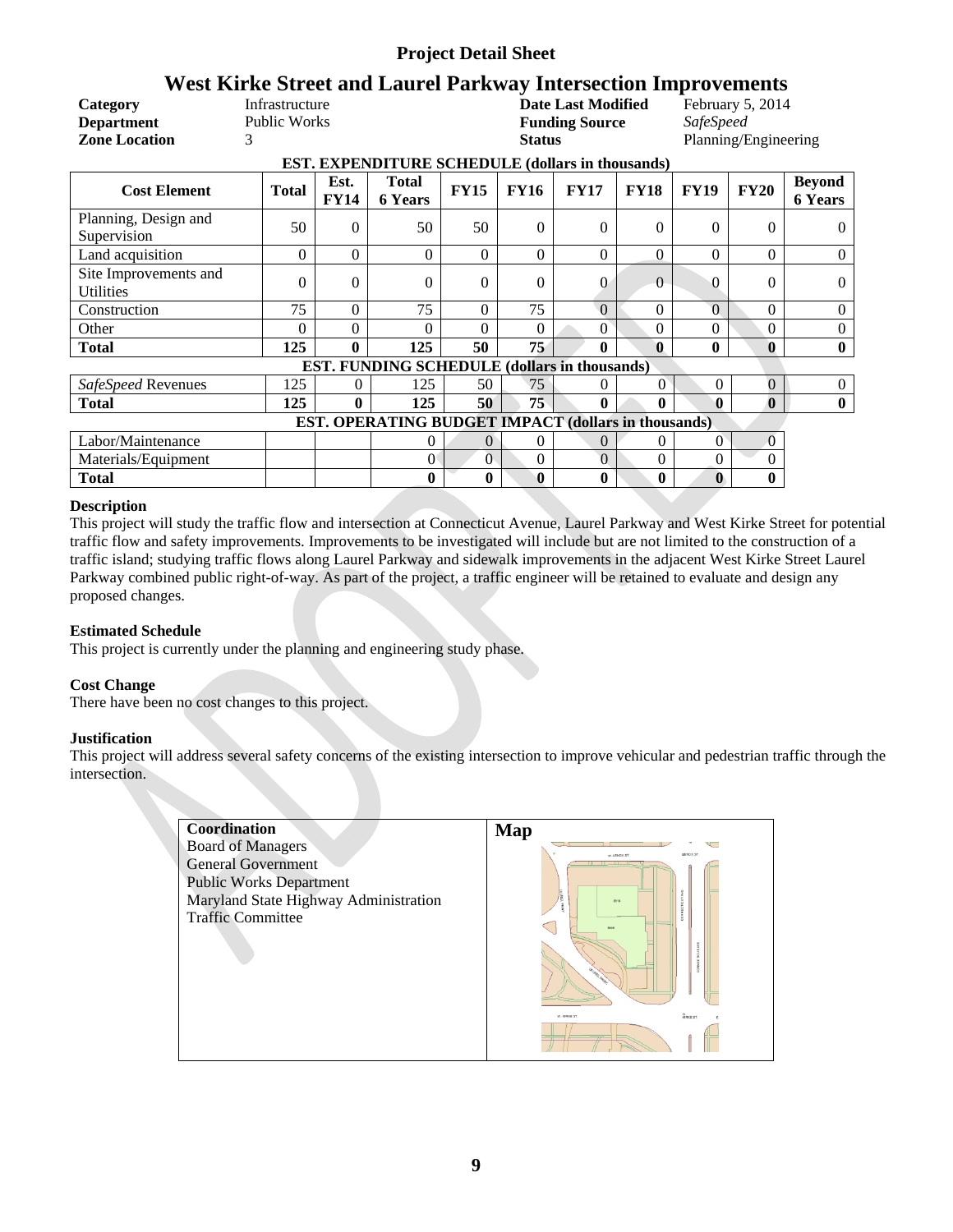## **Chevy Chase Village Signage**

| Category<br><b>Department</b><br><b>Zone Location</b> | Infrastructure<br>Public Works<br>All |                     |                                                            |                | <b>Status</b> | <b>Date Last Modified</b><br><b>Funding Source</b> | February 18, 2014<br>Tax-based/SafeSpeed<br>Planning |              |                |                                 |  |  |
|-------------------------------------------------------|---------------------------------------|---------------------|------------------------------------------------------------|----------------|---------------|----------------------------------------------------|------------------------------------------------------|--------------|----------------|---------------------------------|--|--|
| EST. EXPENDITURE SCHEDULE (dollars in thousands)      |                                       |                     |                                                            |                |               |                                                    |                                                      |              |                |                                 |  |  |
| <b>Cost Element</b>                                   | <b>Total</b>                          | Est.<br><b>FY14</b> | <b>Total</b><br><b>6 Years</b>                             | <b>FY15</b>    | <b>FY16</b>   | <b>FY17</b>                                        | <b>FY18</b>                                          | <b>FY19</b>  | <b>FY20</b>    | <b>Beyond</b><br><b>6 Years</b> |  |  |
| Planning, Design and<br>Supervision                   | 10                                    | $\theta$            | 10                                                         | 10             | $\Omega$      | $\Omega$                                           | 0                                                    | $\Omega$     | $\Omega$       | 0                               |  |  |
| Land acquisition                                      | 0                                     | 0                   | 0                                                          | $\Omega$       | $\Omega$      | $\Omega$                                           | $\boldsymbol{0}$                                     | 0            | $\Omega$       | $\theta$                        |  |  |
| Site Improvements and<br><b>Utilities</b>             | $\theta$                              | $\Omega$            | $\theta$                                                   | 0              | $\Omega$      | $\Omega$                                           | $\overline{0}$                                       | 0            | $\Omega$       | $\Omega$                        |  |  |
| Construction                                          | 0                                     | $\theta$            | $\theta$                                                   | $\Omega$       | $\Omega$      | $\Omega$                                           | $\overline{0}$                                       | $\Omega$     | $\Omega$       | $\theta$                        |  |  |
| Other                                                 | 40                                    | 0                   | 40                                                         | $\theta$       | 20            | 20                                                 | $\theta$                                             | $\theta$     | $\Omega$       | $\theta$                        |  |  |
| <b>Total</b>                                          | 50                                    | $\bf{0}$            | 50                                                         | 10             | 20            | 20                                                 | 0                                                    | $\bf{0}$     | $\mathbf{0}$   | $\bf{0}$                        |  |  |
|                                                       |                                       |                     | <b>EST. FUNDING SCHEDULE (dollars in thousands)</b>        |                |               |                                                    |                                                      |              |                |                                 |  |  |
| Tax-Based                                             | 25                                    | $\theta$            | 25                                                         | 10             | 10            | 5.                                                 |                                                      |              |                |                                 |  |  |
| SafeSpeed Revenues                                    | 25                                    | $\overline{0}$      | 25                                                         | $\Omega$       | 10            | 15                                                 | $\Omega$                                             | $\theta$     | $\overline{0}$ | $\theta$                        |  |  |
| <b>Total</b>                                          | 50                                    | $\bf{0}$            | 50                                                         | 10             | 20            | 20                                                 | $\mathbf{0}$                                         | $\mathbf{0}$ | $\mathbf{0}$   | $\bf{0}$                        |  |  |
|                                                       |                                       |                     | <b>EST. OPERATING BUDGET IMPACT (dollars in thousands)</b> |                |               |                                                    |                                                      |              |                |                                 |  |  |
| Labor/Maintenance                                     |                                       |                     | 0                                                          | $\Omega$       | $\Omega$      | 0                                                  | $\Omega$                                             | $\theta$     | $\Omega$       |                                 |  |  |
| Materials/Equipment                                   |                                       |                     | $\mathbf{0}$                                               | $\overline{0}$ | $\Omega$      | $\Omega$                                           | $\theta$                                             | $\mathbf{0}$ | $\Omega$       |                                 |  |  |
| <b>Total</b>                                          |                                       |                     | $\bf{0}$                                                   | $\bf{0}$       | $\mathbf{0}$  | $\bf{0}$                                           | $\bf{0}$                                             | $\bf{0}$     | $\bf{0}$       |                                 |  |  |

#### **Description**

This project will replace all street name signs with custom signs. The project will also design and determine a location(s) for welcome signage throughout the Village, including the Police Department directional signs located on Connecticut Avenue. The full scope of this project, including the exact number of welcome signs is yet to be determined. The design effort will include the evaluation of sign style, material, location and content.

#### **Estimated Schedule**

This project is currently under the planning phase.

#### **Cost Change**

There have been no cost changes to this project.

#### **Justification**

This project will replace all street name signs with a consistent format and provide to several welcome signs as specific entry points into the Village.

> **Coordination** Board of Managers General Government Public Works Department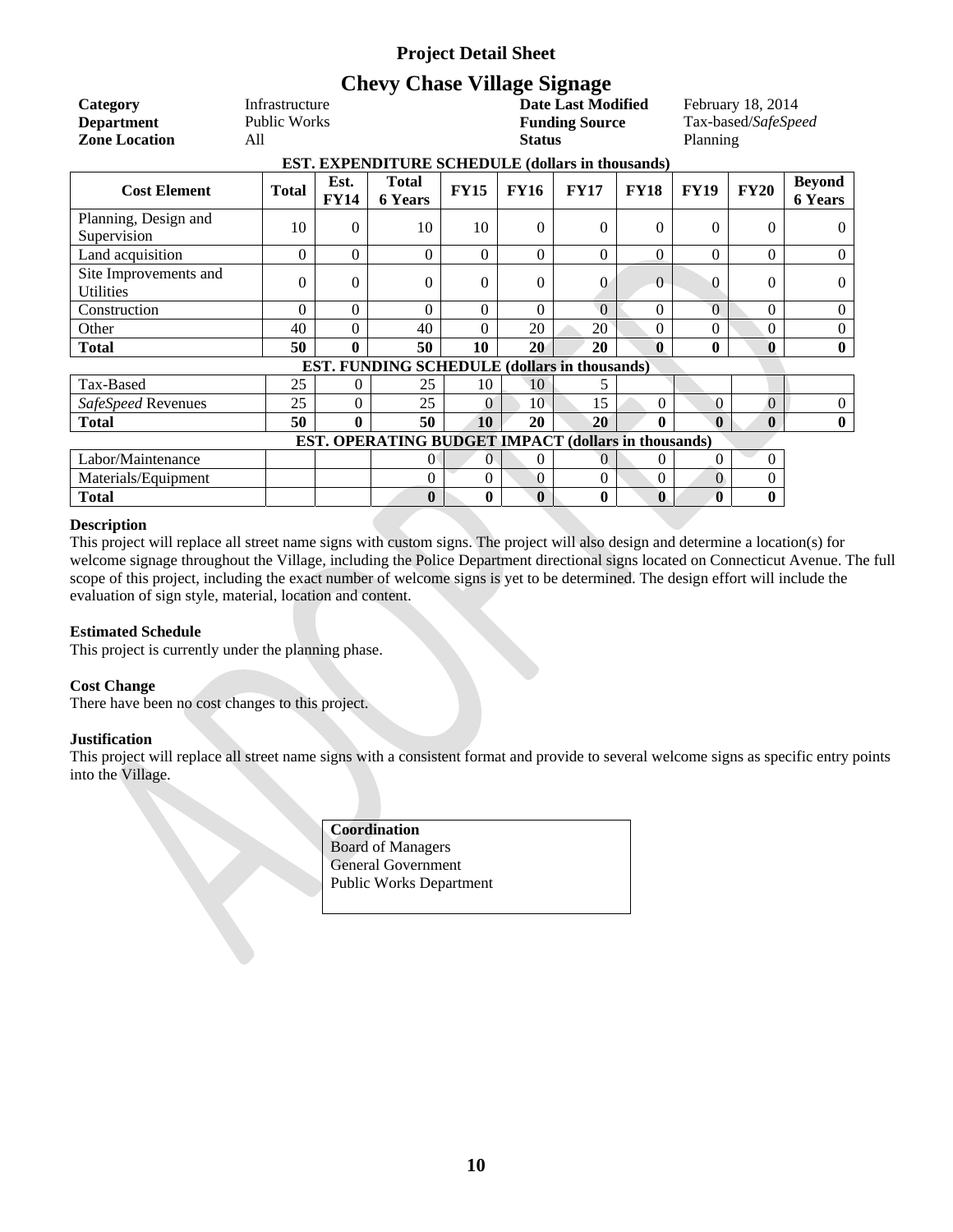## **Brookville Road Sidewalk Maintenance**

| Category<br><b>Department</b><br><b>Zone Location</b>   | Infrastructure<br><b>Public Works</b><br>3                 |                     | <b>Date Last Modified</b><br><b>Funding Source</b><br><b>Status</b> |                |              |             |                |              | February 26, 2014<br><b>SafeSpeed</b><br>Ongoing |                                 |  |  |
|---------------------------------------------------------|------------------------------------------------------------|---------------------|---------------------------------------------------------------------|----------------|--------------|-------------|----------------|--------------|--------------------------------------------------|---------------------------------|--|--|
| <b>EST. EXPENDITURE SCHEDULE (dollars in thousands)</b> |                                                            |                     |                                                                     |                |              |             |                |              |                                                  |                                 |  |  |
| <b>Cost Element</b>                                     | <b>Total</b>                                               | Est.<br><b>FY14</b> | <b>Total</b><br><b>6 Years</b>                                      | <b>FY15</b>    | <b>FY16</b>  | <b>FY17</b> | <b>FY18</b>    | <b>FY19</b>  | <b>FY20</b>                                      | <b>Beyond</b><br><b>6 Years</b> |  |  |
| Planning, Design and<br>Supervision                     | $\overline{0}$                                             | $\theta$            | $\theta$                                                            | $\Omega$       | $\Omega$     | $\Omega$    | $\overline{0}$ | $\Omega$     | $\Omega$                                         | $\Omega$                        |  |  |
| Land acquisition                                        | 0                                                          | $\Omega$            | $\Omega$                                                            | $\Omega$       | $\Omega$     | $\Omega$    | $\theta$       | $\Omega$     | $\Omega$                                         | $\theta$                        |  |  |
| Site Improvements and<br><b>Utilities</b>               | $\theta$                                                   | $\theta$            | $\mathbf{0}$                                                        | $\theta$       | $\Omega$     | 0           | $\overline{0}$ | $\Omega$     | $\Omega$                                         | $\theta$                        |  |  |
| Construction                                            | 150                                                        | $\theta$            | 150                                                                 | 150            | $\Omega$     | $\Omega$    | $\theta$       | $\theta$     | $\Omega$                                         | $\mathbf{0}$                    |  |  |
| Other                                                   | 0                                                          | $\Omega$            | 0                                                                   | $\Omega$       | 0            | 0           | $\theta$       | $\Omega$     | 0                                                | $\overline{0}$                  |  |  |
| <b>Total</b>                                            | 150                                                        | $\mathbf{0}$        | 150                                                                 | 150            | 0            | 0           | 0              | $\mathbf 0$  | 0                                                | $\bf{0}$                        |  |  |
|                                                         |                                                            |                     | <b>EST. FUNDING SCHEDULE (dollars in thousands)</b>                 |                |              |             |                |              |                                                  |                                 |  |  |
| SafeSpeed Revenues                                      | 150                                                        | $\theta$            | 150                                                                 | 150            | $\Omega$     |             | $\theta$       | $\mathbf{0}$ | $\overline{0}$                                   | $\overline{0}$                  |  |  |
| <b>Total</b>                                            | 150                                                        | 0                   | 150                                                                 | 150            | $\mathbf{0}$ | 0           | 0              | 0            | $\mathbf{0}$                                     | $\bf{0}$                        |  |  |
|                                                         | <b>EST. OPERATING BUDGET IMPACT (dollars in thousands)</b> |                     |                                                                     |                |              |             |                |              |                                                  |                                 |  |  |
| Labor/Maintenance                                       |                                                            |                     | $\overline{0}$                                                      | $\Omega$       | $\Omega$     | $\Omega$    | $\theta$       | $\Omega$     | $\Omega$                                         |                                 |  |  |
| Materials/Equipment                                     |                                                            |                     | $\overline{0}$                                                      | $\overline{0}$ | $\Omega$     | $\Omega$    | $\Omega$       | $\mathbf{0}$ | 0                                                |                                 |  |  |
| <b>Total</b>                                            |                                                            |                     | $\bf{0}$                                                            | 0              | 0            | $\bf{0}$    | $\bf{0}$       | $\mathbf{0}$ | $\bf{0}$                                         |                                 |  |  |

#### **Description**

It has been almost 4 years since the Brookville Road sidewalk was constructed. The surface is in need of maintenance to replenish washed out gravel. In order to replace the existing surface and extend the overall durability one of couple different solutions outlined below are being reviewed to determine the best fit:

- Replace using the same gravelpave material as was used during the sidewalk's construction. This option is not recommended by staff.
- Use permeable brick pavers that match the same color and pattern the Village has used throughout the community.
- Use a different more durable gravel construction called "Cell Tek" with gravel lock.

The latter two (2) options are currently being reviewed and vetted by staff and prospective contractors. Once a recommended construction material is determined, Board review and approval will be sought.

#### **Estimated Schedule**

This is an on-going maintenance activity.

#### **Cost Change**

There have been no cost changes to this project.

#### **Justification**

This project will maintain and increase pedestrian safety on the Brookville Road sidewalk and promote safe access throughout the Village. As a result of the increased pedestrian safety this activity is eligible for funding under the *SafeSpeed* program.

| <b>Coordination</b>                     |
|-----------------------------------------|
| <b>Board of Managers</b>                |
| General Government                      |
| <b>Public Works Department</b>          |
| Maryland State Highway Administration   |
| <b>Historic Preservation Commission</b> |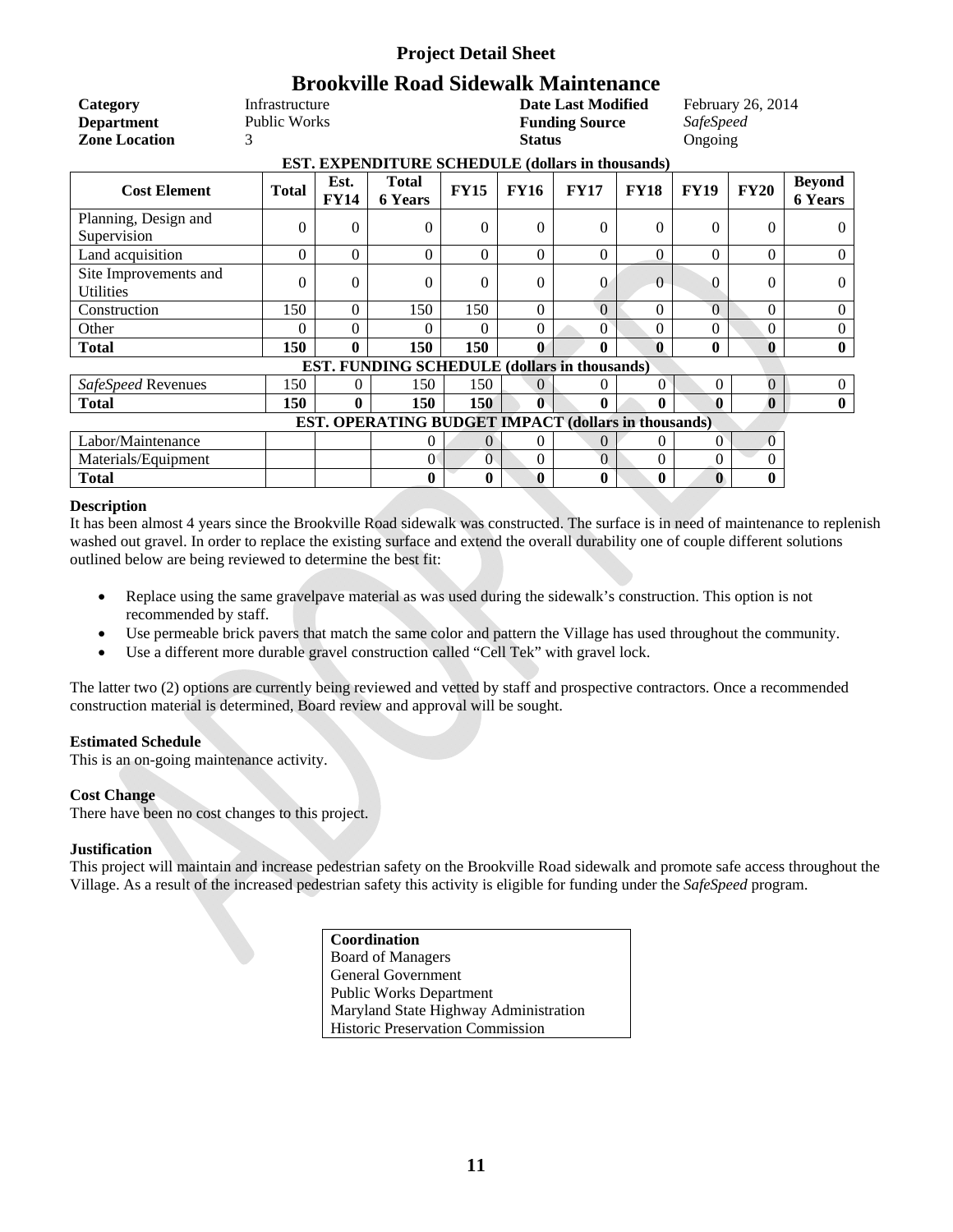## **Public Safety Technology**

| Category<br><b>Department</b><br><b>Zone Location</b> | <b>Public Safety</b><br>Police<br>1, 2, 3, 4               | <b>Date Last Modified</b><br><b>Funding Source</b><br><b>Status</b><br><b>EST. EXPENDITURE SCHEDULE (dollars in thousands)</b> |                                              |                |                |                |                |                | February 27, 2014<br><b>SafeSpeed</b><br>Ongoing |                                 |  |  |  |
|-------------------------------------------------------|------------------------------------------------------------|--------------------------------------------------------------------------------------------------------------------------------|----------------------------------------------|----------------|----------------|----------------|----------------|----------------|--------------------------------------------------|---------------------------------|--|--|--|
| <b>Cost Element</b>                                   | <b>Total</b>                                               | Est.<br><b>FY14</b>                                                                                                            | <b>Total</b><br><b>6 Years</b>               | <b>FY15</b>    | <b>FY16</b>    | <b>FY17</b>    | <b>FY18</b>    | <b>FY19</b>    | <b>FY20</b>                                      | <b>Beyond</b><br><b>6 Years</b> |  |  |  |
| Planning, Design and<br>Supervision                   | 12                                                         | $\theta$                                                                                                                       | 12                                           | $\overline{2}$ | $\overline{2}$ | $\overline{2}$ | $\overline{2}$ | $\overline{2}$ | $\overline{2}$                                   | $\Omega$                        |  |  |  |
| Land acquisition                                      | 0                                                          | $\theta$                                                                                                                       | $\Omega$                                     | $\theta$       | $\Omega$       | $\Omega$       | $\Omega$       | 0              | $\Omega$                                         | $\overline{0}$                  |  |  |  |
| Site Improvements and<br><b>Utilities</b>             | 18                                                         | $\Omega$                                                                                                                       | 18                                           | 3              | 3              | 3              | 3              | 3              | 3                                                | $\Omega$                        |  |  |  |
| <b>Construction/Purchase</b>                          | 100                                                        | 10                                                                                                                             | 90                                           | 15             | 15             | 15             | 15             | 15             | 15                                               | $\mathbf{0}$                    |  |  |  |
| Other                                                 | 0                                                          | $\theta$                                                                                                                       | $\Omega$                                     | $\Omega$       | 0              | 0              | $\theta$       | $\Omega$       | $\Omega$                                         | $\boldsymbol{0}$                |  |  |  |
| <b>Total</b>                                          | 130                                                        | 10                                                                                                                             | 120                                          | 20             | 20             | 20             | 20             | 20             | 20                                               | $\bf{0}$                        |  |  |  |
|                                                       |                                                            |                                                                                                                                | EST. FUNDING SCHEDULE (dollars in thousands) |                |                |                |                |                |                                                  |                                 |  |  |  |
| SafeSpeed Revenues                                    | 130                                                        | 10                                                                                                                             | 120                                          | 20             | 20             | 20             | 20             | 20             | 20                                               | $\overline{0}$                  |  |  |  |
| <b>Total</b>                                          | 130                                                        | 10                                                                                                                             | 120                                          | 20             | 20             | 20             | 20             | 20             | 20                                               | $\bf{0}$                        |  |  |  |
|                                                       | <b>EST. OPERATING BUDGET IMPACT (dollars in thousands)</b> |                                                                                                                                |                                              |                |                |                |                |                |                                                  |                                 |  |  |  |
| Labor/Maintenance                                     |                                                            |                                                                                                                                | 6                                            |                |                |                |                |                |                                                  |                                 |  |  |  |
| Materials/Equipment                                   |                                                            |                                                                                                                                | $\overline{0}$                               | $\overline{0}$ | $\Omega$       | $\Omega$       | $\overline{0}$ | $\overline{0}$ | 0                                                |                                 |  |  |  |
| <b>Total</b>                                          |                                                            |                                                                                                                                | 6                                            |                |                |                | 1              | $\mathbf{1}$   |                                                  |                                 |  |  |  |

#### **Description**

This project would further enhance the Village Police Department strategies and practices to fight crime throughout the Village as recommended by the Village Public Safety Committee. Currently being explored are body-worn cameras, wireless fingerprint readers, unmarked/hybrid police cruisers, GPS-enabled bait items, improved first aid equipment and other crime-fighting equipment to support officers' ability to deter and respond to emergencies and deter crime.

#### **Estimated Schedule**

This is an ongoing project. As emerging technologies and/or equipment come to our attention, we will investigate them to determine whether their use may be beneficial/feasible in improving efficiency or reducing crime in the Village. In the upcoming fiscal year it is anticipated that modest expenditures may be made to augment and enhance the Village Police Department's crime fighting strategies and practices.

#### **Cost Change**

We request \$20K in FY14 to reserve sufficient funds to pilot emerging technology and equipment.

#### **Justification**

This project would enhance and upgrade the existing crime fighting strategies and practices creating safer pedestrian and vehicular access throughout the Village. As a result of the relationship to public safety, this project is eligible for funding under the *SafeSpeed*  program. The project has also been recommended by the Public Safety Committee to be a priority.

| Coordination                     |
|----------------------------------|
| <b>Board of Managers</b>         |
| <b>Administration Department</b> |
| Police Department                |
| Public Safety Committee          |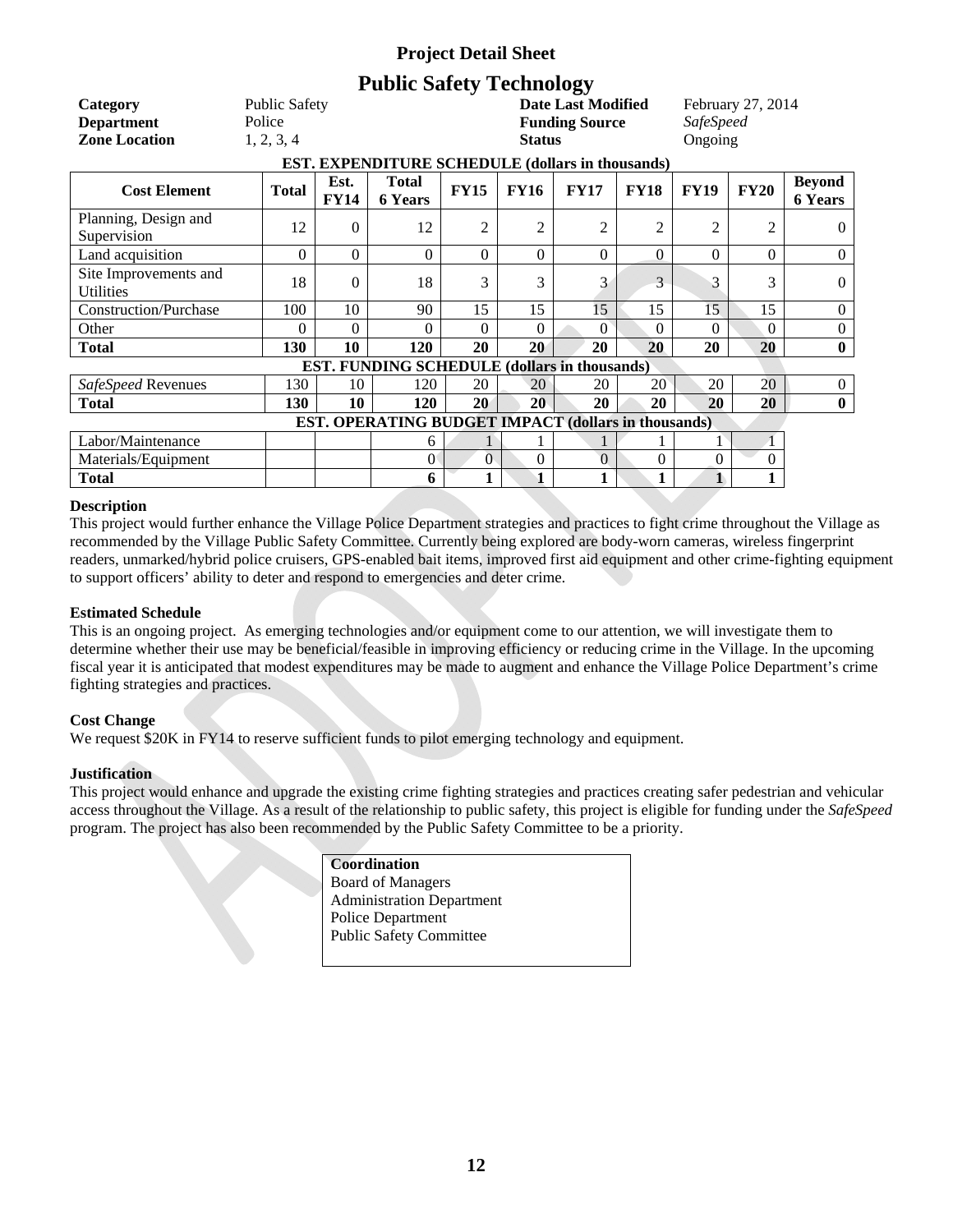## **Western Grove Park Development**

| Western Grove Park Development                          |                           |                     |                                                     |              |               |                           |                  |                     |                |                                 |  |  |
|---------------------------------------------------------|---------------------------|---------------------|-----------------------------------------------------|--------------|---------------|---------------------------|------------------|---------------------|----------------|---------------------------------|--|--|
| Category                                                | Public Space              |                     |                                                     |              |               | <b>Date Last Modified</b> |                  | February 27, 2014   |                |                                 |  |  |
| <b>Department</b>                                       | <b>General Government</b> |                     |                                                     |              |               | <b>Funding Source</b>     |                  | Tax-Based/SafeSpeed |                |                                 |  |  |
| <b>Zone Location</b>                                    | 4                         |                     |                                                     |              | <b>Status</b> |                           |                  | Design/Build        |                |                                 |  |  |
| <b>EST. EXPENDITURE SCHEDULE (dollars in thousands)</b> |                           |                     |                                                     |              |               |                           |                  |                     |                |                                 |  |  |
| <b>Cost Element</b>                                     | <b>Total</b>              | Est.<br><b>FY14</b> | <b>Total</b><br><b>6 Years</b>                      | <b>FY15</b>  | <b>FY16</b>   | <b>FY17</b>               | <b>FY18</b>      | <b>FY19</b>         | <b>FY20</b>    | <b>Beyond</b><br><b>6 Years</b> |  |  |
| Planning, Design and<br>Supervision                     | 46                        | 46                  | $\theta$                                            | $\Omega$     | $\mathbf{0}$  | $\theta$                  | 0                | $\Omega$            | $\theta$       | $\overline{0}$                  |  |  |
| Land acquisition                                        | $\Omega$                  | $\Omega$            | $\theta$                                            | $\Omega$     | $\theta$      | $\theta$                  | $\theta$         | $\Omega$            | $\theta$       | $\theta$                        |  |  |
| Site Improvements and<br><b>Utilities</b>               | 2                         | 2                   | 0                                                   | $\Omega$     | $\Omega$      | $\Omega$                  | $\boldsymbol{0}$ | $\Omega$            | $\Omega$       | $\Omega$                        |  |  |
| Construction                                            | $\Omega$                  | 0                   | 250                                                 | 250          | $\theta$      | $\overline{0}$            | $\overline{0}$   | $\overline{0}$      | $\Omega$       | $\Omega$                        |  |  |
| Other                                                   | 0                         | 0                   | 0                                                   | 0            | $\theta$      | $\Omega$                  | $\boldsymbol{0}$ | 0                   | $\Omega$       | $\overline{0}$                  |  |  |
| <b>Total</b>                                            | 298                       | 48                  | 250                                                 | 250          | 0             | 0                         | 0                | $\bf{0}$            | $\mathbf{0}$   | $\mathbf{0}$                    |  |  |
|                                                         |                           |                     | EST. FUNDING SCHEDULE (dollars in thousands)        |              |               |                           |                  |                     |                |                                 |  |  |
| SafeSpeed Revenues                                      | $\theta$                  | $\theta$            | $\theta$                                            | $\Omega$     | $\Omega$      | $\Omega$                  | $\overline{0}$   | $\Omega$            | $\overline{0}$ | $\overline{0}$                  |  |  |
| <b>Tax-Based Revenues</b>                               | 298                       | 48                  | 250                                                 | 250          | $\Omega$      | $\Omega$                  | $\theta$         | $\Omega$            | $\overline{0}$ | $\overline{0}$                  |  |  |
| <b>Total</b>                                            | 298                       | 48                  | 250                                                 | 250          | $\bf{0}$      | $\mathbf{0}$              | $\mathbf{0}$     | $\mathbf{0}$        | $\mathbf{0}$   | $\bf{0}$                        |  |  |
|                                                         |                           |                     | EST. OPERATING BUDGET IMPACT (dollars in thousands) |              |               |                           |                  |                     |                |                                 |  |  |
| Labor/Maintenance                                       |                           |                     | $\theta$                                            | $\mathbf{0}$ | $\Omega$      | $\Omega$                  | $\mathbf{0}$     | $\overline{0}$      | $\overline{0}$ |                                 |  |  |
| Materials/Equipment                                     |                           |                     | $\theta$                                            | $\mathbf{0}$ | $\theta$      | $\Omega$                  | $\boldsymbol{0}$ | $\mathbf{0}$        | $\overline{0}$ |                                 |  |  |
| <b>Total</b>                                            |                           |                     | $\mathbf{0}$                                        | $\mathbf{0}$ | $\mathbf{0}$  | 0                         | $\bf{0}$         | $\mathbf{0}$        | $\mathbf{0}$   |                                 |  |  |

#### **Description**

This project will develop the Western Grove Park into developed open space. A facility plan for the park has been approved by the Village and County Planning Board. The open space will include the installation of benches, pathways, pedestrian lighting, a seating/picnic plaza, a natural playspace area and native plantings. The installation of sidewalks and pedestrian lights will provide safe pedestrian access from the Village to mass transit facilities and the commercial/retail space in Friendship Heights and the Chevy Chase Center development.

#### **Estimated Schedule**

The project is currently in the design/build phase and is being jointly funded between the Village and the Maryland-National Capital Park and Planning Commission (M-NCPPC). It is anticipated that the design/build process will last through the entire fiscal year.

#### **Cost Change**

The Village and M-NCPPC have partnered to expedite the park development. The Village's contribution pledge is 25% of the total design/build cost, which is consistent with the Village's level of effort thus far in the development process. Funding approval is required by the Village Board as part of its normal CIP and budget process.

#### **Justification**

In August 2002, the Village entered into an MOU with Montgomery County and M-NCPPC to acquire the former Wohlfarth property to preserve it from future commercial/residential development. As stipulated in the MOU the Village contributed \$1.25 million towards the property's acquisition and for the collaborative rights to assist and provide input on the property's uses and development.

| Coordination                                | Map |
|---------------------------------------------|-----|
| <b>Board of Managers</b>                    |     |
| <b>General Government</b>                   |     |
| <b>Montgomery County</b>                    |     |
| Maryland-National Capital Park and Planning |     |
| Chevy Chase Open Space Committee            |     |
| District of Columbia                        |     |
| <b>PEPCO</b>                                |     |
|                                             |     |
|                                             |     |
|                                             |     |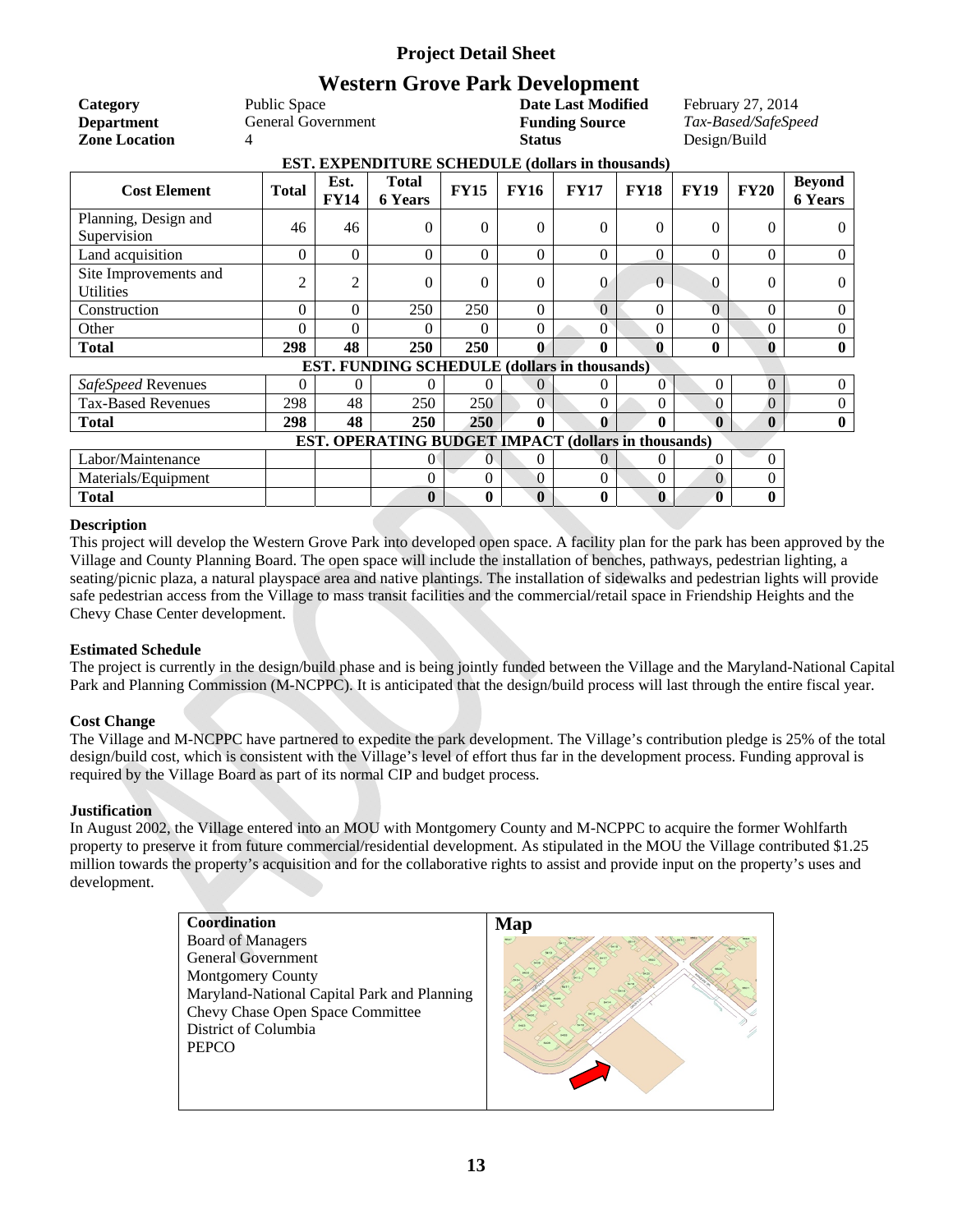## **Laurel Park Hydrology and Engineering Study**<br>Village Hall/Office **Date Last Modified**

**Category Village Hall/Office <b>Date Last Modified** February 27, 2014<br> **Department** Public Works **Funding Source** Tax-Based **Department** Public Works **Funding Source** Tax-Based **Zone Location** 3 **Status** Planning

| EST. EXPENDITURE SCHEDULE (dollars in thousands)           |              |                     |                                                     |             |              |             |                |              |                |                                 |  |  |  |
|------------------------------------------------------------|--------------|---------------------|-----------------------------------------------------|-------------|--------------|-------------|----------------|--------------|----------------|---------------------------------|--|--|--|
| <b>Cost Element</b>                                        | <b>Total</b> | Est.<br><b>FY14</b> | <b>Total</b><br><b>6 Years</b>                      | <b>FY15</b> | <b>FY16</b>  | <b>FY17</b> | <b>FY18</b>    | <b>FY19</b>  | <b>FY20</b>    | <b>Beyond</b><br><b>6 Years</b> |  |  |  |
| Planning, Design and<br>Supervision                        | 50           | $\theta$            | 50                                                  | 50          | $\Omega$     | $\Omega$    | $\overline{0}$ | $\Omega$     | $\Omega$       | $\theta$                        |  |  |  |
| Land acquisition                                           | $\theta$     | $\Omega$            | $\overline{0}$                                      | $\Omega$    | $\Omega$     | $\Omega$    | $\overline{0}$ | $\Omega$     | $\Omega$       | $\overline{0}$                  |  |  |  |
| Site Improvements and<br><b>Utilities</b>                  | 25           | $\Omega$            | 25                                                  | 25          | $\Omega$     | 0           | $\overline{0}$ | $\Omega$     | $\Omega$       | $\Omega$                        |  |  |  |
| Construction                                               | $\theta$     | $\Omega$            | $\Omega$                                            | $\Omega$    | $\Omega$     | $\Omega$    | $\Omega$       | $\Omega$     | $\Omega$       | $\Omega$                        |  |  |  |
| Other                                                      | $\theta$     | $\Omega$            | $\Omega$                                            | $\Omega$    | 0            | 0           | $\Omega$       | $\Omega$     | 0              | $\mathbf{0}$                    |  |  |  |
| <b>Total</b>                                               | 75           | $\mathbf{0}$        | 75                                                  | 75          | 0            | 0           | $\mathbf{0}$   | $\bf{0}$     | $\bf{0}$       | $\bf{0}$                        |  |  |  |
|                                                            |              |                     | <b>EST. FUNDING SCHEDULE (dollars in thousands)</b> |             |              |             |                |              |                |                                 |  |  |  |
| <b>Tax-Based Revenues</b>                                  | 75           | $\Omega$            | 75                                                  | 75          | $\Omega$     |             | $\Omega$       | $\Omega$     | $\overline{0}$ | $\overline{0}$                  |  |  |  |
| <b>Total</b>                                               | 75           | $\mathbf{0}$        | 75                                                  | 75          | $\mathbf{0}$ | 0           | $\mathbf{0}$   | 0            | $\mathbf{0}$   | $\mathbf{0}$                    |  |  |  |
| <b>EST. OPERATING BUDGET IMPACT (dollars in thousands)</b> |              |                     |                                                     |             |              |             |                |              |                |                                 |  |  |  |
| Labor/Maintenance                                          |              |                     | $\theta$                                            | $\Omega$    | $\Omega$     | $\Omega$    | $\Omega$       | $\theta$     | $\theta$       |                                 |  |  |  |
| Materials/Equipment                                        |              |                     | $\theta$                                            | $\Omega$    | 0            | $\Omega$    | $\Omega$       | $\Omega$     | $\Omega$       |                                 |  |  |  |
| <b>Total</b>                                               |              |                     | $\bf{0}$                                            | 0           | 0            | 0           | $\bf{0}$       | $\mathbf{0}$ | $\mathbf{0}$   |                                 |  |  |  |

#### **Description**

This project will study the water runoff and flow through Laurel Park and the existing "rain garden" located at the south end of Laurel Park. Sections of the stream bed have been experiencing erosion due to the increased severity of weather events and installation of two (2) curb inlets at the south end of the park. The study will determine what mitigation measures that should be implemented to slow water velocities entering the park, and how adjacent roadways should be protected from stream bank cut back. The study will also review the overall placement of the existing "rain garden" to determine the most effective location and proper design to maximize it potential to filter storm water runoff.

#### **Estimated Schedule**

This project is currently under the planning and engineering phase.

#### **Cost Change**

There have been no cost changes to this project.

#### **Justification**

This project will protect the park from further erosion, which over time will threaten the stability of northeast portions of Laurel Parkway where the stream bed has begun to undercut the hillside adjacent to the roadway.

| Coordination                       | Map                         |
|------------------------------------|-----------------------------|
| <b>Board of Managers</b>           |                             |
| <b>General Government</b>          | W? MELROSE ST               |
| <b>Public Works Department</b>     |                             |
| Maryland Department of Environment | 10 <sub>10</sub>            |
| <b>Montgomery County</b>           |                             |
| <b>WSSC</b>                        |                             |
|                                    |                             |
|                                    |                             |
|                                    | <b>LENCK ST</b><br>W. LENOX |
|                                    |                             |
|                                    | 5910                        |
|                                    | C. Prince<br>5906           |
|                                    |                             |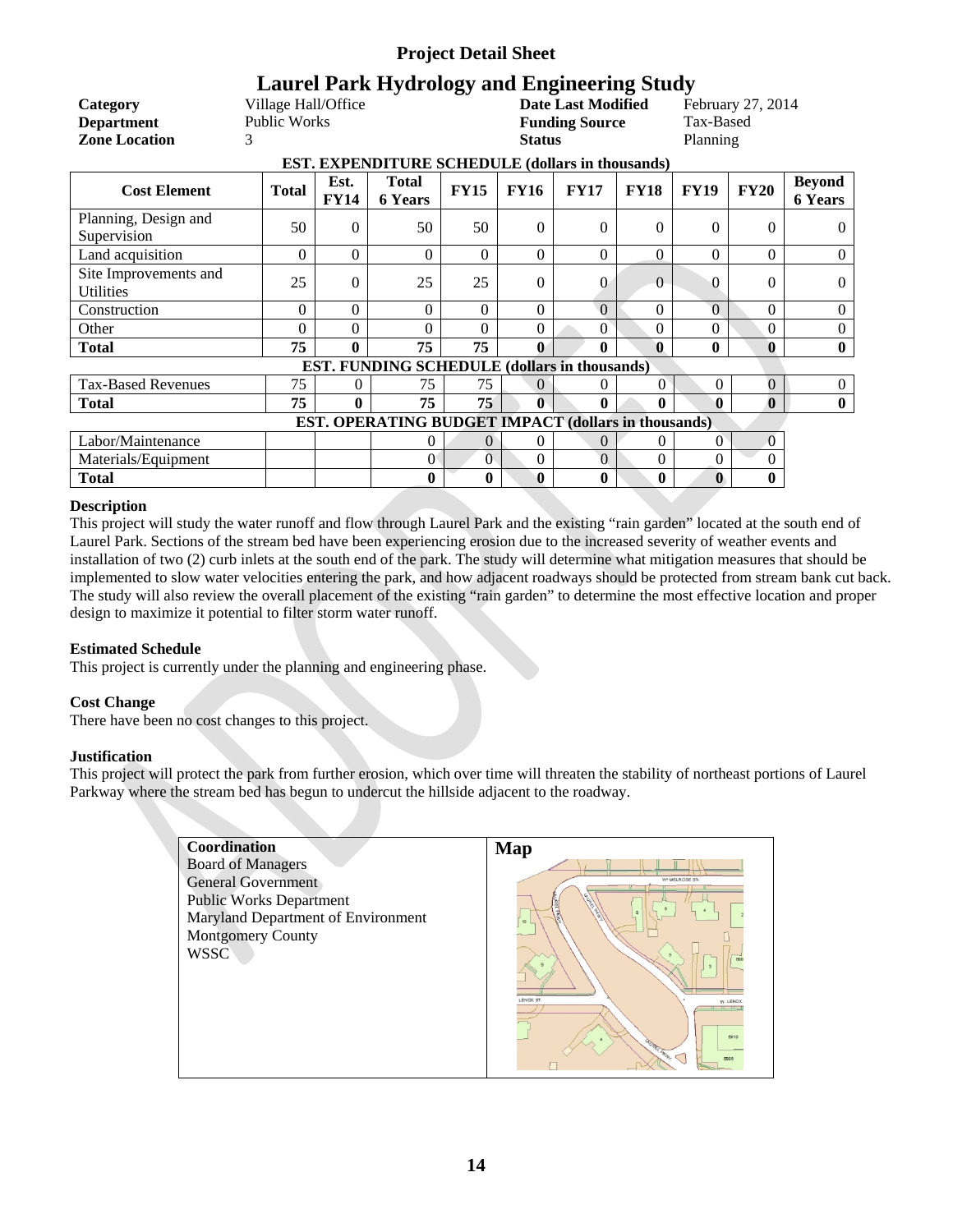## **Village Hall Repairs**

| Category<br><b>Department</b><br><b>Zone Location</b> | Village Hall/Office<br>Village Hall/Office<br>3 |                     |                                                            |                | February 27, 2014<br>Tax-Based<br>Ongoing |                |                |                |                |                                 |  |  |  |
|-------------------------------------------------------|-------------------------------------------------|---------------------|------------------------------------------------------------|----------------|-------------------------------------------|----------------|----------------|----------------|----------------|---------------------------------|--|--|--|
| EST. EXPENDITURE SCHEDULE (dollars in thousands)      |                                                 |                     |                                                            |                |                                           |                |                |                |                |                                 |  |  |  |
| <b>Cost Element</b>                                   | <b>Total</b>                                    | Est.<br><b>FY14</b> | <b>Total</b><br><b>6 Years</b>                             | <b>FY15</b>    | <b>FY16</b>                               | <b>FY17</b>    | <b>FY18</b>    | <b>FY19</b>    | <b>FY20</b>    | <b>Beyond</b><br><b>6 Years</b> |  |  |  |
| Planning, Design and<br>Supervision                   | $\theta$                                        | $\Omega$            | $\mathbf{0}$                                               | $\theta$       | $\Omega$                                  | $\Omega$       | $\theta$       | $\theta$       | 0              | $\overline{0}$                  |  |  |  |
| Land acquisition                                      | $\theta$                                        | $\Omega$            | $\Omega$                                                   | 0              | $\Omega$                                  | $\Omega$       | $\Omega$       | $\Omega$       | 0              | $\overline{0}$                  |  |  |  |
| Site Improvements and<br><b>Utilities</b>             | 211                                             | 11                  | 200                                                        | 200            | $\Omega$                                  | $\Omega$       | $\overline{0}$ | $\Omega$       | 0              | $\Omega$                        |  |  |  |
| Construction                                          | $\theta$                                        | $\Omega$            | $\Omega$                                                   | 0              | 0                                         | $\Omega$       | $\Omega$       | $\Omega$       | 0              | $\boldsymbol{0}$                |  |  |  |
| Other                                                 | $\theta$                                        | $\Omega$            | $\Omega$                                                   | 0              | 0                                         | 0              | 0              | $\Omega$       | 0              | $\mathbf{0}$                    |  |  |  |
| <b>Total</b>                                          | 211                                             | 11                  | <b>200</b>                                                 | <b>200</b>     | 0                                         | 0              | $\mathbf{0}$   | $\mathbf{0}$   | $\bf{0}$       | $\bf{0}$                        |  |  |  |
|                                                       |                                                 |                     | <b>EST. FUNDING SCHEDULE (dollars in thousands)</b>        |                |                                           |                |                |                |                |                                 |  |  |  |
| <b>Tax-Based Revenues</b>                             | 211                                             | 11                  | 200                                                        | 200            | $\Omega$                                  | 0              | $\theta$       | $\overline{0}$ | $\overline{0}$ | $\boldsymbol{0}$                |  |  |  |
| <b>Total</b>                                          | 211                                             | 11                  | 200                                                        | 200            | 0                                         | 0              | 0              | 0              | $\mathbf{0}$   | $\bf{0}$                        |  |  |  |
|                                                       |                                                 |                     | <b>EST. OPERATING BUDGET IMPACT (dollars in thousands)</b> |                |                                           |                |                |                |                |                                 |  |  |  |
| Labor/Maintenance                                     |                                                 |                     | $\Omega$                                                   | 0              | 0                                         | $\theta$       | 0              | $\overline{0}$ | $\theta$       |                                 |  |  |  |
| Materials/Equipment                                   |                                                 |                     | $\theta$                                                   | $\overline{0}$ | 0                                         | $\overline{0}$ | $\theta$       | 0              | 0              |                                 |  |  |  |
| <b>Total</b>                                          |                                                 |                     | $\bf{0}$                                                   | $\bf{0}$       | 0                                         | 0              | $\mathbf{0}$   | $\mathbf{0}$   | 0              |                                 |  |  |  |

#### **Description**

This project will address several maintenance needs throughout the Village Hall and office. The Village Hall last renovated in 2001, has not undergone major maintenance since the renovation. The proposed repairs would be completed by both in-house and contract labor and would include the following:

- Roof Repairs: Over the past couple years, the Village Hall roof singles have shown signs of failure. The entire roof was not replaced during the 2001 renovation of the Village Hall. In heavy rain events several areas have allowed water to leak into the hall. The repairs will replace old sections of roof shingles and repair the flat "cat-walk" areas where needed. Estimated cost for this portion of work is \$125K.
- Painting: Like many of the other areas of the Village Hall, the interior and exterior paint is in need of touch-up. For example, sections along Connecticut Avenue are peeling and have weathered. Estimated cost for this work is \$30K.
- Gutter Replacement: Many sections of the gutters around the Village Hall are in need of repair or replacement, in some places the gutters need to be reattached to the roof, when others need to be completely replaced to accommodate additional capacity. This work would be coordinated with the roof repairs. Estimated cost for this work is \$24K.
- Public Works Yard Repaving: Many sections the Public Works Yard asphalt are breaking up and are in need of repair. Portions of the do not drain properly leading to ponding. This work would repave while re-grading the yard to provide for proper water drainage. Estimated cost for this work is \$16K.
- Misc. Repairs: An additional \$5K is included for miscellaneous repairs.

#### **Estimated Schedule**

This project is currently under the planning and repair phase.

#### **Cost Change**

There have been no cost changes to this project.

#### **Justification**

This project will address several maintenance needs throughout to ensure the long-term preservation of the Village Hall and office.

**Coordination** Board of Managers General Government Public Works Department Historic Preservation Commission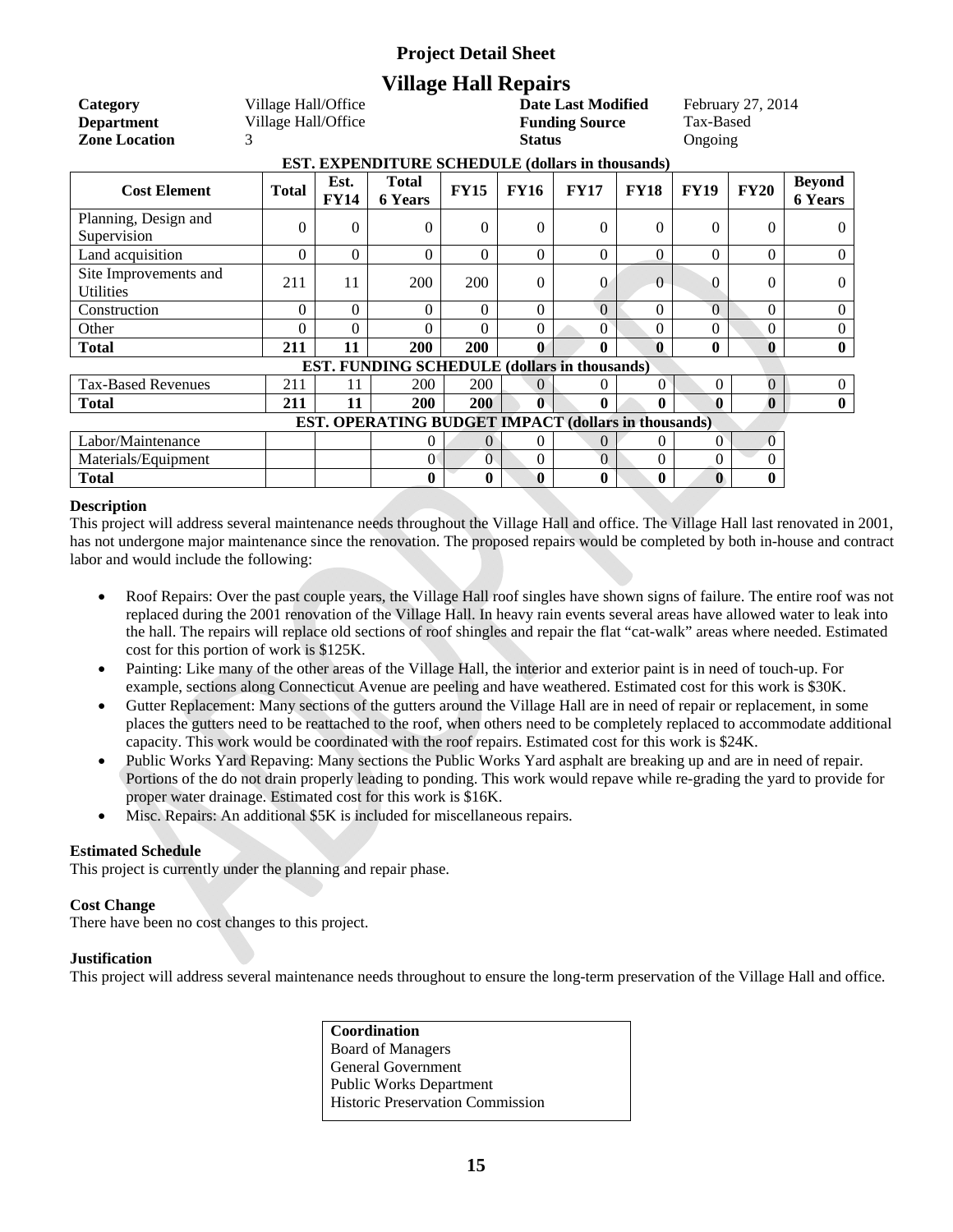## **Website Redevelopment**

| Category<br><b>Department</b><br><b>Zone Location</b>   | Village Hall/Office<br><b>General Government</b><br>3 |                     |                                                            | <b>Status</b>  | <b>Date Last Modified</b><br><b>Funding Source</b> | February 27, 2014<br>Tax-Based<br>Planning |                |                |                |                                 |  |  |  |
|---------------------------------------------------------|-------------------------------------------------------|---------------------|------------------------------------------------------------|----------------|----------------------------------------------------|--------------------------------------------|----------------|----------------|----------------|---------------------------------|--|--|--|
| <b>EST. EXPENDITURE SCHEDULE (dollars in thousands)</b> |                                                       |                     |                                                            |                |                                                    |                                            |                |                |                |                                 |  |  |  |
| <b>Cost Element</b>                                     | <b>Total</b>                                          | Est.<br><b>FY14</b> | <b>Total</b><br><b>6 Years</b>                             | <b>FY15</b>    | <b>FY16</b>                                        | <b>FY17</b>                                | <b>FY18</b>    | <b>FY19</b>    | <b>FY20</b>    | <b>Beyond</b><br><b>6 Years</b> |  |  |  |
| Planning, Design and<br>Supervision                     | 18.5                                                  | $\theta$            | 18.5                                                       | $\Omega$       | 18.5                                               | $\theta$                                   | $\overline{0}$ | $\overline{0}$ | $\Omega$       | $\overline{0}$                  |  |  |  |
| Land acquisition                                        | $\Omega$                                              | $\Omega$            | $\Omega$                                                   | 0              | $\Omega$                                           | $\Omega$                                   | $\Omega$       | $\Omega$       | 0              | $\overline{0}$                  |  |  |  |
| Site Improvements and<br><b>Utilities</b>               | $\overline{0}$                                        | $\theta$            | $\theta$                                                   | 0              | $\Omega$                                           | $\Omega$                                   | $\theta$       | $\Omega$       | 0              | $\overline{0}$                  |  |  |  |
| Construction                                            | 0                                                     | $\Omega$            | $\theta$                                                   | 0              | 0                                                  | $\Omega$                                   | $\Omega$       | $\theta$       | $\Omega$       | $\boldsymbol{0}$                |  |  |  |
| Other                                                   | $\Omega$                                              | $\Omega$            | $\Omega$                                                   | 0              | 0                                                  | 0                                          | $\Omega$       | 0              | 0              | $\overline{0}$                  |  |  |  |
| <b>Total</b>                                            | 18.5                                                  | $\mathbf{0}$        | 18.5                                                       | $\mathbf{0}$   | 18.5                                               | 0                                          | $\mathbf{0}$   | $\bf{0}$       | 0              | $\bf{0}$                        |  |  |  |
|                                                         |                                                       |                     | <b>EST. FUNDING SCHEDULE (dollars in thousands)</b>        |                |                                                    |                                            |                |                |                |                                 |  |  |  |
| <b>Tax-Based Revenues</b>                               | 18.5                                                  | $\Omega$            | 18.5                                                       | $\Omega$       | 18.5                                               |                                            | $\theta$       | $\theta$       | $\overline{0}$ | $\boldsymbol{0}$                |  |  |  |
| <b>Total</b>                                            | 18.5                                                  | 0                   | 18.5                                                       | $\mathbf{0}$   | 18.5                                               | 0                                          | $\mathbf{0}$   | 0              | $\mathbf{0}$   | $\bf{0}$                        |  |  |  |
|                                                         |                                                       |                     | <b>EST. OPERATING BUDGET IMPACT (dollars in thousands)</b> |                |                                                    |                                            |                |                |                |                                 |  |  |  |
| Labor/Maintenance                                       |                                                       |                     | 0                                                          | $\Omega$       | 0                                                  | $\Omega$                                   | $\theta$       | $\overline{0}$ | 0              |                                 |  |  |  |
| Materials/Equipment                                     |                                                       |                     | $\overline{0}$                                             | $\overline{0}$ | $\Omega$                                           | $\theta$                                   | $\theta$       | 0              | 0              |                                 |  |  |  |
| <b>Total</b>                                            |                                                       |                     | $\bf{0}$                                                   | 0              | 0                                                  | 0                                          | $\mathbf{0}$   | $\mathbf{0}$   | 0              |                                 |  |  |  |

#### **Description**

This project will re-develop the Village's website to provide for greater ease of navigation, content updating and additional functionality. This re-development would address the following technical issues, limitations and allowing for additional functions to be integrated with the website:

- 1. Website display on mobile devices and smartphones
- 2. Integration with the Village resident directory (allow directory updating directly through the website), blast e-mail and other social media functions
- 3. Ability to submit online service requests
- 4. Online polling/surveys
- 5. More responsive search function
- 6. Address various programming errors and bugs on the current background programing of the site

The Village's website was last re-designed in 2010 at a cost of \$12,500.

#### **Estimated Schedule**

This project is currently under the planning phase.

#### **Cost Change**

There have been no cost changes to this project. The current estimated cost is based on actual costs paid recently by neighboring municipalities.

#### **Justification**

The Village's website was last re-designed in 2010. Since that time there have been many additional features that have become available, however, due to the content management system of the site many of these features can't be implemented without a redesign of the internal structure of the site.

| Coordination             |  |
|--------------------------|--|
| <b>Board of Managers</b> |  |
| General Government       |  |
|                          |  |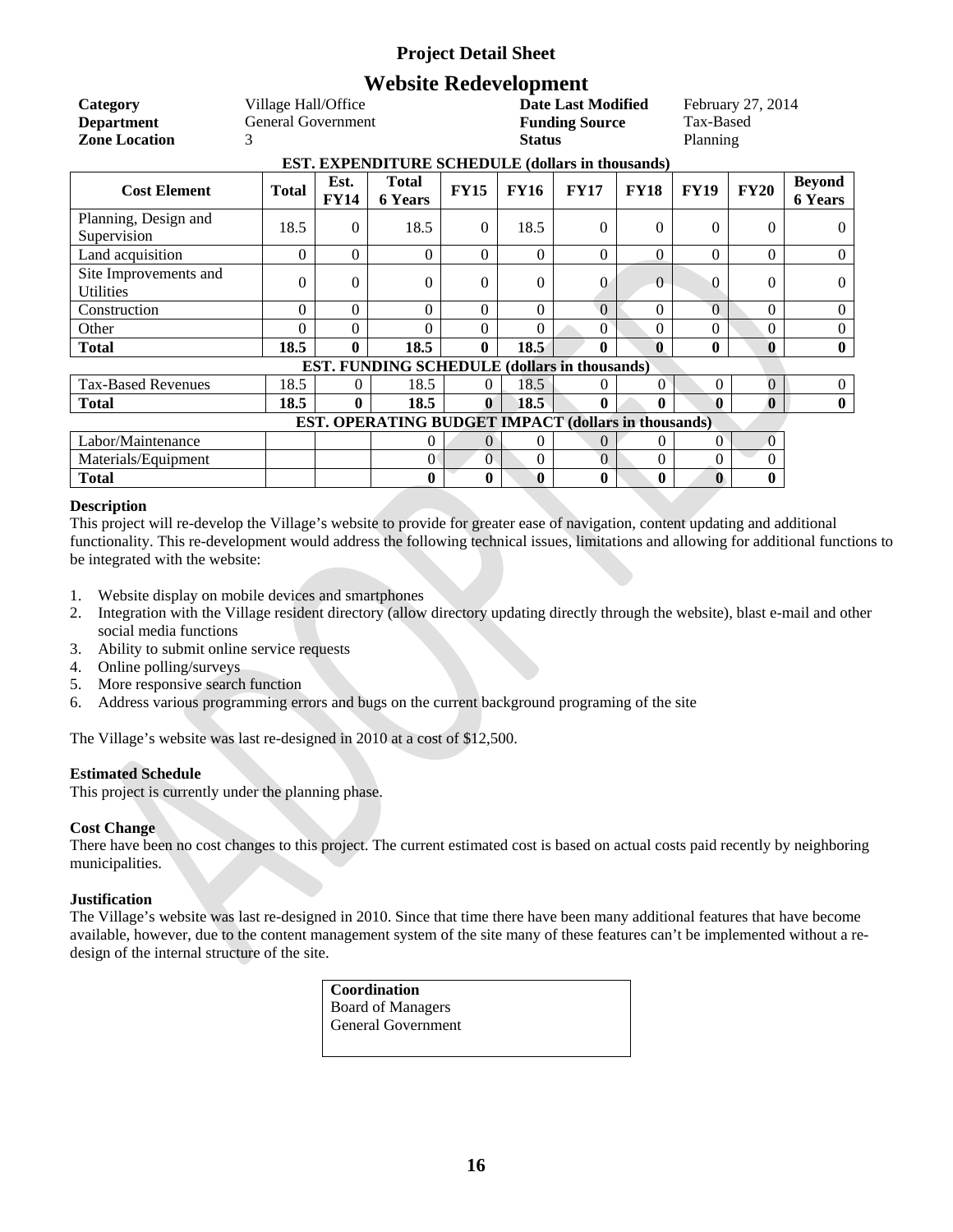## **Village Hall Security System**

| Category                                                   | Village Hall/Office |                                                                                                                                  |                                                     |                | February 27, 2014 |                       |                |                |                     |                                 |  |  |
|------------------------------------------------------------|---------------------|----------------------------------------------------------------------------------------------------------------------------------|-----------------------------------------------------|----------------|-------------------|-----------------------|----------------|----------------|---------------------|---------------------------------|--|--|
| <b>Department</b>                                          | All Departments     |                                                                                                                                  |                                                     |                |                   | <b>Funding Source</b> |                |                | Tax-Based/SafeSpeed |                                 |  |  |
| <b>Zone Location</b>                                       | 3                   |                                                                                                                                  |                                                     |                | <b>Status</b>     |                       |                |                | Complete            |                                 |  |  |
|                                                            |                     |                                                                                                                                  | EST. EXPENDITURE SCHEDULE (dollars in thousands)    |                |                   |                       |                |                |                     |                                 |  |  |
| <b>Cost Element</b>                                        | <b>Total</b>        | <b>Total</b><br>Est.<br><b>FY15</b><br><b>FY16</b><br><b>FY17</b><br><b>FY18</b><br><b>FY19</b><br><b>FY14</b><br><b>6 Years</b> |                                                     |                |                   |                       |                |                |                     | <b>Beyond</b><br><b>6 Years</b> |  |  |
| Planning, Design and<br>Supervision                        | 0                   | $\theta$                                                                                                                         | $\Omega$                                            | $\Omega$       | $\Omega$          | $\Omega$              | $\theta$       | $\Omega$       | $\Omega$            | $\Omega$                        |  |  |
| Land acquisition                                           | 0                   | $\Omega$                                                                                                                         | $\Omega$                                            | $\theta$       | $\Omega$          | $\Omega$              | $\theta$       | $\Omega$       | 0                   | $\overline{0}$                  |  |  |
| Site Improvements and<br><b>Utilities</b>                  | $\theta$            | 0                                                                                                                                | $\Omega$                                            | 0              | $\Omega$          | $\Omega$              | $\overline{0}$ | $\Omega$       | $\Omega$            | $\Omega$                        |  |  |
| Construction                                               | 21                  | 21                                                                                                                               | $\Omega$                                            | $\theta$       | $\Omega$          | $\theta$              | $\theta$       | $\theta$       | $\Omega$            | $\overline{0}$                  |  |  |
| Other                                                      | 0                   | 0                                                                                                                                | $\overline{0}$                                      | $\theta$       | $\Omega$          | $\Omega$              | $\theta$       | $\theta$       | 0                   | $\overline{0}$                  |  |  |
| <b>Total</b>                                               | 21                  | 21                                                                                                                               | $\bf{0}$                                            | 0              | $\mathbf{0}$      | $\mathbf{0}$          | $\mathbf{0}$   | $\mathbf{0}$   | $\bf{0}$            | $\bf{0}$                        |  |  |
|                                                            |                     |                                                                                                                                  | <b>EST. FUNDING SCHEDULE (dollars in thousands)</b> |                |                   |                       |                |                |                     |                                 |  |  |
| <b>Tax-Based Revenues</b>                                  | 0                   | $\theta$                                                                                                                         | 0                                                   | 0              | 0                 |                       | $\theta$       | $\Omega$       | $\theta$            | $\overline{0}$                  |  |  |
| SafeSpeed Revenues                                         | 21                  | 21                                                                                                                               | $\Omega$                                            | 0              | $\theta$          | 0                     | $\Omega$       | 0              | $\Omega$            | $\overline{0}$                  |  |  |
| <b>Total</b>                                               | 21                  | 21                                                                                                                               | $\bf{0}$                                            | $\bf{0}$       | $\bf{0}$          | $\bf{0}$              | $\bf{0}$       | $\mathbf{0}$   | $\mathbf{0}$        | $\bf{0}$                        |  |  |
| <b>EST. OPERATING BUDGET IMPACT (dollars in thousands)</b> |                     |                                                                                                                                  |                                                     |                |                   |                       |                |                |                     |                                 |  |  |
| Labor/Maintenance                                          |                     |                                                                                                                                  | 0                                                   | $\Omega$       | $\theta$          | 0                     | $\Omega$       | $\Omega$       | $\Omega$            |                                 |  |  |
| Materials/Equipment                                        |                     |                                                                                                                                  | 0                                                   | $\overline{0}$ | $\Omega$          | 0                     | $\Omega$       | $\overline{0}$ | $\Omega$            |                                 |  |  |
| <b>Total</b>                                               |                     |                                                                                                                                  | $\bf{0}$                                            | $\bf{0}$       | $\mathbf{0}$      | $\bf{0}$              | $\bf{0}$       | $\bf{0}$       | 0                   |                                 |  |  |

#### **Description**

This project secured the Village Hall and Public Works Yard and provide for access control during certain times of the day. In light of recent national events the need to secure the Village Hall for those who work or do business has become more important.

#### **Estimated Schedule**

The project has been completed.

#### **Cost Change**

The project has been completed.

#### **Justification**

This project has secured the Village Hall and Public Works yard to provide safety and security for those working and doing business in the Village Hall.

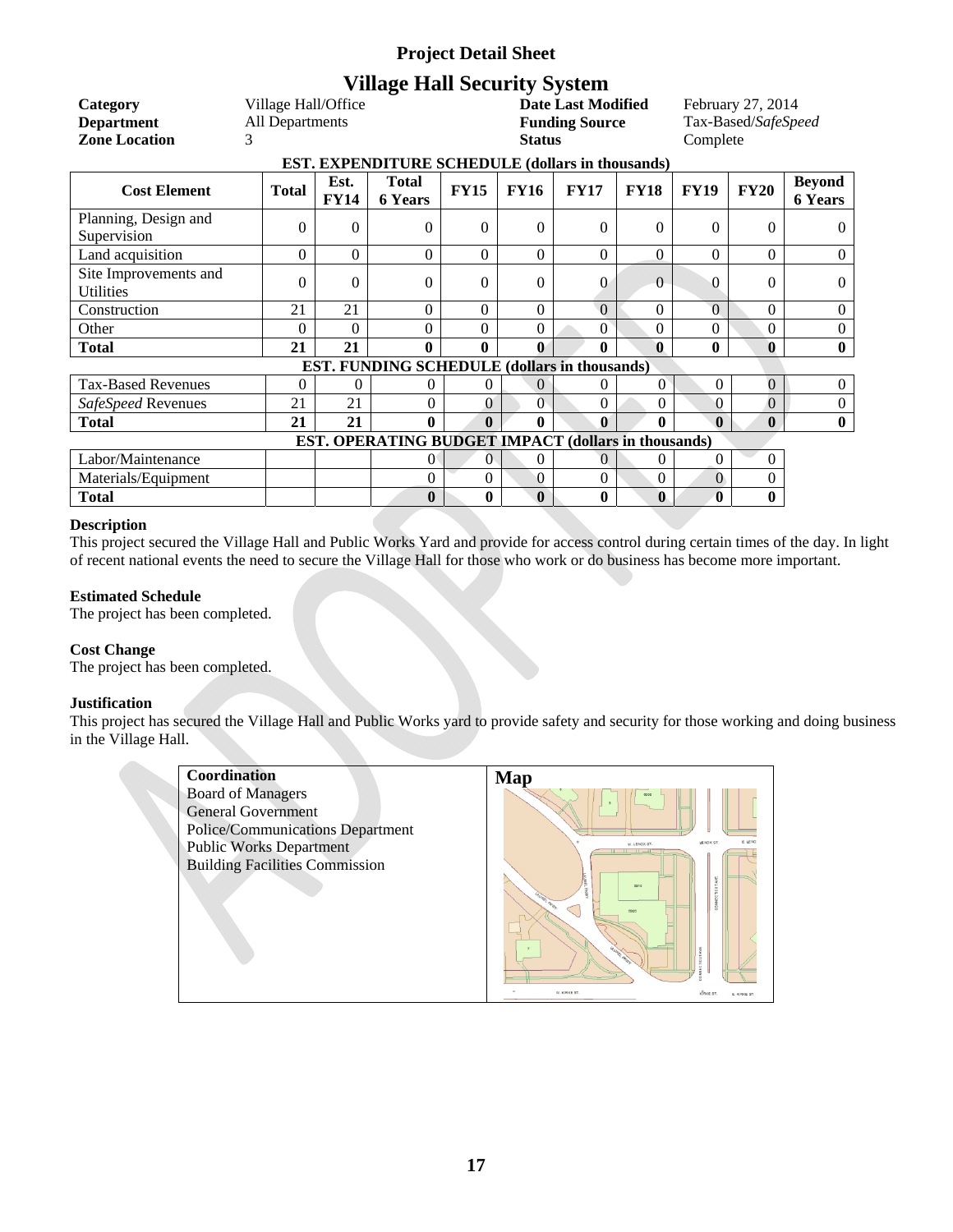## **General Government Equipment**

| Category                                            | Equipment                                                                                           |          |                                                            |                | February 27, 2014 |                     |                |                  |                |                                 |  |  |
|-----------------------------------------------------|-----------------------------------------------------------------------------------------------------|----------|------------------------------------------------------------|----------------|-------------------|---------------------|----------------|------------------|----------------|---------------------------------|--|--|
| <b>Department</b>                                   | All Departments                                                                                     |          |                                                            |                |                   | Tax-Based/SafeSpeed |                |                  |                |                                 |  |  |
| <b>Zone Location</b><br>3                           |                                                                                                     |          |                                                            |                | <b>Status</b>     |                     |                |                  | On-going       |                                 |  |  |
|                                                     |                                                                                                     |          | <b>EST. EXPENDITURE SCHEDULE (dollars in thousands)</b>    |                |                   |                     |                |                  |                |                                 |  |  |
| <b>Equipment Type</b>                               | <b>Total</b><br>Est.<br><b>FY15</b><br><b>FY16</b><br><b>Total</b><br><b>FY14</b><br><b>6 Years</b> |          |                                                            |                |                   |                     |                |                  | <b>FY20</b>    | <b>Beyond</b><br><b>6 Years</b> |  |  |
| Village Computer Server                             | 12                                                                                                  | 0        | 12                                                         | $\Omega$       | 12                | $\Omega$            | $\Omega$       | $\Omega$         | $\Omega$       | 12                              |  |  |
| <b>Tuohey Conference Room</b><br>Sound Improvements | 3.5                                                                                                 | $\Omega$ | 3.5                                                        | 3.5            | $\Omega$          | $\Omega$            | $\theta$       | $\Omega$         | $\Omega$       | $\Omega$                        |  |  |
| Copier/Scanner/Fax                                  | 15                                                                                                  | $\Omega$ | 15                                                         | $\Omega$       | $\Omega$          | $\Omega$            | $\mathbf{0}$   | 15               | $\Omega$       | $\overline{0}$                  |  |  |
| Phone System Replacement                            | 17                                                                                                  | 17       | 0                                                          | $\theta$       | $\Omega$          | $\Omega$            | $\overline{0}$ | $\Omega$         | 0              | $\overline{0}$                  |  |  |
| <b>Total</b>                                        | 47.5                                                                                                | 17       | 30.5                                                       | 3.5            | 12                | $\mathbf{0}$        | 0              | 15               | 0              | 12                              |  |  |
|                                                     |                                                                                                     |          | <b>EST. FUNDING SCHEDULE (dollars in thousands)</b>        |                |                   |                     |                |                  |                |                                 |  |  |
| <b>Tax-Based Revenues</b>                           | 32.5                                                                                                | 13       | 19.5                                                       | 3.5            | 6                 | 0                   | $\Omega$       | 10               | $\Omega$       | 9                               |  |  |
| SafeSpeed Revenues                                  | 15                                                                                                  | 4        | 11                                                         | $\Omega$       | 6                 | 0                   | $\Omega$       | 5                | $\Omega$       | $\mathfrak{Z}$                  |  |  |
| <b>Total</b>                                        | 47.5                                                                                                | 17       | 30.5                                                       | 3.5            | 12                | 0                   | $\mathbf{0}$   | 15               | $\mathbf{0}$   | 12                              |  |  |
|                                                     |                                                                                                     |          | <b>EST. OPERATING BUDGET IMPACT (dollars in thousands)</b> |                |                   |                     |                |                  |                |                                 |  |  |
| Labor/Maintenance                                   |                                                                                                     |          | $\overline{0}$                                             | $\overline{0}$ | $\Omega$          | $\overline{0}$      | $\overline{0}$ | $\theta$         | $\overline{0}$ |                                 |  |  |
| $\overline{0}$<br>Materials/Equipment               |                                                                                                     |          |                                                            | $\Omega$       | $\Omega$          | $\Omega$            | $\overline{0}$ | $\theta$         | $\Omega$       |                                 |  |  |
| <b>Total</b>                                        |                                                                                                     |          | $\boldsymbol{0}$                                           | $\bf{0}$       | $\bf{0}$          | $\mathbf{0}$        | $\bf{0}$       | $\boldsymbol{0}$ | $\bf{0}$       |                                 |  |  |

#### **Description**

This equipment will ensure the continuity of operations of Village government. Due to the need for this equipment to be used by other departments in the support of the Village *SafeSpeed* program a certain percentage of the expenditures would be eligible to be paid out of the *SafeSpeed* revenues.

- As equipment lifespan dictates the need may arise for the replacement of the Village copier/scanner/fax machine. However, currently this is not anticipated but will remain on of the CIP as a placeholder in FY19.
- In FY16, a placeholder has been inserted for the replacement of the Village's main file/police records management server which will be 10 years old and will be in need of upgrade to ensure capability with software requirements for the Police records management program.
- In 2008, three previous offices were converted into the Mary Anne Tuohey Conference Room. This space is used quite frequently, and the acoustics in the room are not the most conducive to holding meetings due to the echoes created by the wood floor, walls and ceiling. The project would install sound dampening along the walls of the west side of the space to lessen the room's echo.

#### **Estimated Schedule**

This equipment would be purchased on an as needed basis and as the equipment's lifespan dictated and pursuant to the Village's Equipment Plan.

#### **Cost Change**

There have been no cost changes

#### **Justification**

This equipment as described above would ensure the continuity of operations of the Village government as well as ensuring that State mandates are met through record retention and preservation. Equipment will be purchased pursuant to the Village's Equipment Plan.

- Board of Managers
- General Government
- Public Works Department
- Maryland State Archives
- Police/Communications Department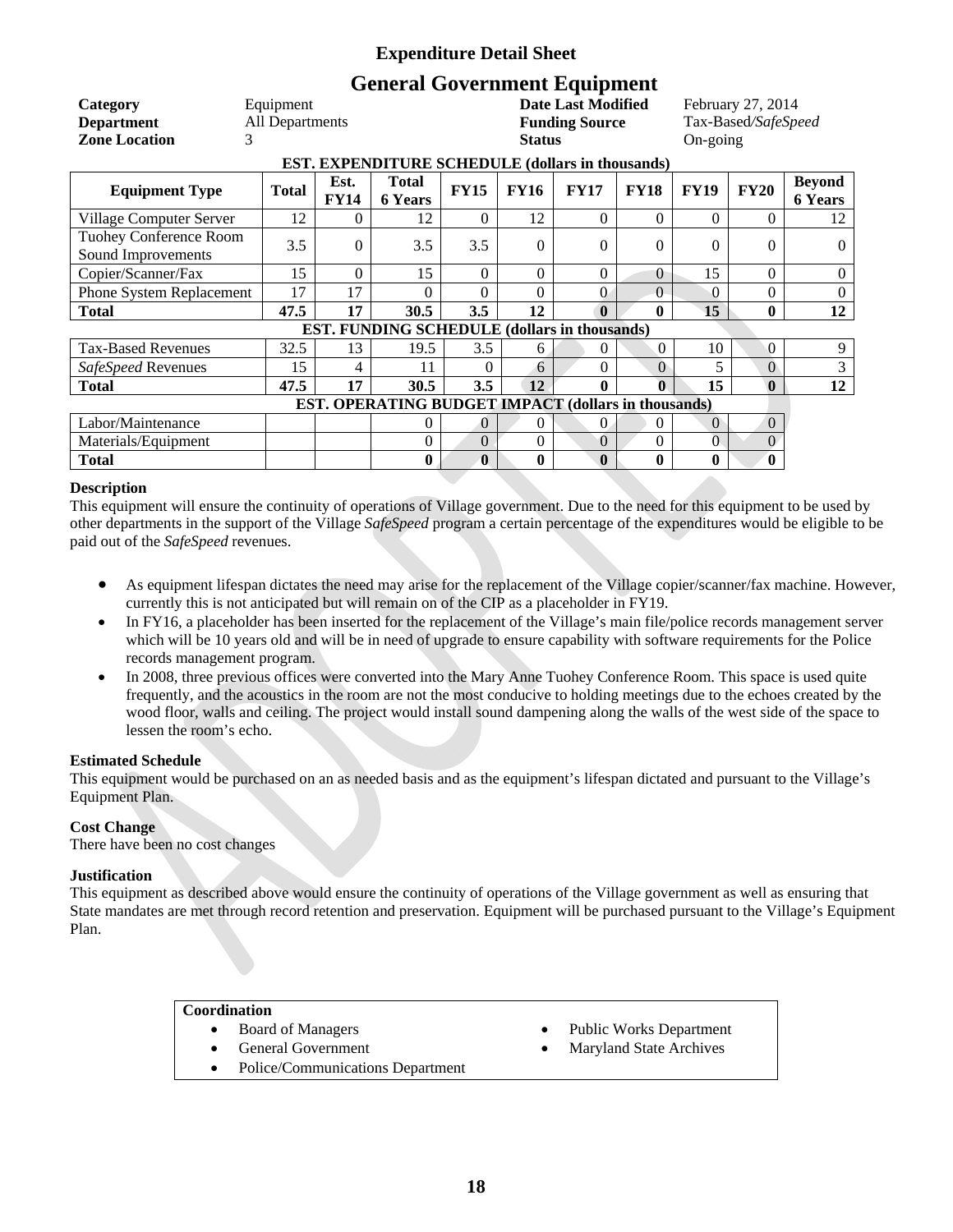## **General Government Vehicles**

| Category<br><b>Department</b><br><b>Zone Location</b>   | <b>Vehicles</b><br>All Departments<br>3 |                     |                                                            |              | <b>Status</b> | <b>Date Last Modified</b><br><b>Funding Source</b> |             | February 27, 2014<br>Tax-Based/SafeSpeed<br>Ongoing |              |                                 |  |
|---------------------------------------------------------|-----------------------------------------|---------------------|------------------------------------------------------------|--------------|---------------|----------------------------------------------------|-------------|-----------------------------------------------------|--------------|---------------------------------|--|
| <b>EST. EXPENDITURE SCHEDULE (dollars in thousands)</b> |                                         |                     |                                                            |              |               |                                                    |             |                                                     |              |                                 |  |
| <b>Equipment Type</b>                                   | <b>Total</b>                            | Est.<br><b>FY14</b> | Total<br><b>6 Years</b>                                    | <b>FY15</b>  | <b>FY16</b>   | <b>FY17</b>                                        | <b>FY18</b> | <b>FY19</b>                                         | <b>FY20</b>  | <b>Beyond</b><br><b>6 Years</b> |  |
| Admin Vehicle                                           | 40                                      | 0                   | 40                                                         | 40           | $\Omega$      | $\Omega$                                           | $\Omega$    | 0                                                   | 0            | $\theta$                        |  |
| <b>Total</b>                                            | 40                                      | 0                   | 40                                                         | 40           | 0             | 0                                                  | $\theta$    | $\Omega$                                            | 0            | $\overline{0}$                  |  |
| <b>EST. FUNDING SCHEDULE (dollars in thousands)</b>     |                                         |                     |                                                            |              |               |                                                    |             |                                                     |              |                                 |  |
| <b>Tax-Based Revenues</b>                               | 20                                      | 0                   | 20                                                         | 20           | $\Omega$      | 0                                                  | $\Omega$    | $\left($                                            | $\Omega$     | $\theta$                        |  |
| SafeSpeed Revenues                                      | 20                                      | 0                   | 20                                                         | 17           | $\Omega$      | 0                                                  | $\Omega$    | $\Omega$                                            | 0            | $\mathbf{0}$                    |  |
| Grants/Reimbursements                                   | $\Omega$                                | $\Omega$            | $\Omega$                                                   | 3            | $\Omega$      | $\Omega$                                           | $\Omega$    | $\Omega$                                            | $\Omega$     | $\Omega$                        |  |
| <b>Total</b>                                            | 40                                      | 0                   | 40                                                         | 40           | $\mathbf{0}$  | 0                                                  | 0           | 0                                                   | 0            | $\bf{0}$                        |  |
|                                                         |                                         |                     | <b>EST. OPERATING BUDGET IMPACT (dollars in thousands)</b> |              |               |                                                    |             |                                                     |              |                                 |  |
| Labor/Maintenance                                       |                                         |                     | $-3$                                                       | 0            | $-1$          | $-1$                                               | $-1$        | 0                                                   | $\Omega$     |                                 |  |
| Materials/Equipment                                     |                                         |                     | $-3$                                                       | $\theta$     | $-1$          | $-1$                                               | $-1$        | $\Omega$                                            | $\Omega$     |                                 |  |
| <b>Total</b>                                            |                                         |                     | -6                                                         | $\mathbf{0}$ | $-2$          | $-2$                                               | $-2$        | 0                                                   | $\mathbf{0}$ |                                 |  |

#### **Description**

This vehicle is used by all general government staff, including the Director of Municipal Operations and Permitting and Code Enforcement Coordinator for travel to and from meetings, code enforcement patrols, capital projects supervision and meeting/event preparations. The current administrative vehicle is a SUV. This vehicle has also now been commissioned as an alternate Police response vehicle when the need arises.

Since this vehicle is used in the supervision of the Village's *SafeSpeed* capital projects as well as being a spare first responder vehicle a certain percentage of the costs would be eligible to be paid out of the *SafeSpeed* revenues.

#### **Estimated Schedule**

This vehicle would be purchased on an as needed basis and as the vehicle's lifespan dictated. The current schedule is to replace this vehicle in FY15. Replacement will be in accordance with the Chevy Chase Village Vehicle Plan.

#### **Cost Change**

There have been no cost changes.

#### **Justification**

Replacement will be in accordance with the Chevy Chase Village Vehicle Plan.

- Board of Managers
- General Government
- Police Department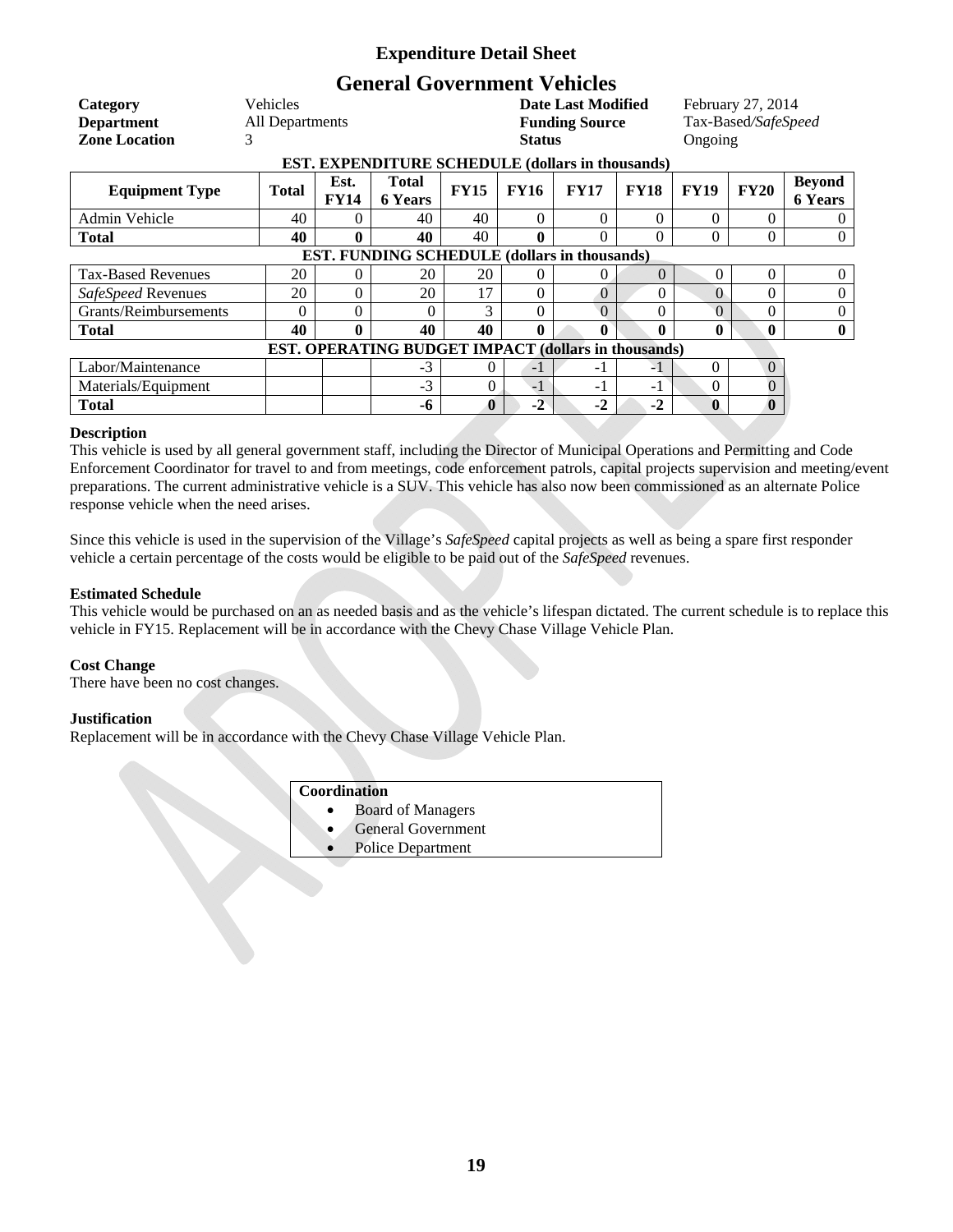## **Public Safety Equipment**

| Category                     | Equipment             |             |                                                            |             |                       | <b>Date Last Modified</b> |                  |              | April 15, 2014      |                |  |  |
|------------------------------|-----------------------|-------------|------------------------------------------------------------|-------------|-----------------------|---------------------------|------------------|--------------|---------------------|----------------|--|--|
| <b>Department</b>            | Police/Communications |             |                                                            |             | <b>Funding Source</b> |                           |                  |              | Tax-Based/SafeSpeed |                |  |  |
| <b>Zone Location</b>         | 3                     |             |                                                            |             |                       | Ongoing                   |                  |              |                     |                |  |  |
|                              |                       |             | <b>EST. EXPENDITURE SCHEDULE (dollars in thousands)</b>    |             |                       |                           |                  |              |                     |                |  |  |
| <b>Equipment Type</b>        | <b>Total</b>          | Est.        | <b>Total</b>                                               | <b>FY15</b> | <b>FY16</b>           | <b>FY17</b>               | <b>FY18</b>      | <b>FY19</b>  | <b>FY19</b>         | <b>Beyond</b>  |  |  |
|                              |                       | <b>FY14</b> | <b>6 Years</b>                                             |             |                       |                           |                  |              |                     | <b>6 Years</b> |  |  |
| Police Radios                | 35                    | $\Omega$    | 35                                                         | $\Omega$    | 35                    | $\Omega$                  | $\Omega$         | $\Omega$     | $\Omega$            | $\theta$       |  |  |
| <b>Mobile Data Terminals</b> | 9                     | 0           | 9                                                          | $\Omega$    | $\Omega$              | 0                         | 9                | 0            | $\Omega$            | $\overline{0}$ |  |  |
| Recording System for         | 14                    | 14          |                                                            | $\Omega$    | $\Omega$              | $\Omega$                  | $\overline{0}$   |              | $\Omega$            | $\theta$       |  |  |
| <b>Police Radio/Phones</b>   |                       |             | 0                                                          |             |                       |                           |                  | 0            |                     |                |  |  |
| <b>Total</b>                 | 58                    | 14          | 44                                                         | $\bf{0}$    | 35                    | 0                         | 9                | $\mathbf{0}$ | 0                   | $\bf{0}$       |  |  |
|                              |                       |             | EST. FUNDING SCHEDULE (dollars in thousands)               |             |                       |                           |                  |              |                     |                |  |  |
| <b>Tax-Based Revenues</b>    | $\Omega$              | 0           | 0                                                          | $\Omega$    | 0                     | 0                         | $\theta$         | $\theta$     | $\Omega$            | $\overline{0}$ |  |  |
| SafeSpeed Revenues           | 58                    | 14          | 44                                                         | $\Omega$    | 35                    | 0                         | 9                | 0            | $\Omega$            | $\mathbf{0}$   |  |  |
| Grants/Reimbursements        | $\Omega$              | $\theta$    | 0                                                          | $\Omega$    | $\Omega$              | 0                         | $\Omega$         | $\Omega$     | $\Omega$            | $\overline{0}$ |  |  |
| <b>Total</b>                 | 58                    | 14          | 44                                                         | $\bf{0}$    | 35                    | 0                         | 9                | 0            | $\mathbf{0}$        | $\mathbf{0}$   |  |  |
|                              |                       |             | <b>EST. OPERATING BUDGET IMPACT (dollars in thousands)</b> |             |                       |                           |                  |              |                     |                |  |  |
| Labor/Maintenance            |                       |             | 0                                                          | $\Omega$    | $\Omega$              | $\Omega$                  | $\Omega$         | $\Omega$     | $\Omega$            |                |  |  |
| Materials/Equipment          |                       |             | 0                                                          | $\theta$    | $\mathbf{0}$          | $\Omega$                  | $\mathbf{0}$     | 0            | $\theta$            |                |  |  |
| <b>Total</b>                 |                       |             | $\bf{0}$                                                   | $\bf{0}$    | $\Omega$              | $\overline{0}$            | $\boldsymbol{0}$ | $\bf{0}$     | 0                   |                |  |  |

#### **Description**

This equipment will ensure the continuity of operations of Village government while ensuring that the services Village residents have come to rely on such as 24/7 police patrols, house checks, speed and stop sign enforcement continue without interruption. Due to this equipment being used for public safety needs, the expenditures would be eligible to be purchased with *SafeSpeed* revenues.

#### **Estimated Schedule**

**Radios:** Replacement is required due to technology advancements<sup>1</sup>. The lifespan of the radios is approximately 10 years. **MDCs:** Expected lifespan is 4-5 years maximum.

**Recording System:** Replacement was accomplished in FY14 and was required due to technology advancements and the lack of available replacement parts for the Village's old recording system.

#### **Justification**

 $\overline{a}$ 

This equipment will ensure the continuity of operation of Village government while ensuring that the services Village residents have come to rely on such as 24/7 police patrols, house checks, speed and stop sign enforcement continue.

- All public safety radios must be replaced due to mandated technology changes (new frequencies and encryption) that will take effect in approximately 2 years. Our portable radios have already been replaced (FY12). In FY15, we seek to replace the 1 fixed base station radio in the Communications Center and the 4 fixed radios in the police cars so that they will be compatible with the new technology. While our portable radios are good, we have experienced some performance problems when using them in certain parts of the Village.
- MDCs are new. Their expected lifespan is 4-5 years, and we are scheduling their replacement in FY18.

- Board of Managers
- General Government
- Police Department
- Public Safety Committee

<sup>&</sup>lt;sup>1</sup> Portable radios for the officers were purchase in FY12. Purchase on the in-car radios was deferred at that time pending build-out of the County's infrastructure to insure equipment reliability.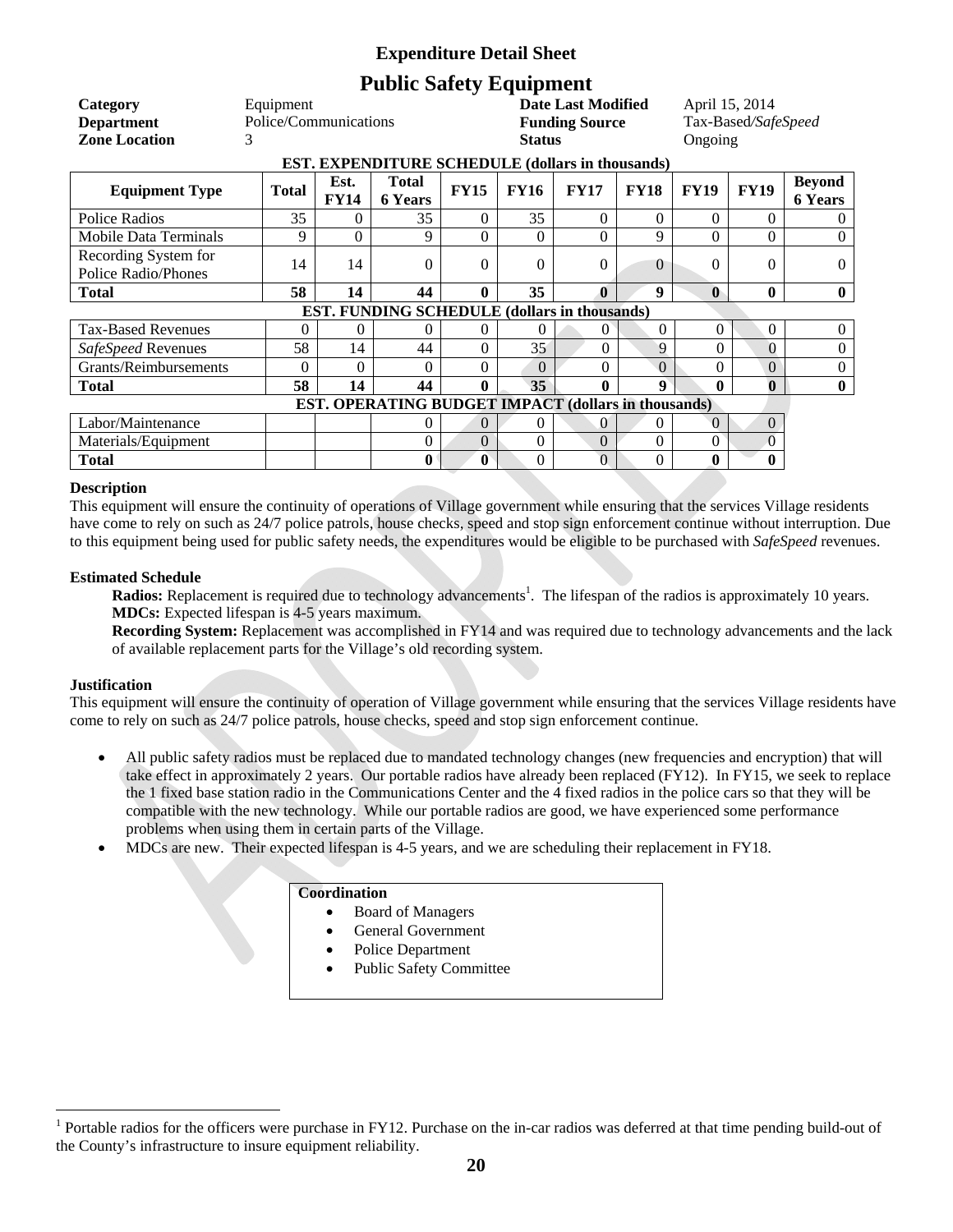## **Public Safety Vehicles**

| Category                                                   | Vehicles              |                                                                                                                           |                                                         |                |                       | <b>Date Last Modified</b> |          |          | February 27, 2014   |                                 |  |  |
|------------------------------------------------------------|-----------------------|---------------------------------------------------------------------------------------------------------------------------|---------------------------------------------------------|----------------|-----------------------|---------------------------|----------|----------|---------------------|---------------------------------|--|--|
| <b>Department</b>                                          | Police/Communications |                                                                                                                           |                                                         |                | <b>Funding Source</b> |                           |          |          | Tax-Based/SafeSpeed |                                 |  |  |
| <b>Zone Location</b>                                       | 3                     |                                                                                                                           |                                                         |                |                       | Ongoing                   |          |          |                     |                                 |  |  |
|                                                            |                       |                                                                                                                           | <b>EST. EXPENDITURE SCHEDULE (dollars in thousands)</b> |                |                       |                           |          |          |                     |                                 |  |  |
| <b>Vehicle Type</b>                                        | Total                 | <b>Total</b><br>Est.<br><b>FY15</b><br><b>FY19</b><br><b>FY16</b><br><b>FY17</b><br><b>FY18</b><br>FY14<br><b>6 Years</b> |                                                         |                |                       |                           |          |          | <b>FY20</b>         | <b>Beyond</b><br><b>6 Years</b> |  |  |
| Police Cruisers (x3)                                       | 246                   | 80                                                                                                                        | 166                                                     | 40             | $\Omega$              | $\Omega$                  | $\theta$ | 84       | 42                  | $\theta$                        |  |  |
| Hybrid surveillance                                        | 30                    | 0                                                                                                                         | 30                                                      | $\Omega$       | $\Omega$              | 0                         | $\theta$ |          | 30                  | $\mathbf{0}$                    |  |  |
| <b>Total</b>                                               | 276                   | 80                                                                                                                        | 196                                                     | 40             | 0                     | $\mathbf{0}$              | 0        | 84       | 72                  | $\mathbf{0}$                    |  |  |
| <b>EST. FUNDING SCHEDULE (dollars in thousands)</b>        |                       |                                                                                                                           |                                                         |                |                       |                           |          |          |                     |                                 |  |  |
| <b>Tax-Based Revenues</b>                                  | 0                     | 0                                                                                                                         | 0                                                       | $\theta$       | $\Omega$              | $\theta$                  | $\Omega$ | $\Omega$ | $\Omega$            | $\overline{0}$                  |  |  |
| SafeSpeed Revenues                                         | 276                   | 80                                                                                                                        | 196                                                     | 40             | $\Omega$              | $\Omega$                  | $\Omega$ | 84       | 72                  | $\mathbf{0}$                    |  |  |
| Grants/Reimbursements                                      | 0                     | 0                                                                                                                         | $\Omega$                                                | $\Omega$       | $\Omega$              | 0                         | 0        | $\Omega$ | $\Omega$            | $\Omega$                        |  |  |
| <b>Total</b>                                               | 276                   | 80                                                                                                                        | 196                                                     | 40             | $\mathbf{0}$          | 0                         | 0        | 84       | 72                  | $\bf{0}$                        |  |  |
| <b>EST. OPERATING BUDGET IMPACT (dollars in thousands)</b> |                       |                                                                                                                           |                                                         |                |                       |                           |          |          |                     |                                 |  |  |
| Labor/Maintenance                                          |                       |                                                                                                                           | $-10$                                                   | 0              | $-2$                  | $-3$                      | $-2$     | $-2$     | $-1$                |                                 |  |  |
| Materials/Equipment                                        |                       |                                                                                                                           | $-10$                                                   | $\overline{0}$ | $-2$                  | $-3$                      | $-2$     | $-2$     | $-1$                |                                 |  |  |
| <b>Total</b>                                               |                       |                                                                                                                           | $-20$                                                   | $\bf{0}$       | -4                    | -6                        | $-4$     | $-4$     | $-2$                |                                 |  |  |

#### **Description**

These vehicles will ensure the continuity of operations of Village government while ensuring that the services Village residents have come to rely on such as 24/7 police patrols, house checks, speed and stop sign enforcement, continue uninterrupted. The cost for a police cruiser is all inclusive of any equipment needed such as a radio, light bar and push bumper. Due to these vehicles being used for pedestrian, vehicular and public safety needs, the expenditures would be eligible to be paid out of the *SafeSpeed* revenues.

#### **Estimated Schedule**

Vehicles are purchased pursuant to the Village's Vehicle Operational Plan. Specifically, marked cars are to be replaced by the time they are five service years old. The hybrid surveillance car receives lighter use, and according to the Plan, it is to be replaced on an as-needed basis. We have scheduled its replacement plan to replace it in FY20 (although this may change if unforeseen problems arise with that car); it will be over 9 years old at that time.

#### **Cost Change**

On the assumption that there will be some market increases, the price projection for fully-equipped police cars is \$2,000 more in FY19 and FY20.

#### **Justification**

These vehicles will ensure the continuity of operation of Village government while ensuring that the services Village residents have come to rely on such as 24/7 police patrols, house checks, speed and stop sign enforcement are maintained.

- Board of Managers
- General Government
- Police Department
- Public Safety Committee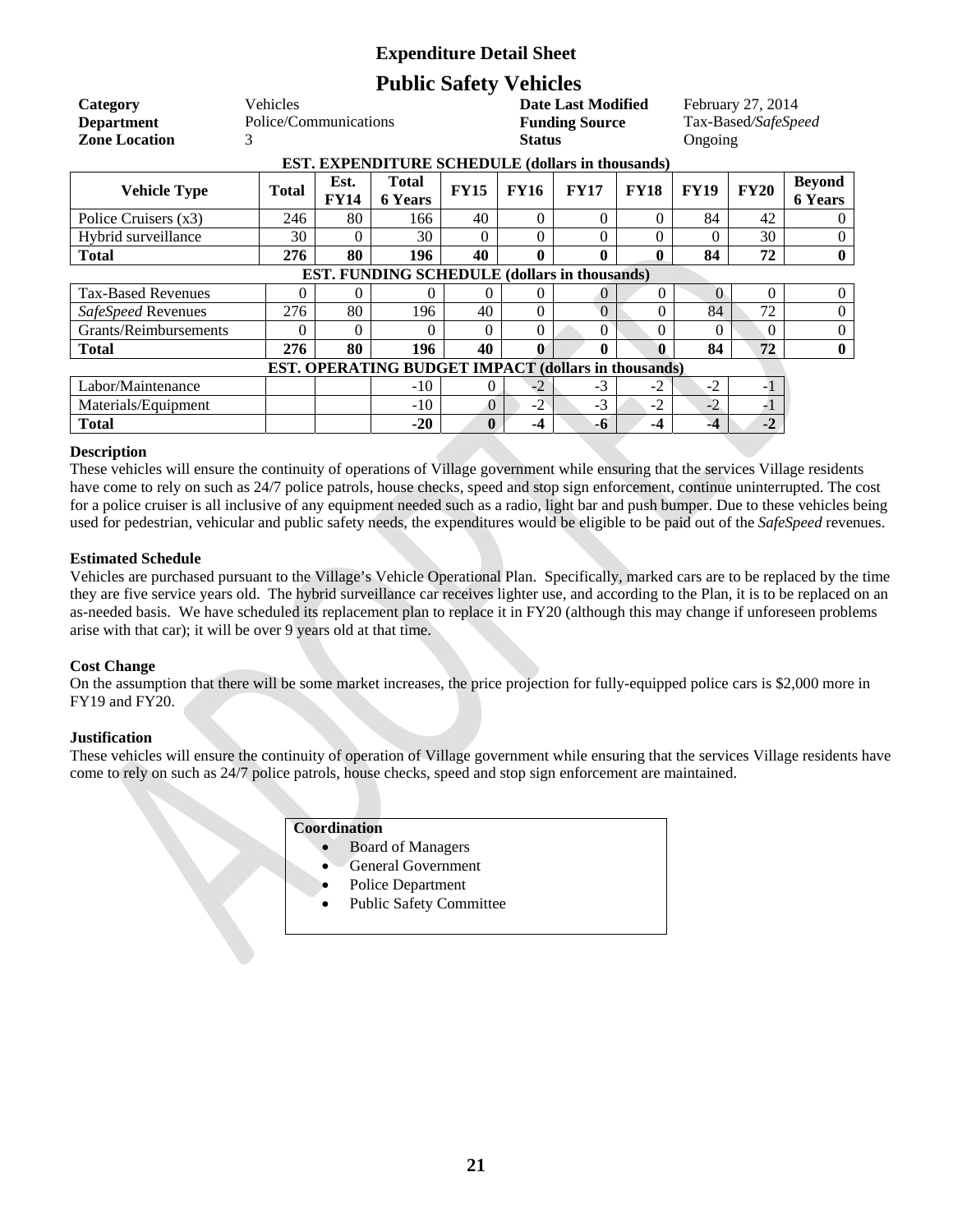## **Public Works Equipment**

| Category<br><b>Department</b><br><b>Zone Location</b><br>3 | Equipment<br><b>Public Works</b> | EST. EXPENDITURE SCHEDULE (dollars in thousands)                                                                                 | <b>Date Last Modified</b><br><b>Funding Source</b><br><b>Status</b> |          |          |                |                  |                |                | February 27, 2014<br>Tax-Based/SafeSpeed<br>Ongoing |  |  |
|------------------------------------------------------------|----------------------------------|----------------------------------------------------------------------------------------------------------------------------------|---------------------------------------------------------------------|----------|----------|----------------|------------------|----------------|----------------|-----------------------------------------------------|--|--|
|                                                            |                                  |                                                                                                                                  |                                                                     |          |          |                |                  |                |                |                                                     |  |  |
| <b>Equipment Type</b>                                      | <b>Total</b>                     | <b>Total</b><br>Est.<br><b>FY15</b><br><b>FY16</b><br><b>FY17</b><br><b>FY18</b><br><b>FY19</b><br><b>FY14</b><br><b>6 Years</b> |                                                                     |          |          |                |                  |                |                | <b>Beyond</b><br><b>6 Years</b>                     |  |  |
| Leaf Vacuums (2 total)                                     | 40                               | $\Omega$                                                                                                                         | 40                                                                  | 0        | 20       | 20             | $\Omega$         | $\Omega$       | 0              | $\Omega$                                            |  |  |
| Replacement Dump<br>Truck Beds (2 total)                   | 15                               | $\Omega$                                                                                                                         | 15                                                                  | 15       | $\Omega$ | $\Omega$       | $\Omega$         | $\Omega$       | 0              | $\overline{0}$                                      |  |  |
| Replacement Salt Spreader                                  | 6                                | $\theta$                                                                                                                         | 6                                                                   | 6        | $\theta$ | 0              | $\Omega$         | $\Omega$       | 0              | $\overline{0}$                                      |  |  |
| Water tank                                                 | 8                                | $\boldsymbol{0}$                                                                                                                 | 8                                                                   | $\theta$ | $\theta$ | $\mathbf{0}$   | $\boldsymbol{0}$ | 8              | $\theta$       | $\boldsymbol{0}$                                    |  |  |
| Recycling Bins                                             | 36                               | $\theta$                                                                                                                         | 36                                                                  | 36       | $\Omega$ | $\overline{0}$ | $\theta$         | $\Omega$       | $\theta$       | $\boldsymbol{0}$                                    |  |  |
| <b>Total</b>                                               | 105                              | $\mathbf{0}$                                                                                                                     | 105                                                                 | 57       | 20       | 20             | 0                | 8              | 0              | $\bf{0}$                                            |  |  |
|                                                            |                                  |                                                                                                                                  | <b>EST. FUNDING SCHEDULE (dollars in thousands)</b>                 |          |          |                |                  |                |                |                                                     |  |  |
| <b>Tax-Based Revenues</b>                                  | 97                               | $\theta$                                                                                                                         | 97                                                                  | 49       | 20       | 20             | $\theta$         | 8              | $\overline{0}$ | $\boldsymbol{0}$                                    |  |  |
| SafeSpeed Revenues                                         | 8                                | $\theta$                                                                                                                         | 8                                                                   | 8        | $\Omega$ | 0              | $\theta$         | $\overline{0}$ | $\overline{0}$ | $\Omega$                                            |  |  |
| Grants/Reimbursements                                      | $\theta$                         | $\theta$                                                                                                                         | $\theta$                                                            | $\theta$ | $\Omega$ | 0              | $\theta$         | 0              | $\theta$       | $\boldsymbol{0}$                                    |  |  |
| <b>Total</b>                                               | 105                              | $\bf{0}$                                                                                                                         | 105                                                                 | 57       | 20       | 20             | 0                | 8              | $\mathbf{0}$   | $\bf{0}$                                            |  |  |
| <b>EST. OPERATING BUDGET IMPACT (dollars in thousands)</b> |                                  |                                                                                                                                  |                                                                     |          |          |                |                  |                |                |                                                     |  |  |
| Labor/Maintenance                                          |                                  |                                                                                                                                  | -6                                                                  | $\Omega$ | $-1$     | $-1.5$         | $-1.5$           | $-1$           | $-1$           |                                                     |  |  |
| Materials/Equipment                                        |                                  |                                                                                                                                  | $-3$                                                                | $-0$     | $-0.5$   | $-0.5$         | $-1$             | $-0.5$         | $-0.5$         |                                                     |  |  |
| <b>Total</b>                                               |                                  |                                                                                                                                  | $-9$                                                                | $-0$     | $-1.5$   | $-2$           | $-2.5$           | $-1.5$         | $-1.5$         |                                                     |  |  |

#### **Description**

This equipment will ensure the continuity of operation of Village government while ensuring that Village public works services such as snow plowing operations, special (bulk) pick-ups, yard waste collection, tree planting and leaf collection. Due to the need for some of this equipment to be used for pedestrian, vehicular and public safety needs a certain percentage of the expenditures would be eligible to be paid out of the *SafeSpeed* revenues.

- The Village maintains two (2) dump style trucks for various functions (such as leaf collection, road salt hauling and brush collection). Both of the dump beds on the truck are showing significant signs of rust and corrosion. The current beds are painted steel and prone to corrosion. The trucks are in good working order and do not need to be replaced, therefore only the dump beds would be replaced. The new beds will be coated with an epoxy liner called "linex", which is the same liner used in the pick-up truck beds. The liner prevents rust and corrosion.
- The salt spreader assigned to the Village's oldest pick-up truck has become increasingly unreliable and has developed several cracks in the plastic hopper that are unrepairable. The replacement until will be a duplicate of the other stainless steel salt spreaders.
- Replacement recycling bins would be a "toter" style wheeled bin with an attached lid (currently used by Montgomery County, Town of Chevy Chase and many other municipalities). The new bins will have a 64-gallon capacity to promote increased household recycling. Recyclables will not need to be separated with the new bins.

#### **Estimated Schedule**

This equipment would be purchased on an as needed basis and as the equipment's lifespan dictated. Equipment will be purchased pursuant to the Village's Equipment Plan.

#### **Cost Change**

The FY15 CIP includes a replacement salt spreader for the Village's oldest pick-up truck.

#### **Justification**

This equipment will ensure the continuity of operation of Village government while ensuring that that Village public works services such as snow plowing operations, special (bulk) pick-ups, yard waste collection, tree planting and leaf collection.

- Board of Managers
- General Government
- Public Works Department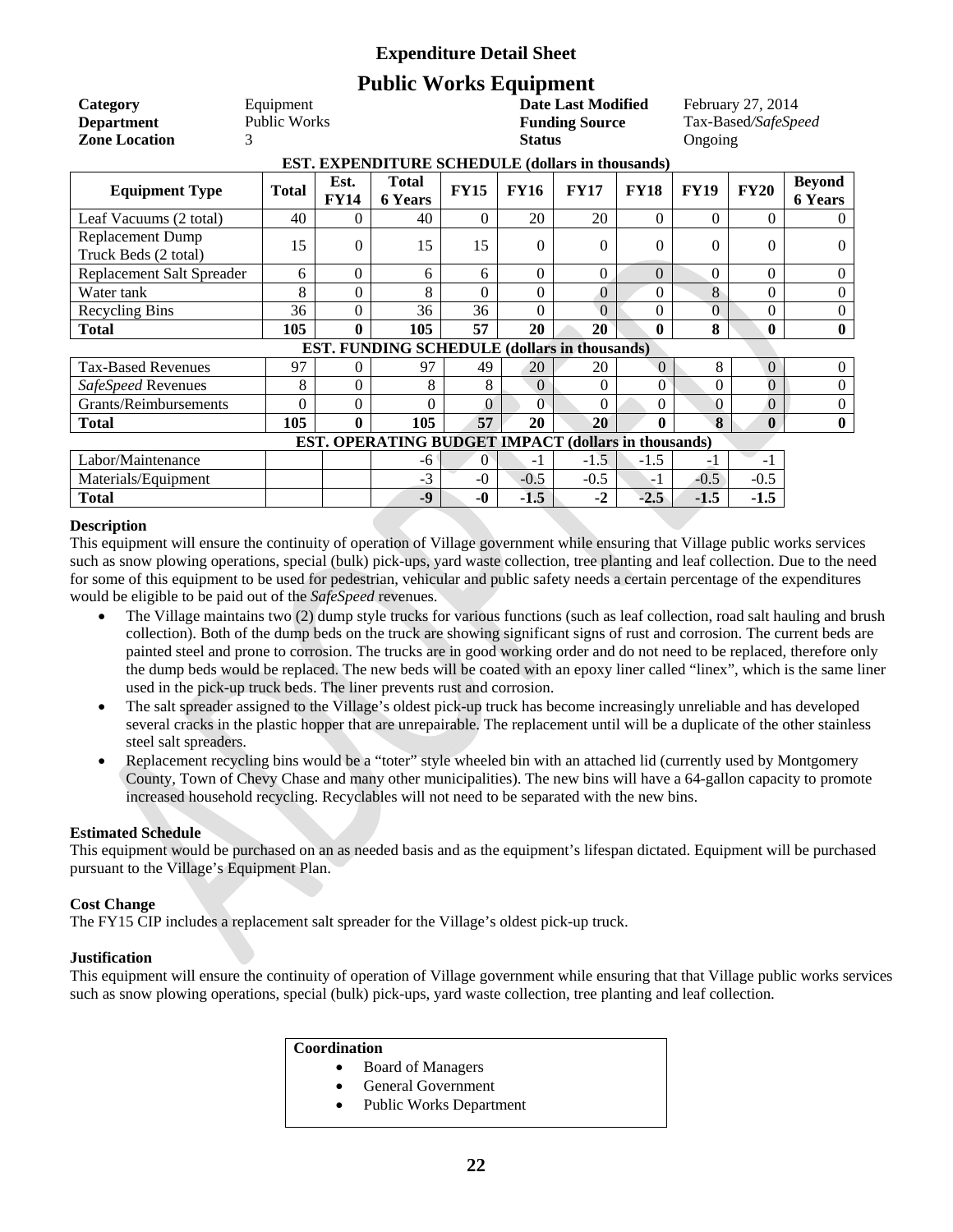## **Public Works Vehicles**

| Category                                            | Vehicles<br>February 27, 2014<br><b>Date Last Modified</b> |                                                                                                                                  |                                                     |              |               |                       |                |          |                      |                                 |  |  |  |
|-----------------------------------------------------|------------------------------------------------------------|----------------------------------------------------------------------------------------------------------------------------------|-----------------------------------------------------|--------------|---------------|-----------------------|----------------|----------|----------------------|---------------------------------|--|--|--|
| <b>Department</b>                                   | <b>Public Works</b>                                        |                                                                                                                                  |                                                     |              |               | <b>Funding Source</b> |                |          | Tax-Based/SafeSpeed/ |                                 |  |  |  |
|                                                     |                                                            |                                                                                                                                  |                                                     |              |               |                       |                |          | Reimbursement        |                                 |  |  |  |
| <b>Zone Location</b>                                | 3                                                          |                                                                                                                                  |                                                     |              | <b>Status</b> |                       |                | Ongoing  |                      |                                 |  |  |  |
|                                                     |                                                            | <b>EST. EXPENDITURE SCHEDULE (dollars in thousands)</b>                                                                          |                                                     |              |               |                       |                |          |                      |                                 |  |  |  |
| <b>Equipment Type</b>                               | <b>Total</b>                                               | <b>Total</b><br>Est.<br><b>FY15</b><br><b>FY19</b><br><b>FY16</b><br><b>FY17</b><br><b>FY18</b><br><b>FY14</b><br><b>6 Years</b> |                                                     |              |               |                       |                |          | <b>FY20</b>          | <b>Beyond</b><br><b>6 Years</b> |  |  |  |
| Pick-up trucks (3 total)                            | 106                                                        | 34                                                                                                                               | 72                                                  | $\theta$     | 36            | $\Omega$              | $\theta$       | 36       | $\Omega$             | 36                              |  |  |  |
| Medium-duty dump trucks<br>$(2 \text{ total})$      | 146                                                        | $\Omega$                                                                                                                         | 146                                                 | $\Omega$     | $\Omega$      | 62                    | $\overline{0}$ | 84       | $\Omega$             | $\Omega$                        |  |  |  |
| Rear-load trash/yard waste<br>truck                 | $\overline{0}$                                             | $\Omega$                                                                                                                         | 0                                                   | $\Omega$     | $\Omega$      | $\Omega$              | $\mathbf{0}$   | $\Omega$ | $\theta$             | 115                             |  |  |  |
| Skid-Steer Loader                                   | 40                                                         | $\Omega$                                                                                                                         | 40                                                  | $\Omega$     | $\Omega$      | 40                    | $\Omega$       | $\Omega$ | $\Omega$             | $\Omega$                        |  |  |  |
| <b>Total</b>                                        | 292                                                        | 34                                                                                                                               | 258                                                 | $\bf{0}$     | 36            | 102                   | $\mathbf{0}$   | 120      | $\mathbf{0}$         | 151                             |  |  |  |
|                                                     |                                                            |                                                                                                                                  | <b>EST. FUNDING SCHEDULE (dollars in thousands)</b> |              |               |                       |                |          |                      |                                 |  |  |  |
| <b>Tax-Based Revenues</b>                           | 169                                                        | 16                                                                                                                               | 153                                                 | $\Omega$     | 18            | 67                    | $\overline{0}$ | 68       | $\Omega$             | 123                             |  |  |  |
| SafeSpeed Revenues                                  | 93                                                         | 13                                                                                                                               | 80                                                  | $\theta$     | 13            | 25                    | $\theta$       | 42       | $\Omega$             | 13                              |  |  |  |
| Grants/Reimbursements                               | 30                                                         | 5                                                                                                                                | 25                                                  | $\Omega$     | 5             | 10                    | $\Omega$       | 10       | $\Omega$             | 15                              |  |  |  |
| <b>Total</b>                                        | 292                                                        | 34                                                                                                                               | 258                                                 | $\mathbf{0}$ | 36            | 102                   | $\mathbf{0}$   | 120      | $\bf{0}$             | 151                             |  |  |  |
| EST. OPERATING BUDGET IMPACT (dollars in thousands) |                                                            |                                                                                                                                  |                                                     |              |               |                       |                |          |                      |                                 |  |  |  |
| Labor/Maintenance                                   |                                                            |                                                                                                                                  | $-16$                                               | $-2$         | $-2$          | $-2$                  | $-2$           | $-3.5$   | $-4.5$               |                                 |  |  |  |
| Materials/Equipment                                 |                                                            |                                                                                                                                  | -6                                                  | $-1$         | $-1$          | $-1$                  | $-1$           | $-1$     | $-1$                 |                                 |  |  |  |
| <b>Total</b>                                        |                                                            |                                                                                                                                  | $-22$                                               | $-3$         | $-3$          | $-3$                  | $-3$           | $-4.5$   | $-5.5$               |                                 |  |  |  |

#### **Description**

These vehicles ensure the continuity of operation of Village government while ensuring that Village public works services such as snow plowing operations, special (bulk) pick-ups, yard waste collection, sidewalk repairs and leaf collection maintained as outlined in the Chevy Chase Village Vehicle Plan. Due to the need for these vehicles to be used for pedestrian, vehicular and public safety needs, a certain percentage of the expenditures are eligible to be paid out of the *SafeSpeed* revenues.

 In years FY17 and FY19 the Village's projects to replace its two (2) medium-duty dump trucks. The Village currently maintains two (2) medium-duty dump trucks of varying carrying capacities. It is projected that the smaller of the two (2) would be replaced in FY17 and the larger in FY19. It is required that the larger of the two (2) dump trucks be replaced or maintained due to it required need to transport salt from County and State to the Village in winter weather and leaf collection operations.

#### **Estimated Schedule**

Vehicles would be purchased on an as needed basis and in accordance with the Chevy Chase Village Vehicle Plan. Due to the current condition of the Village's medium-duty dump trucks, scheduled replacement has been pushed back one FY.

#### **Cost Change**

The cost associated with replacement of the Village trucks has been adjusted up by \$2K due to the assumed market increases.

#### **Justification**

These vehicles will ensure the continuity of operation of Village government while ensuring that Village public works services such as snow plowing operations, special (bulk) pick-ups, yard waste collection, sidewalk repairs and leaf collection. Replacement will be in accordance with the Chevy Chase Village Vehicle Plan.

- Board of Managers
- General Government
- Public Works Department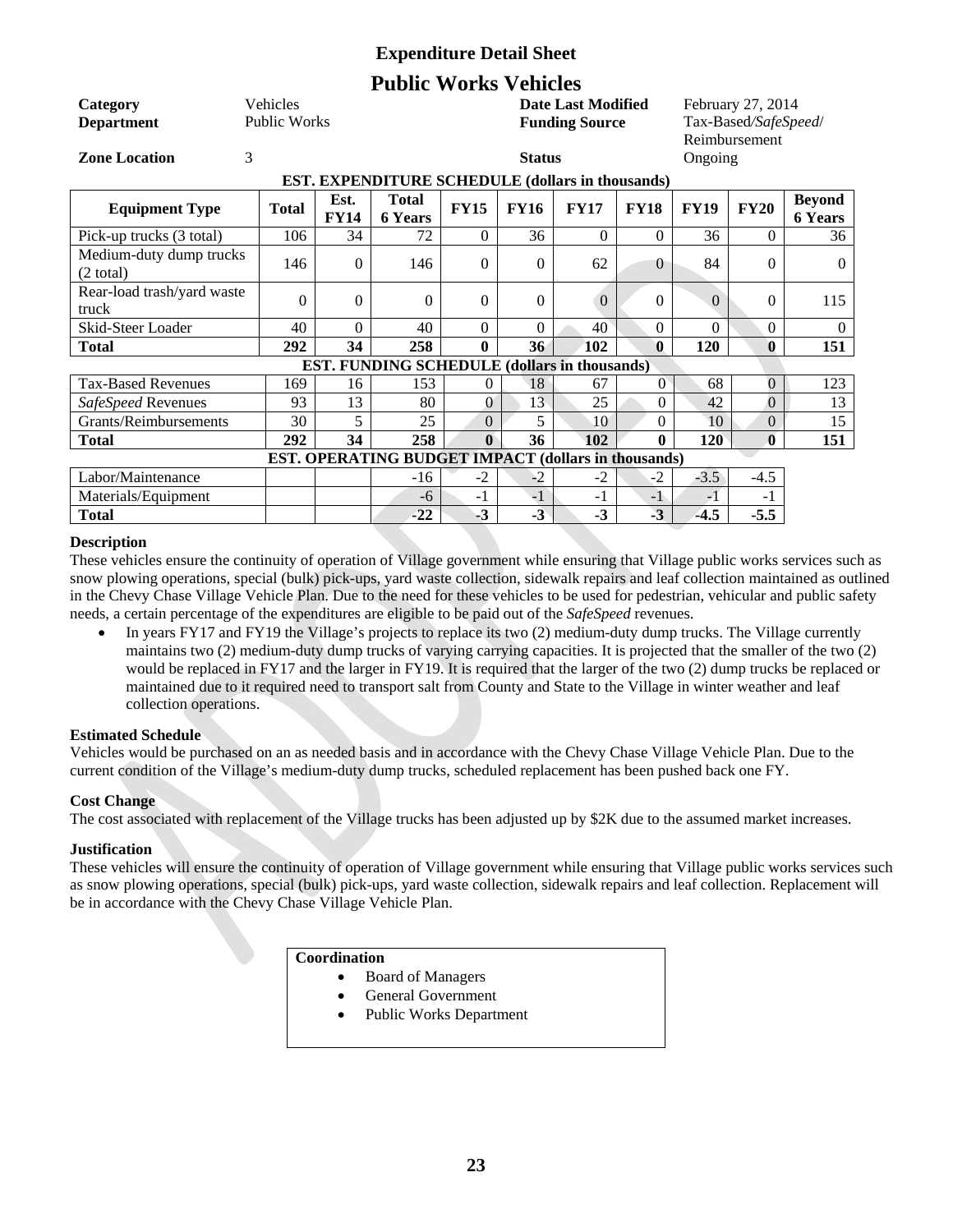## **Expenditure Summary by Project Category (dollars in Thousands)**

| <b>Total Cost</b> | Total SafeSpeed Grants/Reimbursements/Other<br><b>Funding Cost</b> | <b>Projected Cost</b> | <b>Total Tax Based</b><br><b>Projected Cost</b> | <i>Sujespeed</i> Grams/Kennoursement/<br>Other percent<br><b>Allocation</b> | Percent<br><b>Allocation</b> | scu<br>ent<br>ion |
|-------------------|--------------------------------------------------------------------|-----------------------|-------------------------------------------------|-----------------------------------------------------------------------------|------------------------------|-------------------|
|                   | $\boldsymbol{0}$                                                   | $21\,$                | $\boldsymbol{0}$                                | $0\%$                                                                       | $100\%$                      | 0%                |
|                   | $\boldsymbol{0}$                                                   | 140                   | $\boldsymbol{0}$                                | 0%                                                                          | 100%                         | 0%                |
|                   | 300                                                                | 740                   | $\boldsymbol{0}$                                | 29%                                                                         | 71%                          | 0%                |
|                   | $\boldsymbol{0}$                                                   | 319                   | $\boldsymbol{0}$                                | $0\%$                                                                       | 100%                         | 0%                |
|                   | $\boldsymbol{0}$                                                   | 125                   | $\boldsymbol{0}$                                | $0\%$                                                                       | 100%                         | 0%                |
|                   | $\boldsymbol{0}$                                                   | $25\,$                | $25\,$                                          | $0\%$                                                                       | 50%                          | 0%                |
|                   | $\boldsymbol{0}$                                                   | 150                   | $\boldsymbol{0}$                                | $0\%$                                                                       | 100%                         | 0%                |
| 1,845             | 300                                                                | 1,520                 | 25                                              |                                                                             |                              |                   |
|                   |                                                                    | 120                   | $\boldsymbol{0}$                                | $0\%$                                                                       | 100%                         | 0%                |
|                   | $\boldsymbol{0}$                                                   |                       |                                                 |                                                                             |                              |                   |
| 120               | $\pmb{0}$                                                          | 120                   | $\bf{0}$                                        |                                                                             |                              |                   |
|                   | $\boldsymbol{0}$                                                   | $\boldsymbol{0}$      | 250                                             | $0\%$                                                                       | $0\%$                        | 0%                |
|                   |                                                                    |                       |                                                 |                                                                             |                              |                   |
|                   | $\boldsymbol{0}$                                                   | $\boldsymbol{0}$      | 75                                              | $0\%$                                                                       | $0\%$                        | 0%                |
| 325               | $\bf{0}$                                                           | $\bf{0}$              | 325                                             |                                                                             |                              |                   |
|                   |                                                                    |                       |                                                 |                                                                             |                              |                   |
|                   | $\boldsymbol{0}$                                                   | $\boldsymbol{0}$      | 200                                             | $0\%$                                                                       | $0\%$                        | 0%                |
|                   | $\boldsymbol{0}$                                                   | $\boldsymbol{0}$      | 18.5                                            | $0\%$                                                                       | $0\%$                        | 0%                |
|                   | $\boldsymbol{0}$                                                   | $\boldsymbol{0}$      | $\boldsymbol{0}$                                | $\boldsymbol{0}$                                                            | 100%                         | 0%                |
| 219               | $\bf{0}$                                                           | $\bf{0}$              | 218.5                                           |                                                                             |                              |                   |
| 2,508.5           | 300                                                                | 1,640                 | 568.5                                           |                                                                             |                              |                   |
|                   |                                                                    |                       |                                                 |                                                                             |                              |                   |

|                                             | <b>CIP</b> Total | Est. FY14     | <b>Combined Six-</b><br><b>Year Total</b> | <b>FY15</b> | <b>FY16</b>    | <b>FY17</b> | <b>FY18</b>    | <b>FY19</b>    |                | FY20 Beyond 6 Years | <b>Tax Based</b><br>Percent<br>Allocation | Percent<br><b>Allocation</b> | SafeSpeed Grants/Reimbursement<br>Other percent<br><b>Allocation</b> | <b>Total Tax Based</b><br><b>Projected Cost</b> | <b>Projected Cost</b> | Total SafeSpeed Grants/Reimbursements/Other<br><b>Funding Cost</b> | <b>Total Cost</b> |
|---------------------------------------------|------------------|---------------|-------------------------------------------|-------------|----------------|-------------|----------------|----------------|----------------|---------------------|-------------------------------------------|------------------------------|----------------------------------------------------------------------|-------------------------------------------------|-----------------------|--------------------------------------------------------------------|-------------------|
| Infrastructure                              |                  |               |                                           |             |                |             |                |                |                |                     |                                           |                              |                                                                      |                                                 |                       |                                                                    |                   |
| Sidewalk Maintenance Program                | 23.5             | 2.5           | 21                                        | 3.5         | 3.5            | 3.5         | 3.5            | 3.5            | 3.5            | 3.5%                | 0%                                        | 100%                         | $0\%$                                                                |                                                 | 21                    |                                                                    |                   |
| Village Sidewalk Replacement Project        | 568              | 428           | 140                                       | 140         | $\overline{0}$ | $\theta$    | $\overline{0}$ | $\overline{0}$ | $\overline{0}$ | - റ%                | 0%                                        | 100%                         | 0%                                                                   |                                                 | 140                   |                                                                    |                   |
| Street Maintenance and Repair Program       | 1,411            | 371           | 1,040                                     | 480         | 106            | $111\,$     | 111            | 116            | 116            | $106\%$             | 0%                                        | 71%                          | 29%                                                                  |                                                 | 740                   | 300                                                                |                   |
| Village-wide Streetlight Upgrades           | 339              | 20            | 319                                       | 289         | 15             | 15          | $\theta$       | $\theta$       | $\overline{0}$ | $\cap$              | 0%                                        | 100%                         | 0%                                                                   |                                                 | 319                   |                                                                    |                   |
| West Kirke St. and Laurel Pkwy.             | 125              |               | 125                                       | 50          | 75             | $\Omega$    | $\Omega$       | $\Omega$       | $\Omega$       |                     | 0%                                        | 100%                         | 0%                                                                   |                                                 | 125                   |                                                                    |                   |
| Intersection Improvements                   |                  |               |                                           |             |                |             |                |                |                |                     |                                           |                              |                                                                      |                                                 |                       |                                                                    |                   |
| Chevy Chase Village Signage                 | 50               |               | 50                                        | 10          | 20             | 20          |                |                | $\Omega$       |                     | 50%                                       | 50%                          | 0%                                                                   | 25                                              | 25                    |                                                                    |                   |
| <b>Brookville Road Sidewalk Maintenance</b> | 150              |               | 150                                       | 150         | $\Omega$       | $\Omega$    | $\Omega$       | $\Omega$       | $\Omega$       |                     | 0%                                        | 100%                         | $0\%$                                                                | $\Omega$                                        | 150                   |                                                                    |                   |
| <b>Category Total</b>                       | 2,666.5          | 821.5         | 1,845                                     | 1,122.5     | 219.5          | 149.5       | 114.5          | 119.5          | 119.5          | 109.5               |                                           |                              |                                                                      | 25                                              | 1,520                 | 300                                                                | 1,845             |
| <b>Public Safety</b>                        |                  |               |                                           |             |                |             |                |                |                |                     |                                           |                              |                                                                      |                                                 |                       |                                                                    |                   |
| Public Safety Technology                    | 130              | <sup>10</sup> | 120                                       | 20          | 20             | 20          | 20             | 20             | 20             |                     | 0%                                        | 100%                         | 0%                                                                   | $\Omega$                                        | 120                   |                                                                    |                   |
| <b>Category Total</b>                       | 130              | 10            | 120                                       | 20          | 20             | 20          | 20             | 20             | 20             |                     |                                           |                              |                                                                      |                                                 | 120                   |                                                                    | <b>120</b>        |
| <b>Public Spaces</b>                        |                  |               |                                           |             |                |             |                |                |                |                     |                                           |                              |                                                                      |                                                 |                       |                                                                    |                   |
| Western Grove Park Development              | 298              | 48            | 250                                       | 250         |                |             |                |                | $\Omega$       |                     | 100%                                      | 0%                           | 0%                                                                   | 250                                             | $\Omega$              |                                                                    |                   |
| Laurel Park Hydrology and Engineering       |                  |               |                                           |             |                |             |                |                |                |                     |                                           |                              |                                                                      |                                                 |                       |                                                                    |                   |
| Study                                       | 75               |               | 75                                        | 75          |                |             |                |                | $\Omega$       |                     | 100%                                      | 0%                           | 0%                                                                   | 75                                              | $\Omega$              |                                                                    |                   |
| <b>Category Total</b>                       | 373              | 48            | 325                                       | 325         |                |             |                | -0             |                |                     |                                           |                              |                                                                      | 325                                             | - 0                   |                                                                    | 325               |
| <b>Village Hall/Office</b>                  |                  |               |                                           |             |                |             |                |                |                |                     |                                           |                              |                                                                      |                                                 |                       |                                                                    |                   |
| Village Hall Repairs                        | 211              | -11           | 200                                       | 200         | $\Omega$       |             |                |                | $\Omega$       |                     | 100%                                      | 0%                           | $0\%$                                                                | 200                                             |                       |                                                                    |                   |
| Website Re-design                           | 18.5             |               | 18.5                                      | $\theta$    | 18.5           | $\theta$    | $\Omega$       | $\overline{0}$ | $\overline{0}$ |                     | 100%                                      | 0%                           | $0\%$                                                                | 18.5                                            | $\Omega$              |                                                                    |                   |
| Village Hall Security System                | 21               | 21            |                                           |             | $\theta$       | $\Omega$    |                | $\Omega$       | $\Omega$       |                     | 0%                                        | 100%                         | $\Omega$                                                             |                                                 | $\Omega$              |                                                                    |                   |
|                                             |                  |               |                                           |             |                |             |                |                |                |                     |                                           |                              |                                                                      |                                                 |                       |                                                                    |                   |
| <b>Category Total</b>                       | 250.5            | 32            | 218.5                                     | 200         | 18.5           |             |                | $\mathbf{0}$   |                |                     |                                           |                              |                                                                      | 218.5                                           |                       |                                                                    | 219               |
|                                             |                  |               |                                           |             |                |             |                |                |                |                     |                                           |                              |                                                                      |                                                 |                       |                                                                    |                   |
| <b>Total Expenditures</b>                   | 3,420            | 911.5         | 2,508.5                                   | 1,667.5     | 258            | 169.5       | 134.5          | 139.5          | 139.5          | 109.5               |                                           |                              |                                                                      | 568.5                                           | 1,640                 | 300                                                                | 2,508.5           |

#### **Funding Breakdown**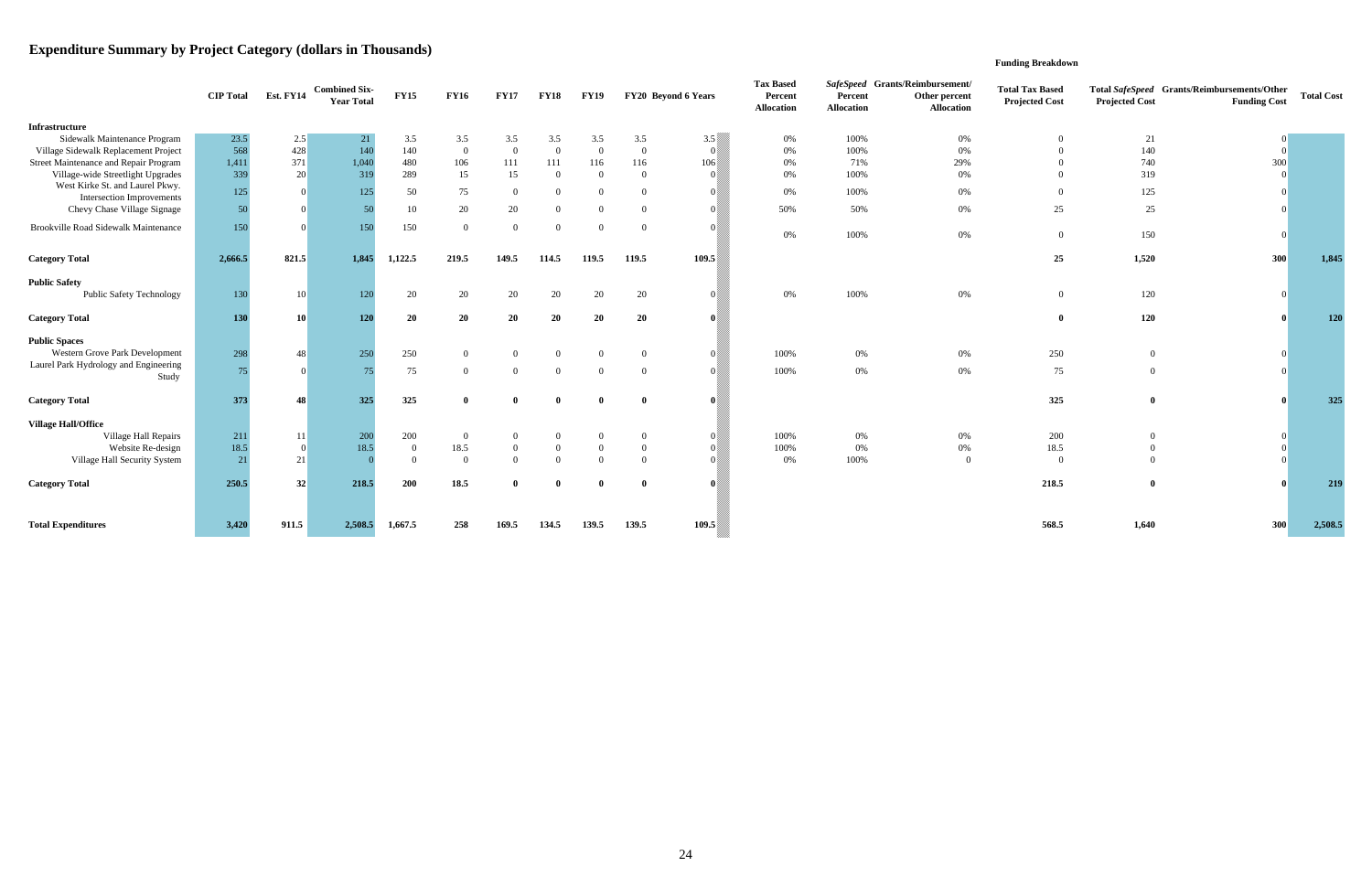## **Funding Summary by Project Category (dollars in Thousands)**

| ıl<br>st         | <b>FY15</b>      | <b>FY16</b>      | <b>FY17</b>      | <b>FY18</b>      | <b>FY19</b>      | <b>FY20</b>      | <b>Beyond 6</b><br><b>Years</b> |
|------------------|------------------|------------------|------------------|------------------|------------------|------------------|---------------------------------|
|                  |                  |                  |                  |                  |                  |                  |                                 |
| $\mathbf{1}$     | 3.5              | 3.5              | 3.5              | 3.5              | 3.5              | 3.5              | 3.5                             |
| $\overline{0}$   | 140              | $\boldsymbol{0}$ | $\boldsymbol{0}$ | $\boldsymbol{0}$ | $\boldsymbol{0}$ | $\boldsymbol{0}$ | $\boldsymbol{0}$                |
| $\overline{0}$   | 480              | 106              | 111              | 111              | 116              | 116              | 106                             |
| 9                | 289              | 15               | 15               | $\boldsymbol{0}$ | $\boldsymbol{0}$ | $\boldsymbol{0}$ | $\boldsymbol{0}$                |
| 5                | 50               | 75               | $\boldsymbol{0}$ | $\boldsymbol{0}$ | $\boldsymbol{0}$ | $0\,$ .          |                                 |
| $\overline{0}$   | 10               | 20               | 20               | $\overline{0}$   | $\boldsymbol{0}$ | $\boldsymbol{0}$ | $\boldsymbol{0}$                |
| $\overline{0}$   | 150              | $\boldsymbol{0}$ | $\boldsymbol{0}$ | $\boldsymbol{0}$ | $\boldsymbol{0}$ | $\boldsymbol{0}$ | $\boldsymbol{0}$                |
| 5                | 1,122.5          | 219.5            | 149.5            | 114.5            | 119.5            | 119.5            | 109.5                           |
| $\overline{0}$   | 20               | 20               | 20               | 20               | 20               | 20               | $\boldsymbol{0}$                |
| $\boldsymbol{0}$ | 20               | 20               | 20               | 20               | 20               | 20               | $\boldsymbol{0}$                |
| $\overline{0}$   | 250              | $\boldsymbol{0}$ | $\boldsymbol{0}$ | $\boldsymbol{0}$ | $\boldsymbol{0}$ | $\boldsymbol{0}$ | $\boldsymbol{0}$                |
|                  | 75               | $\boldsymbol{0}$ | $\boldsymbol{0}$ | $\boldsymbol{0}$ | $\boldsymbol{0}$ | $\boldsymbol{0}$ | $\boldsymbol{0}$                |
| 5<br>5           | 325              | $\boldsymbol{0}$ | $\bf{0}$         | $\boldsymbol{0}$ | $\boldsymbol{0}$ | $\boldsymbol{0}$ | $\boldsymbol{0}$                |
|                  |                  |                  |                  |                  |                  |                  |                                 |
| $\overline{0}$   | 200              | $\boldsymbol{0}$ | $\boldsymbol{0}$ | $\boldsymbol{0}$ | $\boldsymbol{0}$ | $\boldsymbol{0}$ | $\boldsymbol{0}$                |
| 5                | $\boldsymbol{0}$ | 18.5             | $\boldsymbol{0}$ | $\boldsymbol{0}$ | $\boldsymbol{0}$ | $\boldsymbol{0}$ | $\boldsymbol{0}$                |
| $\overline{0}$   | $\boldsymbol{0}$ | $\boldsymbol{0}$ | $\mathbf{0}$     | $\boldsymbol{0}$ | $\boldsymbol{0}$ | $\boldsymbol{0}$ | $\boldsymbol{0}$                |
| 5                | 200              | 18.5             | $\bf{0}$         | $\bf{0}$         | $\bf{0}$         | $\bf{0}$         | $\bf{0}$                        |
| 5                | 1,667.5          | 258              | 169.5            | 134.5            | 139.5            | 139.5            | 109.5                           |

|                                                                     | <b>CIP</b> Total | Est. FY14        | Projected<br><b>Funding Cost</b> | Total Tax Based Total SafeSpeed Grants/Reimburse<br>Projected<br><b>Funding Cost</b> | ments/Other<br><b>Funding Cost</b> | <b>Combined Six-</b><br><b>Year Total</b><br><b>Funding Cost</b> | <b>FY15</b>    | <b>FY16</b>      | <b>FY17</b>      | <b>FY18</b>      | <b>FY19</b>      | <b>FY20</b>      | <b>Beyond 6</b><br>Years |
|---------------------------------------------------------------------|------------------|------------------|----------------------------------|--------------------------------------------------------------------------------------|------------------------------------|------------------------------------------------------------------|----------------|------------------|------------------|------------------|------------------|------------------|--------------------------|
| <b>Infrastructure</b>                                               |                  |                  |                                  |                                                                                      |                                    |                                                                  |                |                  |                  |                  |                  |                  |                          |
| Sidewalk Maintenance Program                                        | 23.5             | 2.5              | $\overline{0}$                   | 21                                                                                   |                                    | 21                                                               | 3.5            | 3.5              | 3.5              | 3.5              | 3.5              | 3.5              | 3.5                      |
| Village-wide Sidewalk Replacement                                   | 568              | 428              | $\overline{0}$                   | 140                                                                                  | $\overline{0}$                     | 140                                                              | 140            | $\overline{0}$   | $\overline{0}$   | $\overline{0}$   | $\overline{0}$   | $\overline{0}$   |                          |
| Street Maintenance and Repair Program                               | 1,411            | 371              | $\overline{0}$                   | 740                                                                                  | 300                                | 1,040                                                            | 480            | 106              | 111              | 111              | 116              | 116              | 106                      |
| Village-wide Streetlight Upgrades                                   | 339              | 20               | $\overline{0}$                   | 319                                                                                  | $\overline{0}$                     | 319                                                              | 289            | 15               | 15               | $\overline{0}$   | $\boldsymbol{0}$ | $\mathbf{0}$     | $\mathbf 0$              |
| West Kirke St. and Laurel Pkwy.<br><b>Intersection Improvements</b> | 125              | $\boldsymbol{0}$ | $\overline{0}$                   | 125                                                                                  | $\mathbf{0}$                       | 125                                                              | 50             | 75               | $\overline{0}$   | $\overline{0}$   | $\boldsymbol{0}$ | $0$ .            |                          |
| Chevy Chase Village Signage                                         | 50               | $\boldsymbol{0}$ | $25\,$                           | 25                                                                                   | 0                                  | 50 <sub>3</sub>                                                  | 10             | 20               | 20               | $\overline{0}$   | $\boldsymbol{0}$ | $\boldsymbol{0}$ |                          |
| <b>Brookville Road Sidewalk Maintenance</b>                         | 150              | $\boldsymbol{0}$ | $\overline{0}$                   | 150                                                                                  | $\theta$                           | 150                                                              | 150            | $\boldsymbol{0}$ | $\boldsymbol{0}$ | $\overline{0}$   | $\boldsymbol{0}$ | $\boldsymbol{0}$ |                          |
| <b>Category Total</b>                                               | 2,666.5          | 821.5            | 25                               | 1,520                                                                                | 300                                | 1,845                                                            | 1,122.5        | 219.5            | 149.5            | 114.5            | 119.5            | 119.5            | 109.5                    |
| <b>Public Safety</b>                                                |                  |                  |                                  |                                                                                      |                                    |                                                                  |                |                  |                  |                  |                  |                  |                          |
| <b>Public Safety Technology</b>                                     | 130              | 10               | $\mathbf{0}$                     | 120                                                                                  | $\overline{0}$                     | 120                                                              | 20             | 20               | 20               | 20               | 20               | 20               |                          |
| <b>Category Total</b>                                               | 130              | 10               | $\bf{0}$                         | 120                                                                                  | $\mathbf{0}$                       | 120                                                              | 20             | 20               | 20               | 20               | 20               | 20               |                          |
| <b>Public Spaces</b>                                                |                  |                  |                                  |                                                                                      |                                    |                                                                  |                |                  |                  |                  |                  |                  |                          |
| Western Grove Park Development                                      | 298              | 48               | 250                              | $\boldsymbol{0}$                                                                     | $\Omega$                           | 250                                                              | 250            | $\overline{0}$   | $\boldsymbol{0}$ | $\overline{0}$   | $\boldsymbol{0}$ | $\boldsymbol{0}$ |                          |
| Laurel Park Hydrology and Engineering                               |                  |                  |                                  |                                                                                      |                                    |                                                                  |                |                  |                  |                  |                  |                  |                          |
| Study                                                               | 75               | $\boldsymbol{0}$ | 75                               | $\boldsymbol{0}$                                                                     | $\Omega$                           | 75                                                               | 75             | $\overline{0}$   | $\boldsymbol{0}$ | $\mathbf{0}$     | $\overline{0}$   | $\overline{0}$   |                          |
| <b>Category Total</b>                                               | 373              | 48               | 325                              | $\mathbf 0$                                                                          | $\mathbf 0$                        | 325                                                              | 325            | $\bf{0}$         | $\bf{0}$         | $\bf{0}$         | $\boldsymbol{0}$ | $\boldsymbol{0}$ |                          |
| <b>Village Hall/Office</b>                                          |                  |                  |                                  |                                                                                      |                                    |                                                                  |                |                  |                  |                  |                  |                  |                          |
| Village Hall Repairs                                                | 211              | 11               | 200                              | $\boldsymbol{0}$                                                                     | $\Omega$                           | 200                                                              | 200            | $\overline{0}$   | $\boldsymbol{0}$ | $\overline{0}$   | $\boldsymbol{0}$ | $\mathbf{0}$     |                          |
| Website Re-design                                                   | 18.5             | $\boldsymbol{0}$ | 18.5                             | $\overline{0}$                                                                       | $\theta$                           | 18.5                                                             | $\overline{0}$ | 18.5             | $\overline{0}$   | $\boldsymbol{0}$ | $\boldsymbol{0}$ | $\overline{0}$   |                          |
| Village Hall Security System                                        | 21               | 21               | $\overline{0}$                   | $\boldsymbol{0}$                                                                     |                                    | $\vert 0 \vert$                                                  | $\overline{0}$ | $\overline{0}$   | $\mathbf{0}$     | $\boldsymbol{0}$ | $\boldsymbol{0}$ | $\boldsymbol{0}$ |                          |
| <b>Category Total</b>                                               | 250.5            | 32               | 218.5                            | $\mathbf 0$                                                                          | $\mathbf{0}$                       | 218.5                                                            | 200            | 18.5             | $\mathbf{0}$     | $\mathbf{0}$     | $\bf{0}$         | $\bf{0}$         |                          |
|                                                                     |                  |                  |                                  |                                                                                      |                                    |                                                                  |                |                  |                  |                  |                  |                  |                          |
| <b>Total Funding Requirements</b>                                   | 3,420            | 911.5            | 568.5                            | 1,640                                                                                | 300                                | 2,508.5                                                          | 1,667.5        | 258              | 169.5            | 134.5            | 139.5            | 139.5            | 109.5                    |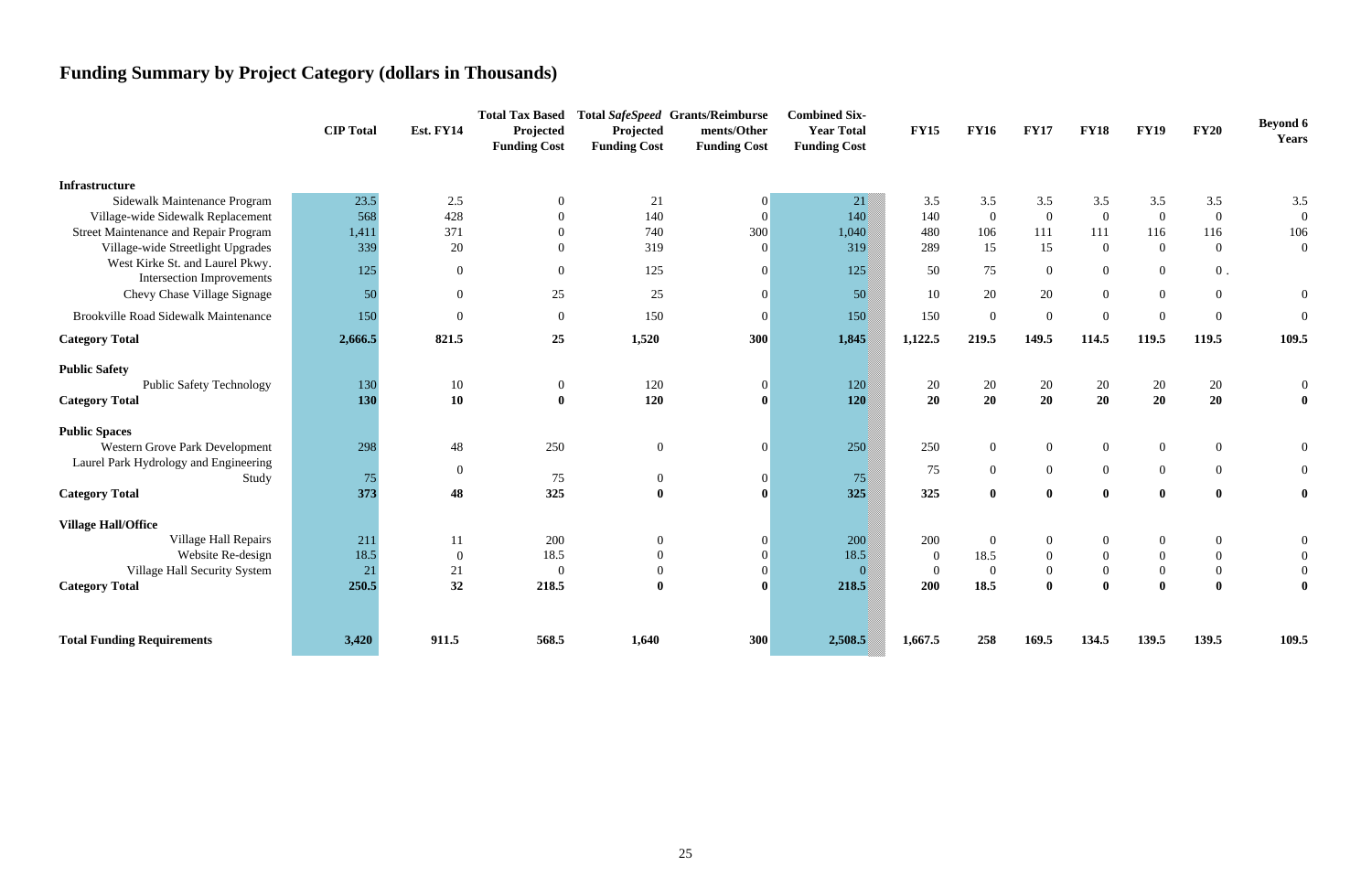## **Expenditure Summary by Department (dollars in Thousands)**

| d<br>ıt<br>n | <b>SafeSpeed</b><br>Percent<br><b>Allocation</b> | Grants/Reimbursements/Other<br>percent Allocation | <b>Total Tax Based</b><br><b>Projected Cost</b> | <b>Projected Cost</b>    | Total SafeSpeed Grants/Reimbursements/Other<br><b>Funding Cost</b> | <b>Total Cost</b> |
|--------------|--------------------------------------------------|---------------------------------------------------|-------------------------------------------------|--------------------------|--------------------------------------------------------------------|-------------------|
|              |                                                  |                                                   |                                                 |                          |                                                                    |                   |
| 6            | 50%                                              | $0\%$                                             | 6                                               | 6                        | $\boldsymbol{0}$                                                   |                   |
| %            | $0\%$                                            | $0\%$                                             | $3.5\,$                                         | $\boldsymbol{0}$         | $\boldsymbol{0}$                                                   |                   |
| 6            | 33%                                              | $0\%$                                             | $10\,$                                          | $\sqrt{5}$               | $\boldsymbol{0}$                                                   |                   |
| %            | $0\%$                                            | $0\%$                                             | $\boldsymbol{0}$                                | $\boldsymbol{0}$         | $\boldsymbol{0}$                                                   |                   |
|              |                                                  |                                                   | $19.5\,$                                        | $11\,$                   | $\boldsymbol{0}$                                                   |                   |
| 6            | 42.5%                                            | $8\%$                                             | $20\,$                                          | $17\,$                   | $\ensuremath{\mathfrak{Z}}$                                        |                   |
|              |                                                  |                                                   | ${\bf 20}$                                      | ${\bf 17}$               | $\mathbf{3}$                                                       |                   |
|              |                                                  |                                                   | 39.5                                            | ${\bf 28}$               | $\mathbf{3}$                                                       | $\bf 70.5$        |
|              | $100\%$                                          | $0\%$                                             | $\boldsymbol{0}$                                | $35\,$                   | $\vert 0 \vert$                                                    |                   |
| 6<br>6       | 100%                                             | $0\%$                                             | $\boldsymbol{0}$                                | 9                        | $\boldsymbol{0}$                                                   |                   |
| 6            | 100%                                             | $0\%$                                             | $\boldsymbol{0}$                                | $\boldsymbol{0}$         | $\boldsymbol{0}$                                                   |                   |
|              |                                                  |                                                   | $\pmb{0}$                                       | 44                       | $\pmb{0}$                                                          |                   |
| 6            | $100\%$                                          | $0\%$                                             | $\boldsymbol{0}$                                | 166                      | $\boldsymbol{0}$                                                   |                   |
| %            | $100\%$                                          | $0\%$                                             | $\boldsymbol{0}$                                | $30\,$                   | $\boldsymbol{0}$                                                   |                   |
|              |                                                  |                                                   | $\boldsymbol{0}$                                | 196                      | $\pmb{0}$                                                          |                   |
|              |                                                  |                                                   | $\boldsymbol{0}$                                | 240                      | $\boldsymbol{0}$                                                   | 240               |
|              |                                                  |                                                   |                                                 |                          |                                                                    |                   |
| 6            | $0\%$                                            | $0\%$                                             | $40\,$                                          | $\boldsymbol{0}$         | $\boldsymbol{0}$                                                   |                   |
| %            | 13%<br>$100\%$                                   | $0\%$<br>$0\%$                                    | 13<br>$\boldsymbol{0}$                          | $\sqrt{2}$<br>$\sqrt{6}$ | $\boldsymbol{0}$<br>$\boldsymbol{0}$                               |                   |
| 6<br>6       | $0\%$                                            | $0\%$                                             | $\,8\,$                                         | $\boldsymbol{0}$         | $\boldsymbol{0}$                                                   |                   |
| %            | $0\%$                                            | $0\%$                                             | $36\,$                                          | $\boldsymbol{0}$         | $\boldsymbol{0}$                                                   |                   |
|              |                                                  |                                                   | 97                                              | 8                        | $\boldsymbol{0}$                                                   |                   |
| 6            | 36%                                              | 14%                                               | 36                                              | 26                       | 10                                                                 |                   |
| 6            | $30\%$                                           | $7\%$                                             | 92                                              | $44\,$                   | $10\,$                                                             |                   |
| 6            | $0\%$                                            | $0\%$                                             | $\boldsymbol{0}$                                | $\boldsymbol{0}$         | $\boldsymbol{0}$                                                   |                   |
| %            | 25%                                              | 12.5%                                             | $25\,$                                          | $10\,$                   | $\vert$ 5                                                          |                   |
|              |                                                  |                                                   | 153                                             | ${\bf 80}$               | 25                                                                 |                   |
|              |                                                  |                                                   | ${\bf 250}$                                     | ${\bf 88}$               | 25                                                                 | 363               |
|              |                                                  |                                                   | 289.5                                           | 356                      | 28                                                                 | 673.5             |

|                                                | <b>CIP</b> Total | Est. FY14 | <b>Combined Six-</b><br><b>Year Total</b> | <b>FY15</b>           | <b>FY16</b>                | <b>FY17</b>              | <b>FY18</b>              | <b>FY19</b>          | <b>FY20</b>                    | <b>Beyond 6</b><br>Years | <b>Tax Based</b><br>Percent<br>Allocation | <b>SafeSpeed</b><br>Percent<br><b>Allocation</b> | Grants/Reimbursements/Other<br>percent Allocation | <b>Total Tax Based</b><br><b>Projected Cost</b> | Total SafeSpeed Grants/Reimbursements/Other<br><b>Projected Cost</b> | <b>Funding Cost</b> | <b>Total Cost</b> |
|------------------------------------------------|------------------|-----------|-------------------------------------------|-----------------------|----------------------------|--------------------------|--------------------------|----------------------|--------------------------------|--------------------------|-------------------------------------------|--------------------------------------------------|---------------------------------------------------|-------------------------------------------------|----------------------------------------------------------------------|---------------------|-------------------|
| <b>General Government</b>                      |                  |           |                                           |                       |                            |                          |                          |                      |                                |                          |                                           |                                                  |                                                   |                                                 |                                                                      |                     |                   |
| Equipment                                      |                  |           |                                           |                       |                            |                          |                          |                      |                                |                          |                                           |                                                  |                                                   |                                                 |                                                                      |                     |                   |
| Village Computer Servers                       |                  |           |                                           | $\overline{0}$        | 12                         | $\overline{0}$           | $\theta$                 |                      | $\mathbf{0}$                   | 12 <sub>2</sub>          | 50%                                       | 50%                                              | 0%                                                | 6                                               | -6                                                                   |                     |                   |
| Tuohey Conference Room Sound                   | 3.5              |           | 3.5                                       | 3.5                   | $\Omega$                   | $\overline{0}$           | $\theta$                 |                      | $\overline{0}$                 |                          | 100%                                      | 0%                                               | 0%                                                | 3.5                                             |                                                                      |                     |                   |
| Improvements                                   |                  |           |                                           |                       |                            |                          |                          |                      |                                |                          |                                           |                                                  |                                                   |                                                 |                                                                      |                     |                   |
| Copier/Scanner/Fax<br>Phone System Replacement | 15<br>17         |           | 15                                        |                       | $\mathbf{0}$               | $\theta$<br>$\mathbf{0}$ | $\Omega$<br>$\mathbf{0}$ | 15                   | $\overline{0}$<br>$\mathbf{0}$ |                          | 67%<br>0%                                 | 33%<br>0%                                        | 0%                                                | 10<br>$\overline{0}$                            | $\Omega$                                                             |                     |                   |
| <b>Group Total</b>                             | 47.5             | 17<br>17  | 30.5                                      | $\overline{0}$<br>3.5 | 12                         | $\theta$                 | $\mathbf{0}$             | $\overline{0}$<br>15 | $\mathbf{0}$                   | 12                       |                                           |                                                  | 0%                                                | 19.5                                            | 11                                                                   |                     |                   |
|                                                |                  |           |                                           |                       |                            |                          |                          |                      |                                |                          |                                           |                                                  |                                                   |                                                 |                                                                      |                     |                   |
| $V\!e$                                         |                  |           |                                           |                       |                            |                          |                          |                      |                                |                          |                                           |                                                  |                                                   |                                                 |                                                                      |                     |                   |
| Admin Vehicle                                  |                  |           |                                           | 40                    | $\bf{0}$                   | $\boldsymbol{0}$         | $\mathbf{0}$             |                      | $\boldsymbol{0}$               |                          | 50%                                       | 42.5%                                            | 8%                                                | 20                                              | 17                                                                   |                     |                   |
| <b>Group Total</b>                             |                  |           |                                           | 40                    | $\theta$                   |                          |                          |                      |                                | 0                        |                                           |                                                  |                                                   | 20                                              | 17                                                                   |                     |                   |
|                                                |                  |           |                                           |                       |                            |                          |                          |                      |                                |                          |                                           |                                                  |                                                   |                                                 |                                                                      |                     |                   |
| <b>Department Total</b>                        | 87.5             | 17        | 70.5                                      | 43.5                  | 12                         |                          | $\mathbf{0}$             | 15                   | $\mathbf{0}$                   | 12                       |                                           |                                                  |                                                   | 39.5                                            | 28                                                                   |                     | 70.5              |
| <b>Public Safety</b>                           |                  |           |                                           |                       |                            |                          |                          |                      |                                |                          |                                           |                                                  |                                                   |                                                 |                                                                      |                     |                   |
| Equipment                                      |                  |           |                                           |                       |                            |                          |                          |                      |                                |                          |                                           |                                                  |                                                   |                                                 |                                                                      |                     |                   |
| Police Radio Upgrades                          | 35               |           |                                           |                       | $35\,$                     | $\theta$                 | $\boldsymbol{0}$         |                      | $\boldsymbol{0}$               |                          | 0%                                        | 100%                                             | 0%                                                | $\bf{0}$                                        | 35                                                                   |                     |                   |
| Mobile Data Terminals                          |                  |           |                                           | $\Omega$              | $\overline{0}$             | $\theta$                 | $\mathbf{Q}$             |                      | $\overline{0}$                 |                          | 0%                                        | 100%                                             | 0%                                                | $\Omega$                                        | $\mathbf{Q}$                                                         |                     |                   |
| Recording System for Police                    |                  |           |                                           |                       |                            |                          |                          |                      |                                |                          |                                           |                                                  |                                                   |                                                 |                                                                      |                     |                   |
| Radio/Phones                                   |                  | 14        |                                           |                       | $\Omega$                   | $\Omega$                 | $\overline{0}$           |                      | $\overline{0}$                 |                          | $0\%$                                     | 100%                                             | 0%                                                | $\Omega$                                        | $\overline{0}$                                                       |                     |                   |
| <b>Group Total</b>                             | 58               | 14        | $\Delta\Delta$                            |                       | 35                         | $\mathbf{0}$             | $\mathbf{q}$             |                      | $\mathbf{0}$                   |                          |                                           |                                                  |                                                   |                                                 | 44                                                                   |                     |                   |
|                                                |                  |           |                                           |                       |                            |                          |                          |                      |                                |                          |                                           |                                                  |                                                   |                                                 |                                                                      |                     |                   |
| Vehicles                                       |                  |           |                                           |                       |                            |                          |                          |                      |                                |                          |                                           |                                                  |                                                   |                                                 |                                                                      |                     |                   |
| Police Cruisers (x3)                           | 246              | 80        | 166                                       | 40                    | $\bf{0}$                   | $\theta$                 | $\mathbf{0}$             | 84                   | 42                             |                          | $0\%$                                     | 100%                                             | 0%                                                | $\Omega$                                        | 166                                                                  |                     |                   |
| Hybrid Surveillance                            | 30               | 80        | 30<br>196                                 | $\overline{0}$<br>40  | $\overline{0}$<br>$\theta$ | $\theta$                 | $\mathbf{0}$             | $\overline{0}$<br>84 | $30\,$                         |                          | 0%                                        | 100%                                             | $0\%$                                             | $\Omega$                                        | 30                                                                   |                     |                   |
| <b>Group Total</b>                             | 276              |           |                                           |                       |                            |                          |                          |                      | 72                             |                          |                                           |                                                  |                                                   |                                                 | 196                                                                  |                     |                   |
| <b>Department Total</b>                        | 334              | 94        | 240                                       | 40                    | 35                         |                          | $\bf{Q}$                 | 84                   | 72                             |                          |                                           |                                                  |                                                   |                                                 | 240                                                                  |                     | 240               |
| <b>Public Works</b>                            |                  |           |                                           |                       |                            |                          |                          |                      |                                |                          |                                           |                                                  |                                                   |                                                 |                                                                      |                     |                   |
| Equipment                                      |                  |           |                                           |                       |                            |                          |                          |                      |                                |                          |                                           |                                                  |                                                   |                                                 |                                                                      |                     |                   |
| Leaf Vacuums (x2)                              |                  |           |                                           | $\Omega$              | 20                         | 20                       | $\mathbf{0}$             |                      | $\overline{0}$                 |                          | 100%                                      | 0%                                               | 0%                                                | 40                                              |                                                                      |                     |                   |
| Replacement Dump Truck Beds (x2)               | 15               |           | 15                                        | 15                    | $\Omega$                   | $\mathbf{0}$             | $\theta$                 |                      | $\overline{0}$                 |                          | 87%                                       | 13%                                              | 0%                                                | 13                                              |                                                                      |                     |                   |
| Replacement Salt Spreader                      |                  |           |                                           | -6                    | $\Omega$                   | $\overline{0}$           | $\theta$                 |                      | $\overline{0}$                 |                          | 0%                                        | 100%                                             | 0%                                                | $\Omega$                                        |                                                                      |                     |                   |
| Water Tank                                     |                  |           |                                           |                       |                            | $\theta$                 |                          |                      | $\theta$                       |                          | 100%                                      | 0%                                               | 0%                                                |                                                 |                                                                      |                     |                   |
| Replacement Recycling Bins                     | 36               |           | 36                                        | 36                    | $\overline{0}$             | $\mathbf{0}$             | $\mathbf{0}$             |                      | $\overline{0}$                 |                          | 100%                                      | $0\%$                                            | 0%                                                | 36                                              |                                                                      |                     |                   |
| <b>Group Total</b>                             | 105              |           | 105                                       | 57                    | 20                         | 20                       |                          |                      |                                |                          |                                           |                                                  |                                                   | 97                                              |                                                                      |                     |                   |
| Vehicles                                       |                  |           |                                           |                       |                            |                          |                          |                      |                                |                          |                                           |                                                  |                                                   |                                                 |                                                                      |                     |                   |
| Pick-up trucks (x3)                            | 106              | 34        | 72                                        | $\Omega$              | 36                         | $\Omega$                 | 0                        | 36                   | $\Omega$                       | 36                       | 50.0%                                     | 36%                                              | 14%                                               | 36                                              | 26                                                                   | 10                  |                   |
| Medium-duty dump trucks (x2)                   | 146              |           | 146                                       | $\Omega$              | $\Omega$                   | 62                       | $\theta$                 | 84                   | $\overline{0}$                 | -03                      | 63.0%                                     | 30%                                              | 7%                                                | 92                                              | 44                                                                   | 10                  |                   |
| Rear-load/yard waste truck                     | $\overline{0}$   |           |                                           | $\overline{0}$        | $\overline{0}$             | $\overline{0}$           | $\mathbf{0}$             | $\overline{0}$       | $\mathbf{0}$                   | 115%                     | 100%                                      | $0\%$                                            | $0\%$                                             | $\overline{0}$                                  | $\theta$                                                             |                     |                   |
| Skid-Steer Loader                              | 40               |           | 40                                        | $\overline{0}$        | $\overline{0}$             | $40\,$                   | $\overline{0}$           | $\overline{0}$       | $\mathbf{0}$                   | - 03                     | 62.5%                                     | 25%                                              | 12.5%                                             | 25                                              | $10\,$                                                               |                     |                   |
| <b>Group Total</b>                             | 292              | 34        | 258                                       | $\bf{0}$              | 36                         | 102                      | $\mathbf{0}$             | 120                  | $\bf{0}$                       | 151                      |                                           |                                                  |                                                   | 153                                             | 80                                                                   | 25                  |                   |
| <b>Department Total</b>                        | 397              | 34        | 363                                       | 57                    | 56                         | $122\,$                  | $\mathbf{0}$             | 128                  | $\mathbf{0}$                   | 151                      |                                           |                                                  |                                                   | 250                                             | 88                                                                   | 25                  | 363               |
| <b>Total Expenditures</b>                      | 818.5            | 145       | 673.5                                     | 140.5                 | 103                        | 122                      | $\mathbf{q}$             | 227                  | 72                             | 163 <sup>3</sup>         |                                           |                                                  |                                                   | 289.5                                           | 356                                                                  | 28                  | 673.5             |

#### **Funding Breakdown**